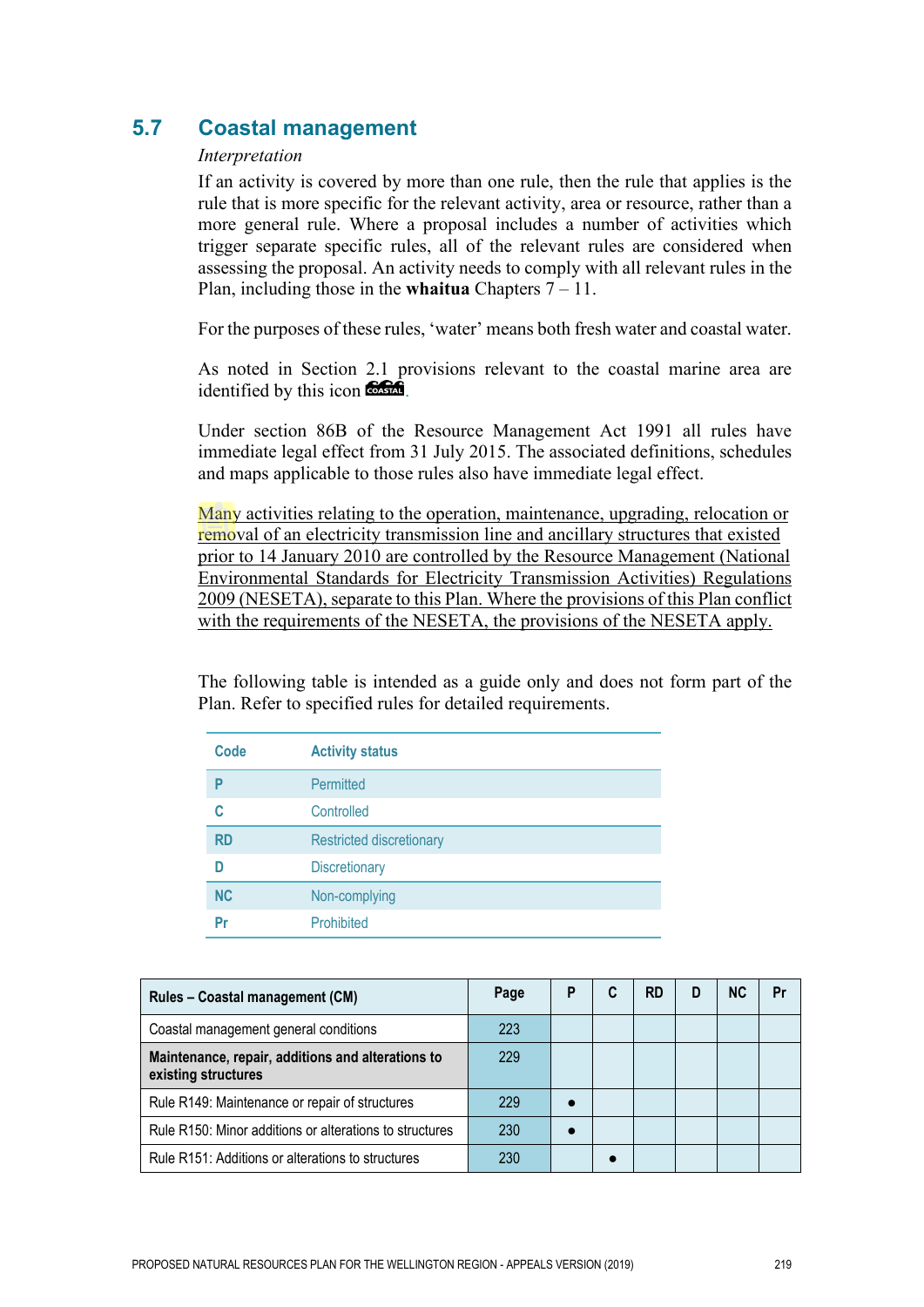| Rules - Coastal management (CM)                                                                                                                                                                                                                                     | Page | P | C | <b>RD</b> | D | <b>NC</b> | Pr |
|---------------------------------------------------------------------------------------------------------------------------------------------------------------------------------------------------------------------------------------------------------------------|------|---|---|-----------|---|-----------|----|
| <b>Removal or demolition of structures</b>                                                                                                                                                                                                                          | 232  |   |   |           |   |           |    |
| Rule R152: Removal or demolition of a structure or<br>part of a structure                                                                                                                                                                                           | 232  |   |   |           |   |           |    |
| Rule R153: Removal or demolition of a structure or<br>part of a structure                                                                                                                                                                                           | 233  |   |   |           |   |           |    |
| New and replacement structures (including<br>temporary structures)                                                                                                                                                                                                  | 233  |   |   |           |   |           |    |
| Rule R154: Rule R154: New temporary structures<br>outside Schedule C, Schedule F4, Schedule F5 or<br>Schedule J sites of significance                                                                                                                               | 233  |   |   |           |   |           |    |
| Rule R155: New temporary structures                                                                                                                                                                                                                                 | 234  |   |   |           |   |           |    |
| Rule R156: New or replacement navigation aids                                                                                                                                                                                                                       | 235  |   |   |           |   |           |    |
| Rule R157: New or replacement structures for special<br>purposes                                                                                                                                                                                                    | 236  |   |   |           |   |           |    |
| Rule R158: Structures in airport height restriction areas<br>or navigation protection areas for airport/navigation<br>purposes                                                                                                                                      | 237  |   |   |           |   |           |    |
| Rule R159: Structures in airport height restriction areas<br>or navigation protection areas                                                                                                                                                                         | 237  |   |   |           |   |           |    |
| Rule R160: New structures and disturbance associated<br>with motor vehicles inside the Cook Strait Cable<br>Protection Zone and adjacent foreshore, and inside a<br>mana whenua site of significance                                                                | 238  |   |   |           |   |           |    |
| Rule R161: New structures, additions or alterations to<br>structures outside Schedule C, Schedule F4, Schedule<br>F5 or Schedule J sites of significance                                                                                                            | 238  |   |   |           |   |           |    |
| Rule R162: New structures, additions or alterations to<br>structures outside Schedule C, Schedule F4, Schedule<br>F5 or Schedule J sites of significance                                                                                                            | 239  |   |   |           |   |           |    |
| Rule R163: Replacement of structures or parts of<br>structures                                                                                                                                                                                                      | 239  |   |   |           |   |           |    |
| Rule R164: Replacement of structures or parts of<br>structures                                                                                                                                                                                                      | 240  |   |   |           |   |           |    |
| <b>Seawalls</b>                                                                                                                                                                                                                                                     | 241  |   |   |           |   |           |    |
| Rule R165: Additions or alterations to, or replacements<br>of, existing seawalls outside Schedule C, Schedule F4<br>and Schedule F5 sites (excluding scheduled kelp<br>beds* and subtidal rocky reefs to the west and south of<br>Wellington International Airport) | 241  |   |   |           |   |           |    |
| Rule R165A: Additions or alterations to, or<br>replacements of, existing seawalls inside Schedule C,<br>Schedule F4 and Schedule F5 sites (excluding<br>scheduled kelp beds* and subtidal rocky reefs to the<br>west and south of Wellington International Airport) | 243  |   |   |           |   |           |    |
| Rule R166: Seawalls outside Schedule C, Schedule<br>F4, Schedule F5 or Schedule J sites of significance                                                                                                                                                             | 242  |   |   |           |   |           |    |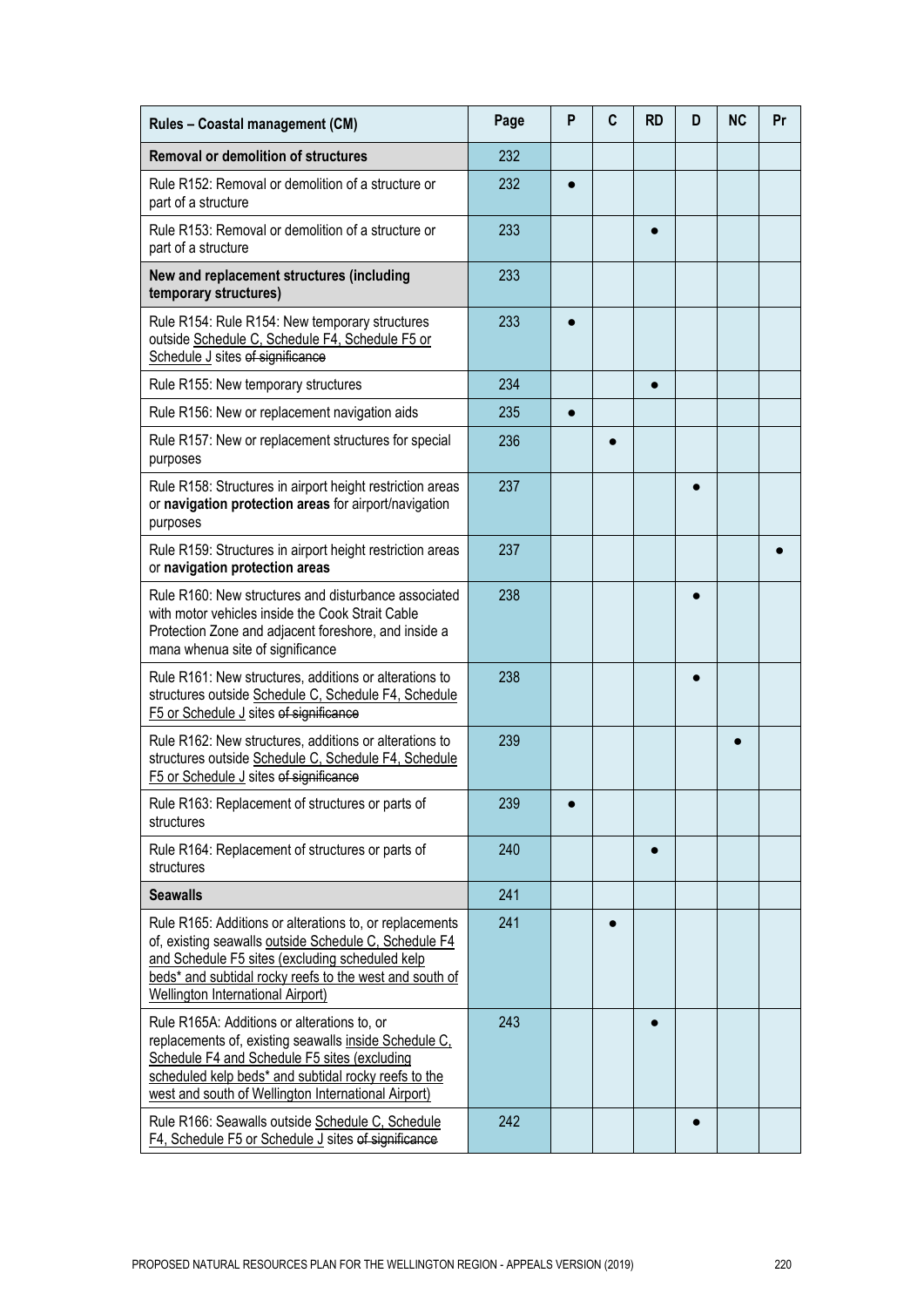| Rules - Coastal management (CM)                                                                                                                                                                                                                                 | Page | P         | C | <b>RD</b> | D | <b>NC</b> | Pr |
|-----------------------------------------------------------------------------------------------------------------------------------------------------------------------------------------------------------------------------------------------------------------|------|-----------|---|-----------|---|-----------|----|
| Rule R167: Seawalls inside Schedule C, Schedule F4,<br>Schedule F5 or Schedule J sites of significance                                                                                                                                                          | 242  |           |   |           |   |           |    |
| Rule R167A: Existing regionally significant<br>infrastructure and renewable energy generation<br>activities within a site that meets any of the criteria in<br>Policy P39A(a)(i) – (v) or (b) within the Coastal<br><b>Environment - Discretionary Activity</b> | 243  |           |   |           |   |           |    |
| <b>Heritage structures</b>                                                                                                                                                                                                                                      | 243  |           |   |           |   |           |    |
| Rule R168: Maintenance or repair or alteration to<br>structures identified in Schedule E2 or Schedule E3                                                                                                                                                        | 243  |           |   |           |   |           |    |
| Rule R169: Additions or alterations to structures<br>identified in Schedule E1 or Schedule E2                                                                                                                                                                   | 243  |           |   |           |   |           |    |
| Rule R170: Additions to structures identified in<br>Schedule E3                                                                                                                                                                                                 | 244  |           |   |           |   |           |    |
| Rule R171: Additions or alterations to structures<br>identified in Schedule E1, Schedule E2 or Schedule E3                                                                                                                                                      | 245  |           |   |           |   |           |    |
| Rule R172: Removal, demolition or replacement of<br>structures or parts of structures identified in Schedule<br>E1, Schedule E2 or Schedule E3                                                                                                                  | 245  |           |   |           |   |           |    |
| <b>Structures in the Commercial Port Area</b>                                                                                                                                                                                                                   | 246  |           |   |           |   |           |    |
| Rule R173: Maintenance or repair or alteration or<br>alterations to structures inside the Commercial Port<br>Area                                                                                                                                               | 246  |           |   |           |   |           |    |
| Rule R174: Maintenance or repair or alteration or<br>alterations to structures inside the Commercial Port<br>Area                                                                                                                                               | 246  |           |   |           |   |           |    |
| Rule R175: New structures associated with passenger<br>and cargo handling inside the Commercial Port Area                                                                                                                                                       | 247  |           |   |           |   |           |    |
| <b>Boatsheds and swing moorings</b>                                                                                                                                                                                                                             | 248  |           |   |           |   |           |    |
| Rule R176: Use of boatsheds                                                                                                                                                                                                                                     | 248  |           |   |           |   |           |    |
| Rule R177: Change of use of boatsheds                                                                                                                                                                                                                           | 248  |           |   |           |   | $\bullet$ |    |
| Rule R178: New boatsheds inside Boatshed<br>Management Areas                                                                                                                                                                                                    | 248  |           |   |           |   |           |    |
| Rule R179: New boatsheds outside Boatshed<br>Management Areas                                                                                                                                                                                                   | 248  |           |   |           |   | $\bullet$ |    |
| Rule R180: Swing moorings inside Mooring Areas                                                                                                                                                                                                                  | 249  | $\bullet$ |   |           |   |           |    |
| Rule R181: New swing moorings outside Mooring<br>Areas                                                                                                                                                                                                          | 249  |           |   |           |   | ●         |    |
| <b>Occupation</b>                                                                                                                                                                                                                                               | 249  |           |   |           |   |           |    |
| Rule R182: Occupation of space by regionally<br>significant infrastructure or a structure owned by a<br>network utility operator                                                                                                                                | 249  |           |   |           |   |           |    |
| Rule R183: Renewal of existing resource consents for<br>occupation of space by structures                                                                                                                                                                       | 250  |           | 0 |           |   |           |    |
| Rule R184: Occupation of space                                                                                                                                                                                                                                  | 250  |           |   |           |   |           |    |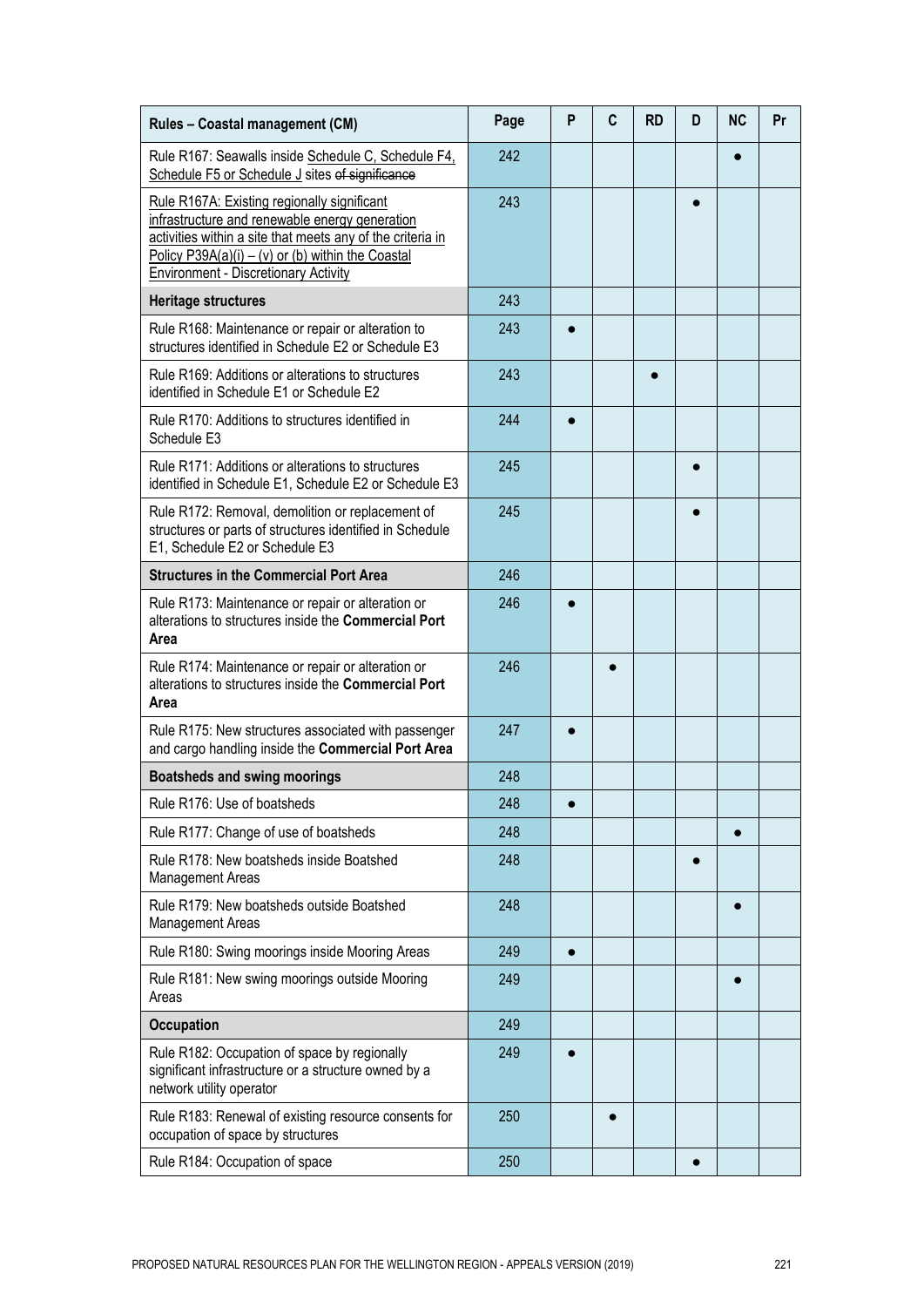| Rules - Coastal management (CM)                                                                                                                               | Page | P         | C         | <b>RD</b> | D | <b>NC</b> | Pr |
|---------------------------------------------------------------------------------------------------------------------------------------------------------------|------|-----------|-----------|-----------|---|-----------|----|
| Surface water and foreshore activities                                                                                                                        | 250  |           |           |           |   |           |    |
| Rule R185: General surface water and foreshore<br>activities                                                                                                  | 250  |           |           |           |   |           |    |
| Rule R186: General surface water and foreshore<br>activities                                                                                                  | 251  |           |           |           |   |           |    |
| Rule R187: General surface water and foreshore<br>activities                                                                                                  | 252  |           |           |           |   |           |    |
| <b>General disturbance activities</b>                                                                                                                         | 252  |           |           |           |   |           |    |
| Rule R188: Minor disturbances                                                                                                                                 | 252  | $\bullet$ |           |           |   |           |    |
| Rule R189: Clearance of stormwater pipes                                                                                                                      | 253  |           |           |           |   |           |    |
| Rule R191: Disturbance associated with beach<br>grooming                                                                                                      | 254  |           |           |           |   |           |    |
| Rule R192: Beach recontouring for coastal restoration<br>purposes                                                                                             | 255  |           |           |           |   |           |    |
| Rule R193: River, stream and lake mouth cutting                                                                                                               | 256  |           |           |           |   |           |    |
| Rule R194: Disturbance or damage                                                                                                                              | 257  |           |           |           |   |           |    |
| Rule R195: Disturbance or damage inside sites of<br>significance                                                                                              | 257  |           |           |           |   |           |    |
| Motor vehicles on the foreshore                                                                                                                               | 258  |           |           |           |   |           |    |
| Rule R190: Motor vehicles for launching, retrieving or<br>temporary mooring of vessels                                                                        | 258  |           |           |           |   |           |    |
| Rule R196: Motor vehicles                                                                                                                                     | 258  |           |           |           |   |           |    |
| Rule R197: Motor vehicles for certain purposes                                                                                                                | 258  |           |           |           |   |           |    |
| Rule R198: Motor vehicles inside Schedule C,<br>Schedule E4, Schedule F2c, Schedule F4, Schedule<br>F5 or Schedule J sites of significance                    | 259  |           |           |           |   |           |    |
| Rule R199: Motor vehicles onin the exposed fossil<br>forest at Titahi Bay fossil forest                                                                       | 259  |           |           |           |   |           |    |
| <b>Dredging</b>                                                                                                                                               | 259  |           |           |           |   |           |    |
| Rule R200: Dredging for flood protection purposes or<br>erosion mitigation                                                                                    | 259  |           | $\bullet$ |           |   |           |    |
| Rule R201: Dredging for flood protection purposes or<br>erosion mitigation inside Schedule C, Schedule F4,<br>Schedule F5 or Schedule J sites of significance | 261  |           |           |           |   | ●         |    |
| Rule R202: Maintenance dredging outside a<br>Commercial Port Area or navigation protection areas                                                              | 261  |           | $\bullet$ |           |   |           |    |
| Rule R202A: Maintenance dredging within a<br>Commercial Port Area or navigation protection areas                                                              | 261  |           | $\bullet$ |           |   |           |    |
| Rule R203: Dredging inside a Commercial Port Area or<br>navigation protection areas that does not meet the<br>conditions of Rule R202A                        | 262  |           |           |           |   |           |    |
| <b>Deposition</b>                                                                                                                                             | 263  |           |           |           |   |           |    |
| Rule R206: Re-deposition of wind-blown sand                                                                                                                   | 263  |           |           |           |   |           |    |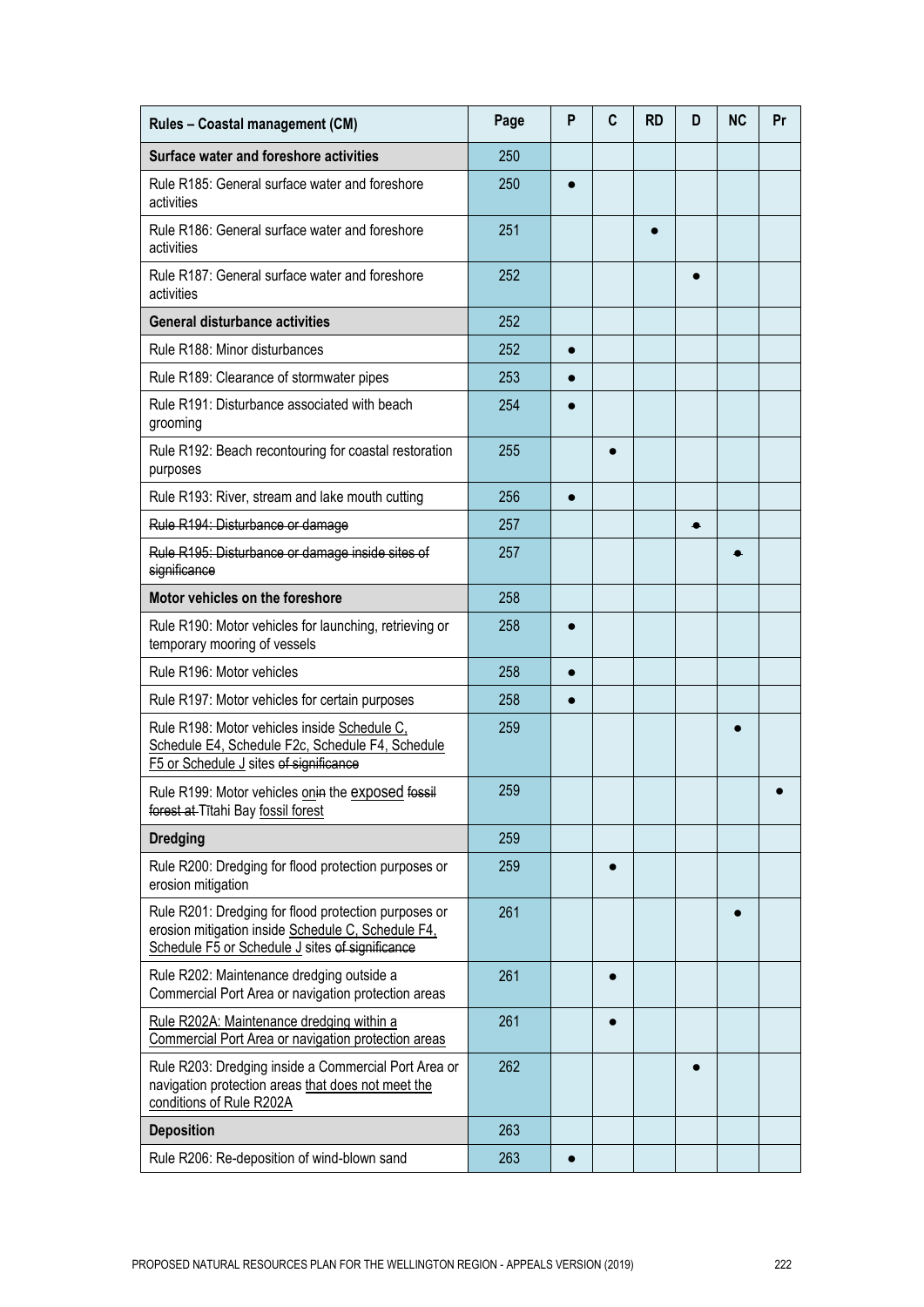| Rule R207: Deposition for beach renourishment                                                                                                                                            | 263 | $\bullet$ |  |  |
|------------------------------------------------------------------------------------------------------------------------------------------------------------------------------------------|-----|-----------|--|--|
| Rule R207A: Deposition for beach renourishment -<br><b>Restricted Discretionary activity</b>                                                                                             | 263 |           |  |  |
| Rule R209: Deposition inside sites of significance                                                                                                                                       | 264 |           |  |  |
| Dumping of waste or other matter                                                                                                                                                         | 264 |           |  |  |
| Rule R210: Dumping of waste or other matter outside<br>Schedule C, Schedule E4, Schedule F4, Schedule F5<br>or Schedule J sites of significance                                          | 264 |           |  |  |
| Rule R211: Dumping or storage of waste or other<br>matter outside Schedule C, Schedule E4, Schedule<br>F4, Schedule F5 or Schedule J sites of significance                               | 265 |           |  |  |
| Rule R212: Dumping of waste or other matter inside<br>Schedule C, Schedule E4, Schedule F4, Schedule F5<br>or Schedule J sites of significance                                           | 265 |           |  |  |
| Rule R213: Incineration of waste                                                                                                                                                         | 266 |           |  |  |
| <b>Reclamation and drainage</b>                                                                                                                                                          | 266 |           |  |  |
| Rule R214: Reclamation and drainage for regionally<br>significant infrastructure outside of Schedule C,<br>Schedule E4, Schedule F4, Schedule F5 or Schedule J<br>sites of significance- | 266 |           |  |  |
| Rule R215: Reclamation and drainage inside Schedule<br>C, Schedule E4, Schedule F4, Schedule F5 or<br>Schedule J sites of significance                                                   | 266 |           |  |  |
| All other destruction, damage, disturbance or<br>deposition                                                                                                                              | 267 |           |  |  |
| Rule R204: Destruction, damage, disturbance or<br>deposition outside Schedule C, Schedule E4,<br>Schedule F4, Schedule F5 or Schedule J sites of<br>significance                         | 267 |           |  |  |
| Rule R205: Destruction, damage, disturbance or<br>deposition inside sites of significance                                                                                                | 267 |           |  |  |
| <b>Introduction of plants</b>                                                                                                                                                            | 267 |           |  |  |
| Rule R217: Planting                                                                                                                                                                      | 267 |           |  |  |
| Rule R218: Planting                                                                                                                                                                      | 268 |           |  |  |
| Rule R219: Planting of pest species                                                                                                                                                      | 268 |           |  |  |

Rules – Coastal management (CM) **Page P** C RD D NC Pr

#### $5.7.1$ **Coastal management other methods**

The Wellington Regional Council will promote sustainable management of the coastal marine area through Methods M1, M2, M3, M4, M6, M8, M12, M15, M20, M21, M22, M23, M24, M25, M26, M27 and M28.

#### $5.7.2$ **Coastal management general conditions**

Coastal management general conditions for activities in the coastal marine area

# **COASTAN**

COASTAL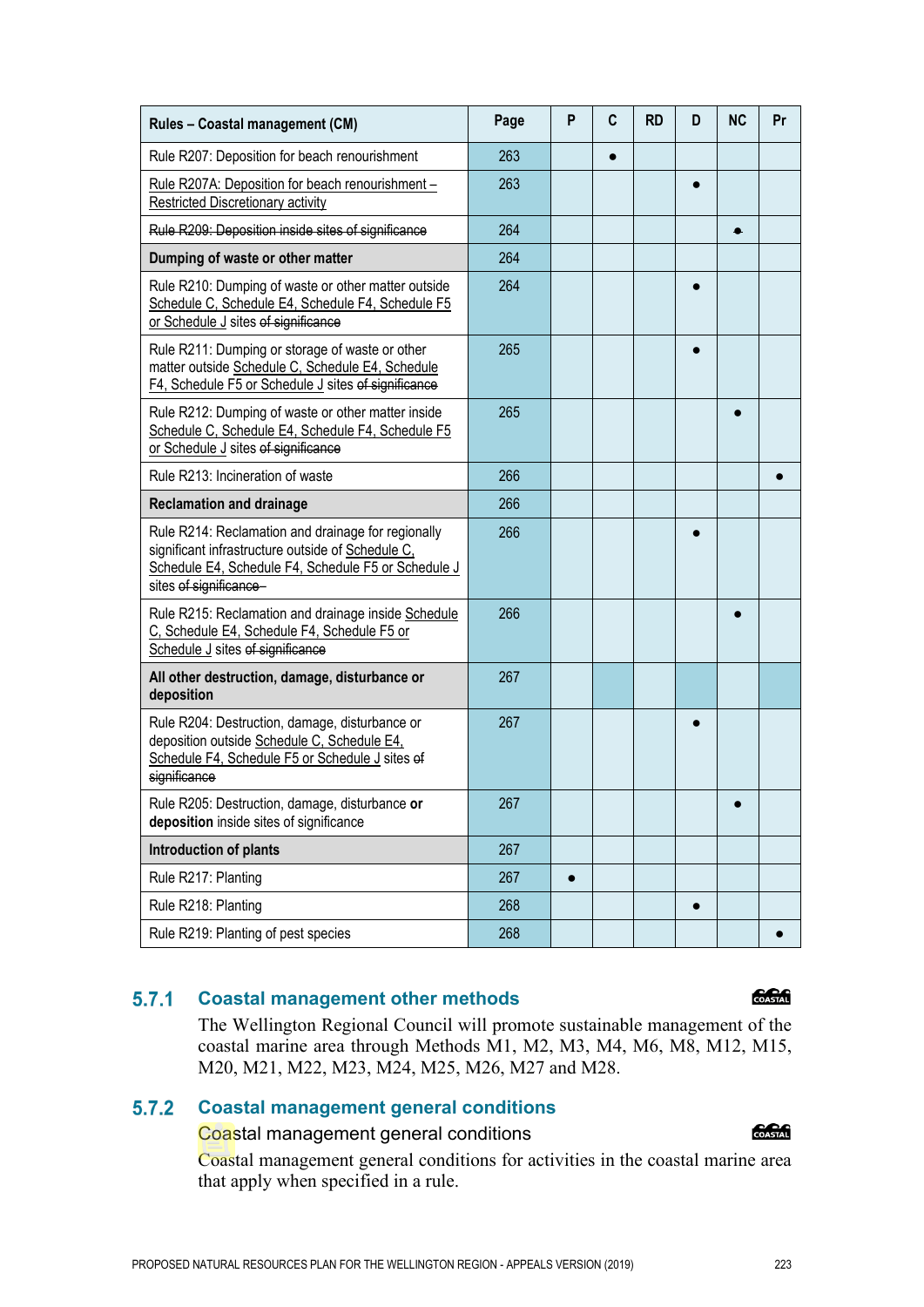#### *Disturbance*

- (a) the coastal marine area, including river mouths shall not be disturbed to an extent greater than that required to undertake the activity, and
- (b) there is no disturbance of the foreshore or seabed to a depth greater than 0.5m below the seabed or foreshore within the Hutt Valley Aquifer Zone shown on Map 30, unless the activity is for the replacement of an existing submarine telecommunications cable, in which case the depth of disturbance must be no greater than 2.0m, and
- (c) all machinery, equipment and materials used for the activity shall be removed from the foreshore or seabed at the completion of the activity, and

#### *Discharges*

- (d) There shall be no discharge of contaminants (excluding sediment which is addressed by clause (f)) to water or the foreshore or seabed, except where the minor discharge is permitted by another rule in this Plan, and
- (e) The discharge of sediment to water from an activity in, on, over or under the foreshore or seabed in the coastal marine area shall meet the following:
	- (i) the release of sediment associated with the activity shall not be undertaken for more than five consecutive days, and for more than 12 hours per day, and
	- (ii) it shall not, after reasonable mixing, cause any conspicuous change in the colour of the water in the receiving water or any change in horizontal visibility greater than 30% more than 24 hours after the completion of the activity, and

#### *Erosion and scouring*

(f) The activity shall not result in erosion or scouring of river banks (that are part of the coastal marine area) and shall not result in flooding of a neighbouring **property**, and

#### *Diversion*

(g) No structure shall alter the natural course of a river (that is part of the coastal marine area), including any diversion of open coastal water during flood events, and

#### *Note*

Tree planting or **vegetative bank edge protection** works that are limited to the banks of a river and do not extend into the active channel are not considered to alter the course of the river for the purpose of this condition.

(h) Any diversion of open coastal water undertaken as part of an activity shall only be temporary and for a period no longer than that required to complete the activity. All work shall be contained within the coastal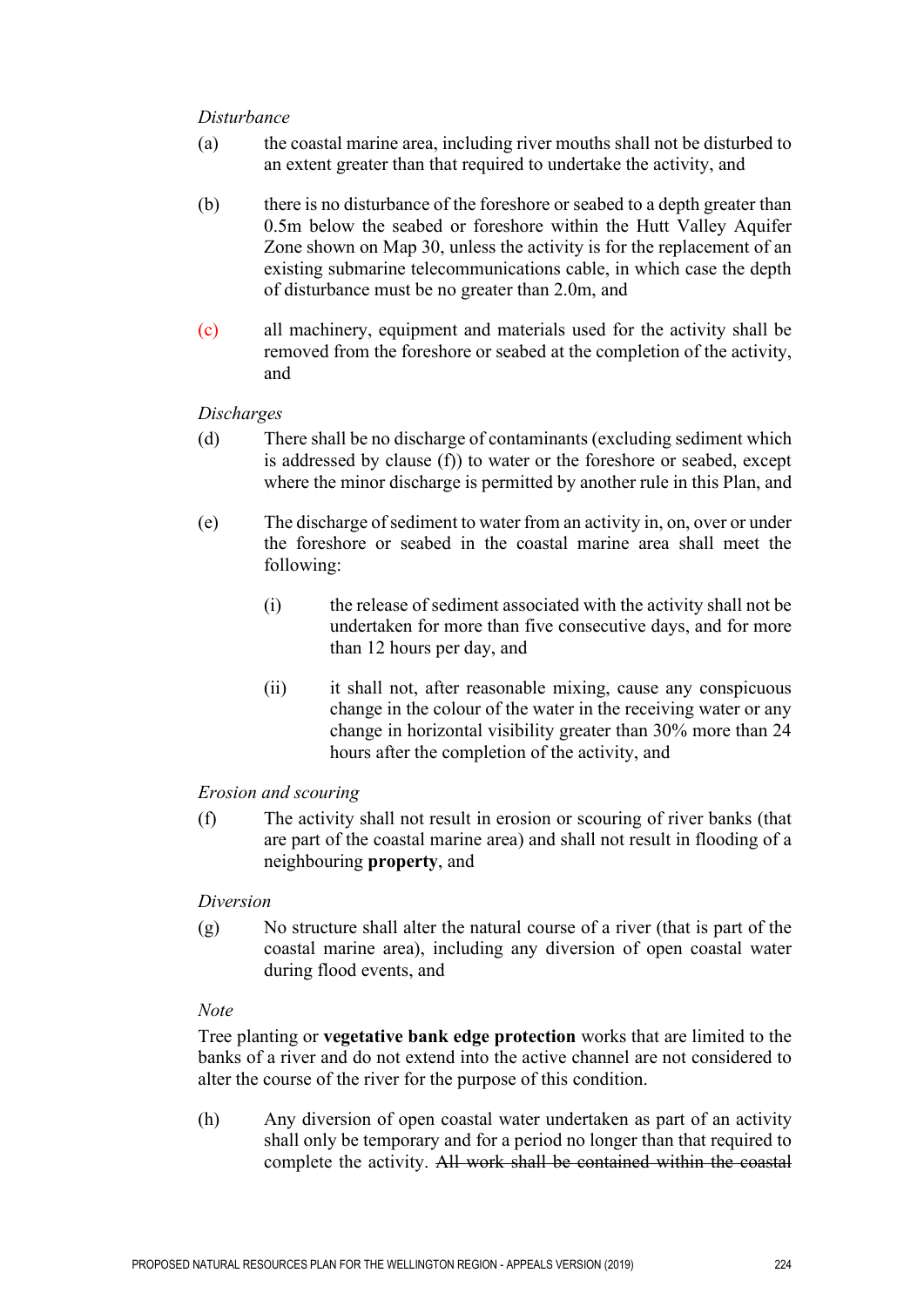marine area, and aAny diversion channel required must have sufficient capacity to carry the same flow as the original channel, so as not to cause flooding or erosion of any neighbouring **property**, and

#### *Dumping*

(i) Demolition materials shall not be used for any purpose in the coastal marine area, and

#### *Fish passage*

- (i) Any structure constructed in the coastal marine area shall not impede be carried out in a manner to ensure that fish passage between coastal and fresh water habitat is maintained at all times, except:
	- (i) as required for the operation of backflow devices during heavy rainfall events, or
	- (ii) a temporary restriction of no more than 48 hours required for construction or maintenance activities, provided any full obstruction is outside the months of August to December inclusive, and

#### *Note*

Any activity that results in fish passage being impeded may require approval from the Director General of Conservation under the Freshwater Fisheries Regulations 1983.

#### *Inanga spawning*

(k) In any part of the coastal marine area (including any part of a river in the coastal marine area) identified as inanga spawning habitat in Schedule F1b (inanga spawning habitat), no disturbance of or deposition in, on or under the foreshore or seabed shall occur and no diversion of open coastal water or sediment discharge shall occur between 1 January and 31 May, except that material accumulated at the outlet of a stormwater discharge pipe may be removed between 1 January and 1 March, so long as there is no associated trimming or removal of vegetation (including weeds) on the bed or banks, and

## *Design and maintenance of structures*

(l) Any structure (other than stormwater network structures) shall be designed and maintained so that it does not reduce the ability of the river (that is part of the coastal marine area) to convey flood flows, including the management of flood debris accumulated against the structure, and

## *Refuelling*

(m) No refuelling or cleaning of equipment shall take place on the foreshore or seabed in the coastal marine area (excluding vessels in the **Commercial Port Area**), and fuel storage shall not occur at a location where fuel can enter coastal water, and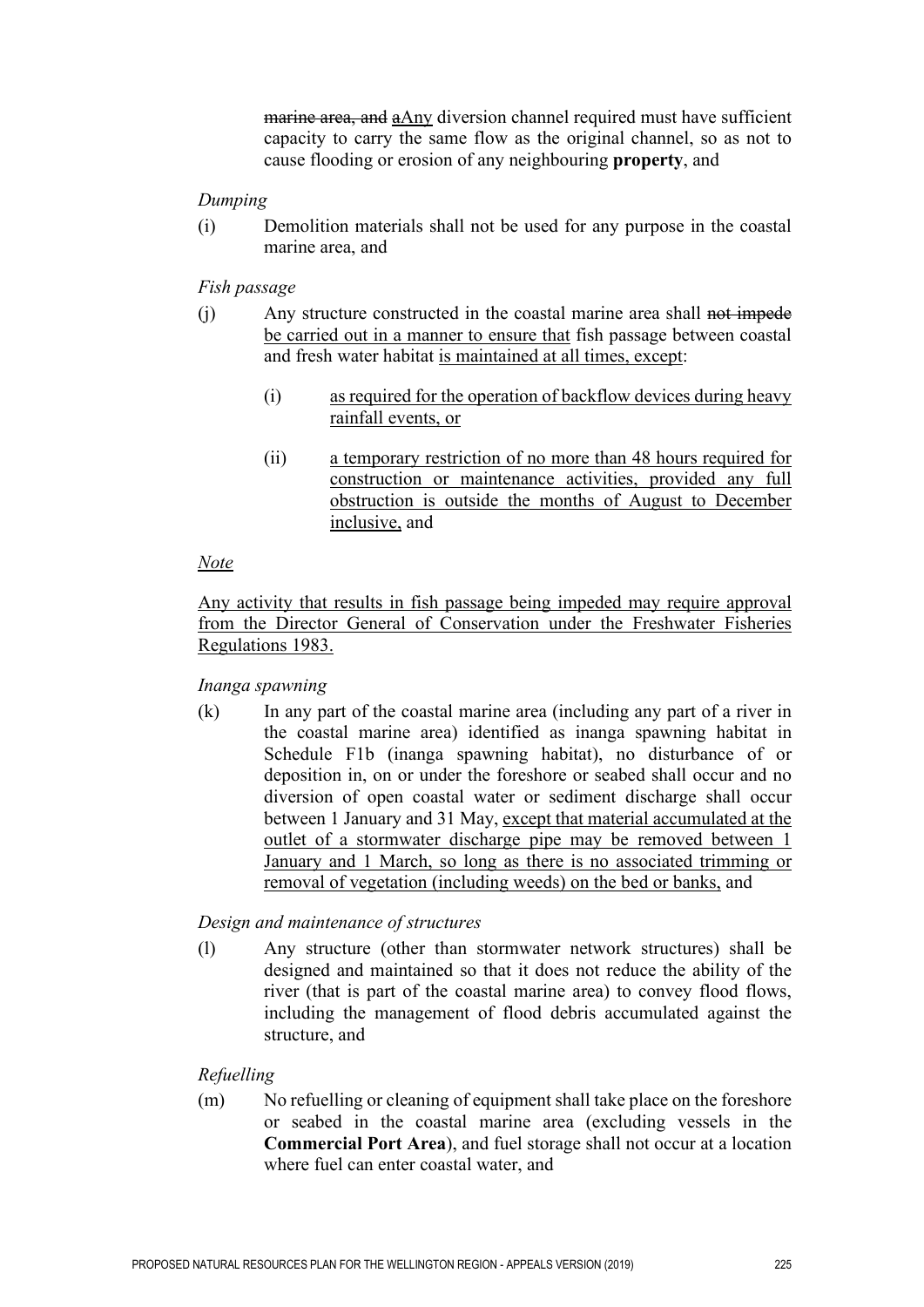#### *Lighting and glare*

- (n) All exterior lighting shall be managed to avoid the spill of light or glare that is:
	- (i) a hazard to traffic safety on streets outside the coastal marine area, and
	- (ii) a hazard to navigation in the coastal marine area,

unless the lighting is necessary for public safety reasons or **operational requirements**, and

#### *Noise in the coastal marine area*

- (o) Noise from activities located outside the **Commercial Port Area** shown on Map 32, Map 33 and Map 34 and the **Lambton Harbour Area** (Northern Zone) shown on Map 32 in the coastal marine area shall meet the following noise standards:
	- (i) the activity shall not cause excessive noise (defined in section 326 of the Resource Management Act 1991) outside the coastal marine area, and
	- (ii) between the hours of 7.00am and 11.00pm, the noise level (Leq) measured at any point on the nearest Residential Area boundary shall not exceed 55dB(A), and
	- (iii) between the hours of 11.00pm and 7.00am, the noise level (Leq) measured at any point on the nearest Residential Area boundary shall not exceed 45dB(A), and
	- (iv) single events of noise shall not exceed an Lmax sound level of  $75dB(A)$ , and
	- (v) noise shall be measured and assessed in accordance with *NZS 6802:2008 Acoustics – Environmental Noise*, and
	- (vi) any construction activities shall meet standards specified in Table 1 of *NZS 6803:1999 Acoustics – Construction Noise*, and
	- (vii) helicopter landing areas shall meet the standards specified for residential areas in Table 1 of *NZS 6807:1994 Noise management and land use planning for helicopter landing areas*, and

conditions (i) to (iv) shall not apply to the following:

(viii) noise generated by navigational aids, safety signals, warning devices, or emergency pressure relief valves, or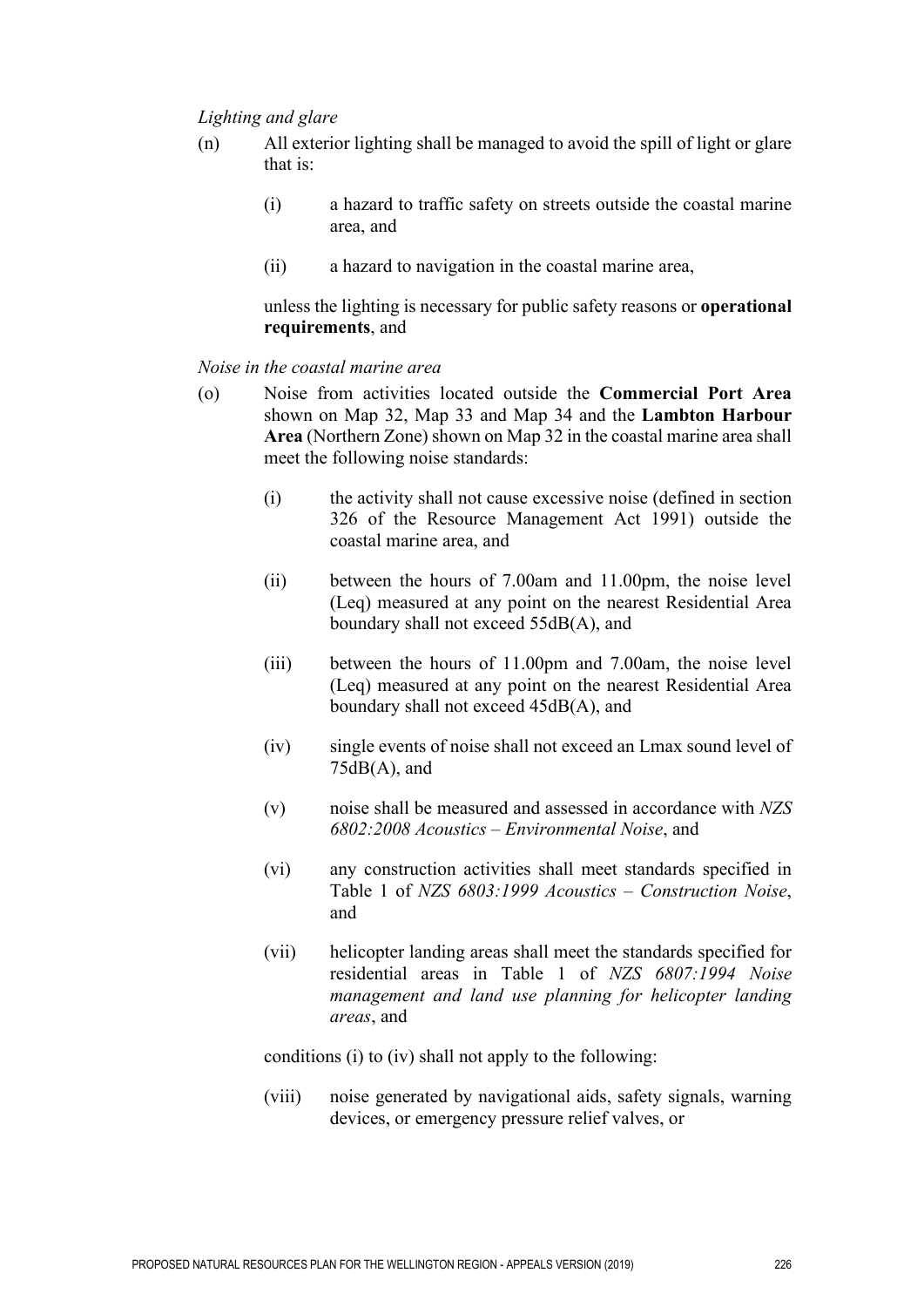- (ix) noise generated by emergency work arising from the need to protect life or limb or prevent loss or serious damage to **property** or minimise or prevent environmental damage, or
- (x) commercial firework displays, or
- (xi) noise generated by overflying aircraft, and

conditions (ii) to (iv) shall not apply to temporary military training activities undertaken for defence purposes. Noise emission as a result of temporary military training measured on a line 20m from and parallel to the facade of any dwelling used for accommodation or the legal boundary where this is closer to the dwelling or building shall meet the following:

| Time (any day) | Limits $(dB(A))$ |                  |  |  |  |
|----------------|------------------|------------------|--|--|--|
|                | $Eq$             | $L_{\text{max}}$ |  |  |  |
| $0000 - 0630$  | 45               | 75               |  |  |  |
| $0630 - 0730$  | 60               | 75               |  |  |  |
| $0730 - 1800$  | 75               | 90               |  |  |  |
| $1800 - 2000$  | 70               | 85               |  |  |  |
| $2000 - 2400$  | 45               | 75               |  |  |  |

(xii) for all activities excluding the use of explosives:

- (xiii) for activities involving the use of explosives:  $122dB(C)$  during daylight hours, and
- (p) Noise from **port-related activities** located within the **Commercial Port Area** shown on Map 32, Map 33 and Map 34 and the **Lambton Harbour Area** (Northern Zone) shown on Map 32 shall comply with the following noise standards:
	- (i) the activity shall not cause excessive noise (defined in section 326 of the Resource Management Act 1991) outside the coastal marine area, and
	- (ii) noise shall be measured in accordance with the requirements of NZS 6801:2008 Acoustics – Measurement of environmental sound and NZS 6809:1999 Port noise management and land use planning, and
	- (iii) noise from **port-related activities** in a **Commercial Port Area** and the part of the **Lambton Harbour Area** shown on Map 32 shall not exceed the following at or beyond the **Port Noise Control Line** as shown on Map 32, Map 33 and Map 34, and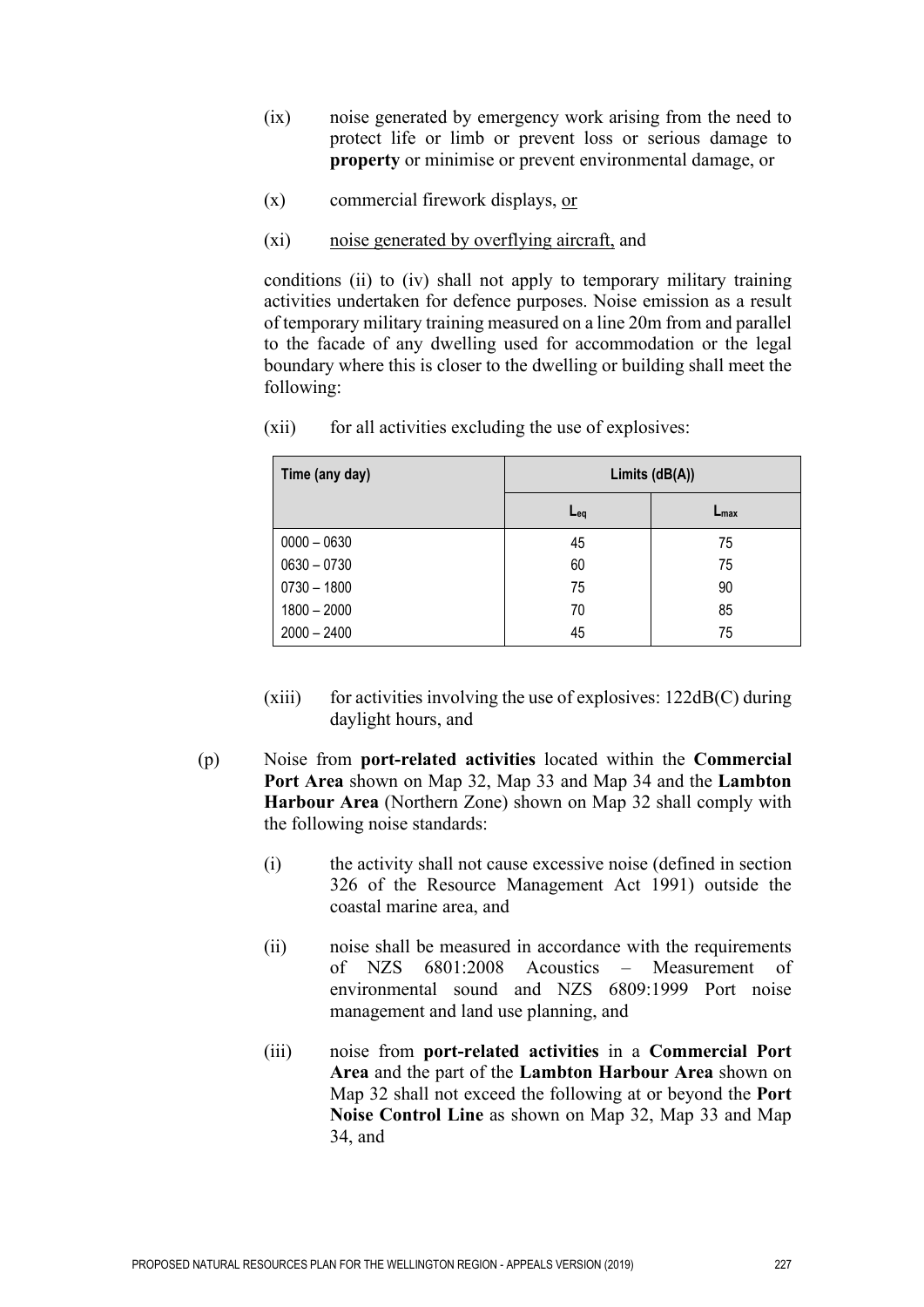| Time (any day)                    | Limits $(dB(A))$ |                  |                         |  |  |
|-----------------------------------|------------------|------------------|-------------------------|--|--|
|                                   | Ldn              | $L_{\text{max}}$ | $L_{eq}$                |  |  |
| Any 5 consecutive 24 hour periods | 65               |                  |                         |  |  |
| Any 24 hour period                | 68               |                  |                         |  |  |
| $10pm - 7am$                      |                  | 85               | 60 (9hr)<br>65 (15mins) |  |  |

(iv) CentrePort shall undertake a noise monitoring programme to ensure that noise from **port-related activities** comply with limits in (p)(iii) at the **Port Noise Control Line** as shown on Map 32, Map 33 and Map 34. This monitoring will be undertaken in accordance with the Port Noise Management Plan for CentrePort Limited (Dec 2008) and the information shall be reported to the Wellington Regional Council, and

conditions  $(p)(i)$ ,  $(p)(iii)$  and  $(p)(iv)$  shall not apply to the following:

- (v) noise generated by navigational aids, safety signals, warning devices or emergency pressure relief valves, and
- (vi) noise generated by emergency work arising from the need to protect life or limb or prevent loss or serious damage to **property** or minimise or prevent environmental damage, and
- (vii) noise generated by construction activities which shall meet the standards specified in Table 1 of NZS 6803:1999 Acoustics – Construction Noise, and
- (viii) noise generated by helicopter landing areas which shall meet the standards specified for commercial areas in Table 1 of NZS 6807:1994 Noise management and land use planning for helicopter landing areas, and
- (q) The following noise standards shall only apply to activities in the **Commercial Port Area** at Seaview Wharf shown on Map 34 that are controlled by a rule in this Plan, are located in the coastal marine area and refer to the coastal marine area general conditions within the rule:
	- (i) the activity shall not cause excessive noise (defined in section 326 of the Resource Management Act 1991) outside the coastal marine area at the nearest residential area boundary, and
	- (ii) the noise level measured at any point on the nearest residential area boundary shall not exceed: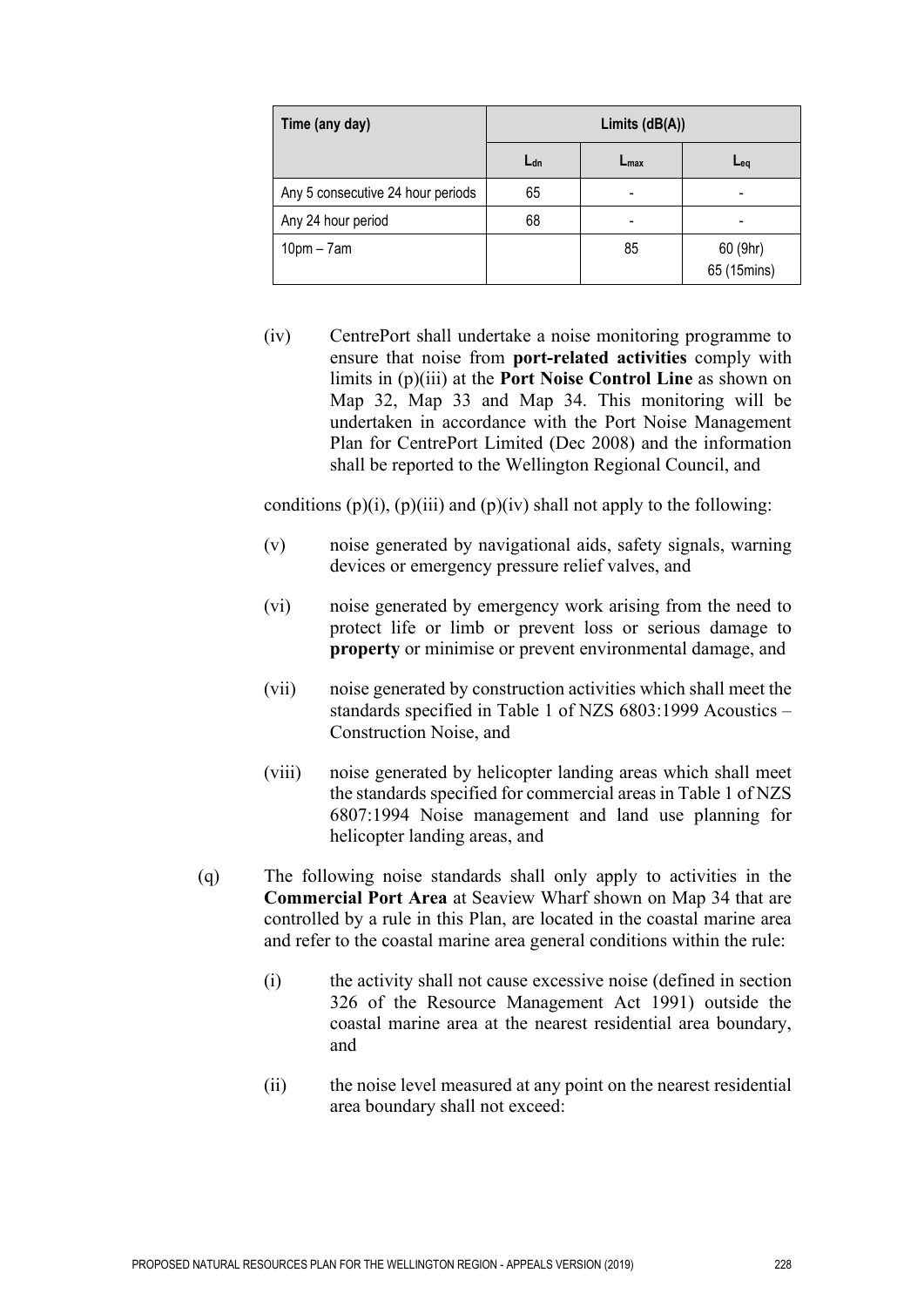| Time (any day) | Limits     |                  |  |  |
|----------------|------------|------------------|--|--|
|                | $Eq$       | $L_{\text{max}}$ |  |  |
| $7am - 11pm$   | $60$ dB(A) |                  |  |  |
| $11pm - 7am$   | 45 dB(A)   | 75 dB(A)         |  |  |

(iii) noise shall be measured in accordance with *NZS 6801:2008 Acoustics – Measurement of environmental sound*. Corrected levels shall be determined in accordance with *NZS 6802:2008 Acoustics – Environmental Noise*, and

conditions  $(q)(i)$  and  $(q)(ii)$  shall not apply to the following:

- (iv) noise generated by navigational aids, safety signals, warning devices, or emergency pressure relief valves, and
- (v) noise generated by emergency work arising from the need to protect life or limb or prevent loss or serious damage to **property** or minimise or prevent environmental damage, and
- (vi) noise generated by construction activities which shall meet the standards specified in Table 1 of *NZS 6803:1999 Acoustics – Construction Noise*, and
- (vii) noise generated by helicopter landing areas which shall meet the standards specified for Commercial areas in Table 1 of *NZS 6807:1994 Noise management and land use planning for helicopter landing areas*, and
- (r) Habitable rooms in buildings containing **noise sensitive activities** in a **Commercial Port Area**, the **Lambton Harbour Area** and the **Lambton Harbour Area** (Northern Zone), shown on Map 32, Map 33 and Map 34**,** shall be protected from noise arising from outside the building by ensuring the external sound insulation level achieves the following minimum performance standards:

| Area                                           | <b>Planning Map</b>                 | Performance standard          |
|------------------------------------------------|-------------------------------------|-------------------------------|
| <b>Commercial Port Area</b>                    | Map 32, Map 33, Map 34              | $D_{nT,w}$ + $C_{tr}$ > 35 dB |
| <b>Lambton Harbour Area</b><br>(Northern Zone) | Map 32                              | $D_{nTw}$ + $C_{tr}$ > 35 dB  |
| <b>Lambton Harbour Area</b>                    | Map 32 (excluding northern<br>zone) | $D_{nT,w}$ + $C_{tr}$ > 30 dB |

(s) Where bedrooms with openable windows are proposed, a positive supplementary source of fresh air ducted from outside is required at the time of fit-out. For the purposes of this requirement, a bedroom is any room intended to be used for sleeping. The supplementary source of air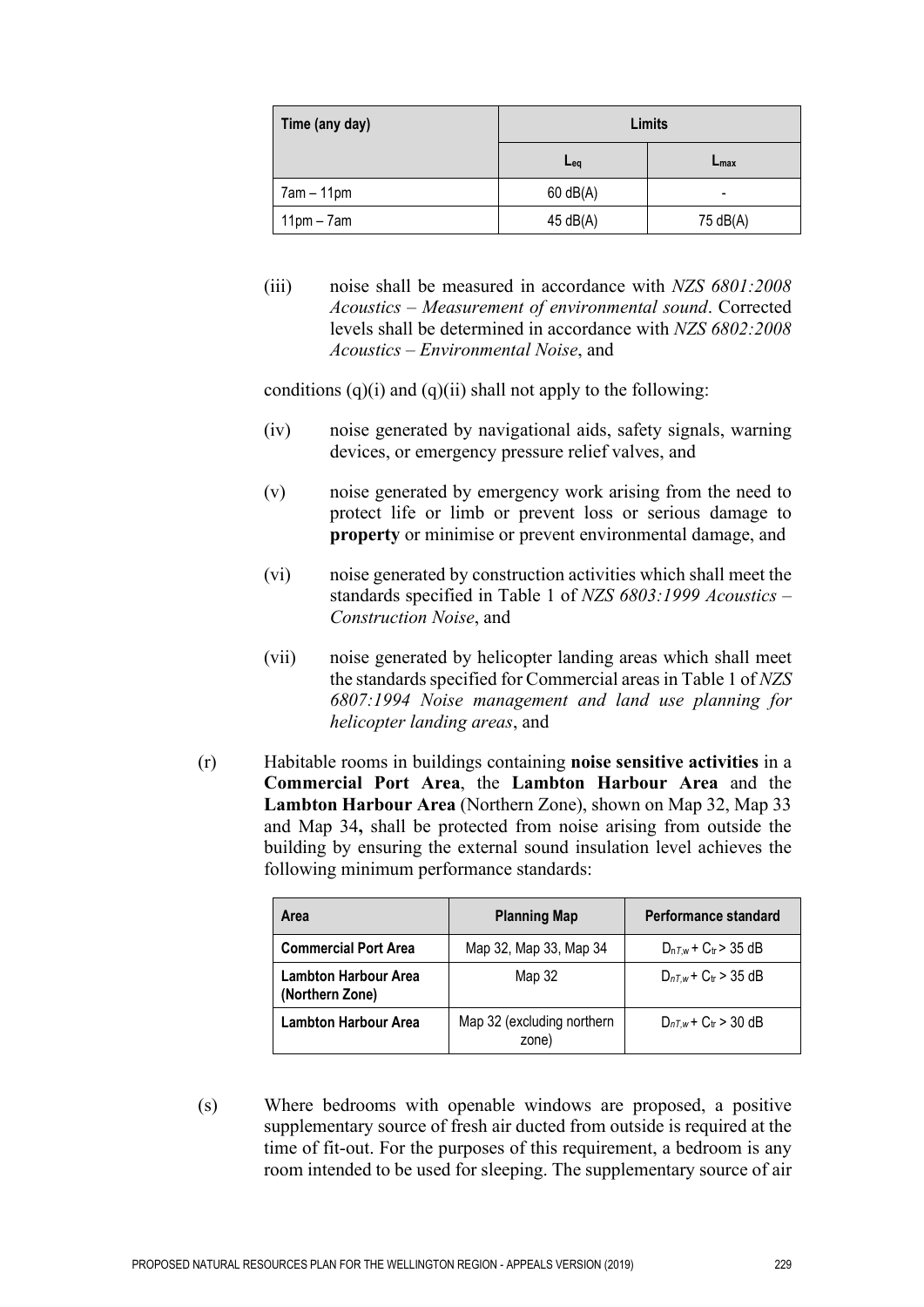is to achieve a minimum of 7.5L/s per person. The required airflow level is based on the minimum standard for habitable spaces set out in *NZS 4303:1990 Ventilation for Acceptable Indoor Air Quality*, and

*Port Noise Management Plan* 

(t) CentrePort shall at all times operate in accordance with the *Port Noise Management Plan for CentrePort Ltd (December 2008)*. CentrePort shall at all times have a port noise management plan in place.

#### $5.7.3$ **Maintenance, repair, additions and alterations to existing structures**

Rule R149: Maintenance or repair of structures – permitted activity Control The maintenance or repair of a structure in the coastal marine area, including any associated:

- (a) occupation of space in the **common marine and coastal area**, and
- (b) disturbance of the foreshore or seabed, and
- (c) deposition in, on or under the foreshore or seabed, and
- (d) discharge of contaminants, and
- (e) diversion of open coastal water

is a permitted activity, provided the following conditions are met:

- (f) the maintenance and repair of the structure is contained within the form of the existing structure and there is no increase in length, width, or height of the existing structure (except for increases for the purposes of replacement, removal and alterations of existing utility services, electric or aerial telecommunications cables/conductors/pipelines where these activities will not result in increases in design voltage and the new or altered cables/conductors/pipelines will not be lower in height above the foreshore or seabed), and
- (g) the activity shall comply with the coastal management general conditions specified above in Section 5.7.2.

*Note* 

Repainting is permitted by this rule.

This rule applies to all existing coastal marine area structures, including **seawalls**, navigation aids and port structures except those heritage structures identified in Schedules E1-E3 (in which case Rule R168 applies), and structures in the **Commercial Port Area** (in which case Rule R173 applies).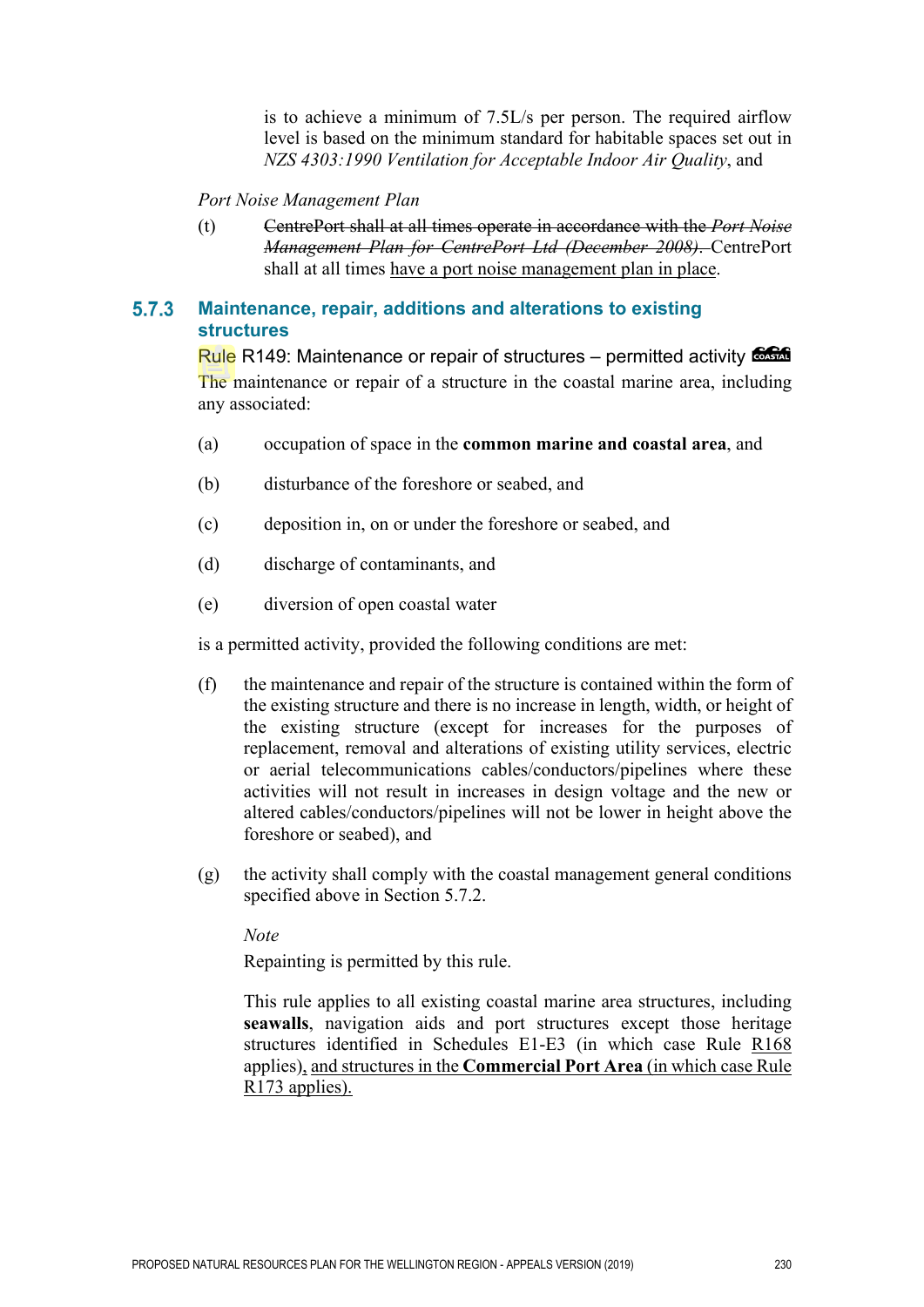## Rule R150: Minor additions or alterations to structures – permitted activity

The addition or alteration to a structure and the associated use of the addition in the coastal marine area, including any associated:

- (a) occupation of space in the **common marine and coastal area**, and
- (b) disturbance of the foreshore or seabed, and
- (c) deposition in, on or under the foreshore or seabed, and
- (d) discharge of contaminants, and
- (e) diversion of open coastal water

is a permitted activity, provided the following conditions are met:

- (f) there is no change in the use of the structure, and
- (g) the structure is not a **seawall**, and
- (h) the structure is not in the **Commercial Port Area**, and
- (i) the minor addition or alteration shall add no more than 5m in horizontal projection and 1m in vertical projection to the structure as it existed on the date of 31 July 2015 in the coastal marine area, and
- (j) the activity shall comply with the coastal management general conditions specified above in Section 5.7.2.

#### *Note*

Rule R173 and Rule R174 applies apply to additions and alterations in the **Commercial Port Area**.

Rules R168 to R171 apply to additions and alterations to heritage structures identified in Schedules E1 to E3.

#### Rule R151: Additions or alterations to structures – controlled activity

The addition or alteration to a structure and the associated use of the addition in the coastal marine area, including any associated:

- (a) occupation of space in the **common marine and coastal area**, and
- (b) disturbance of the foreshore or seabed, and
- (c) deposition in, on or under the foreshore or seabed, and
- (d) discharge of contaminants, and
- (e) diversion of open coastal water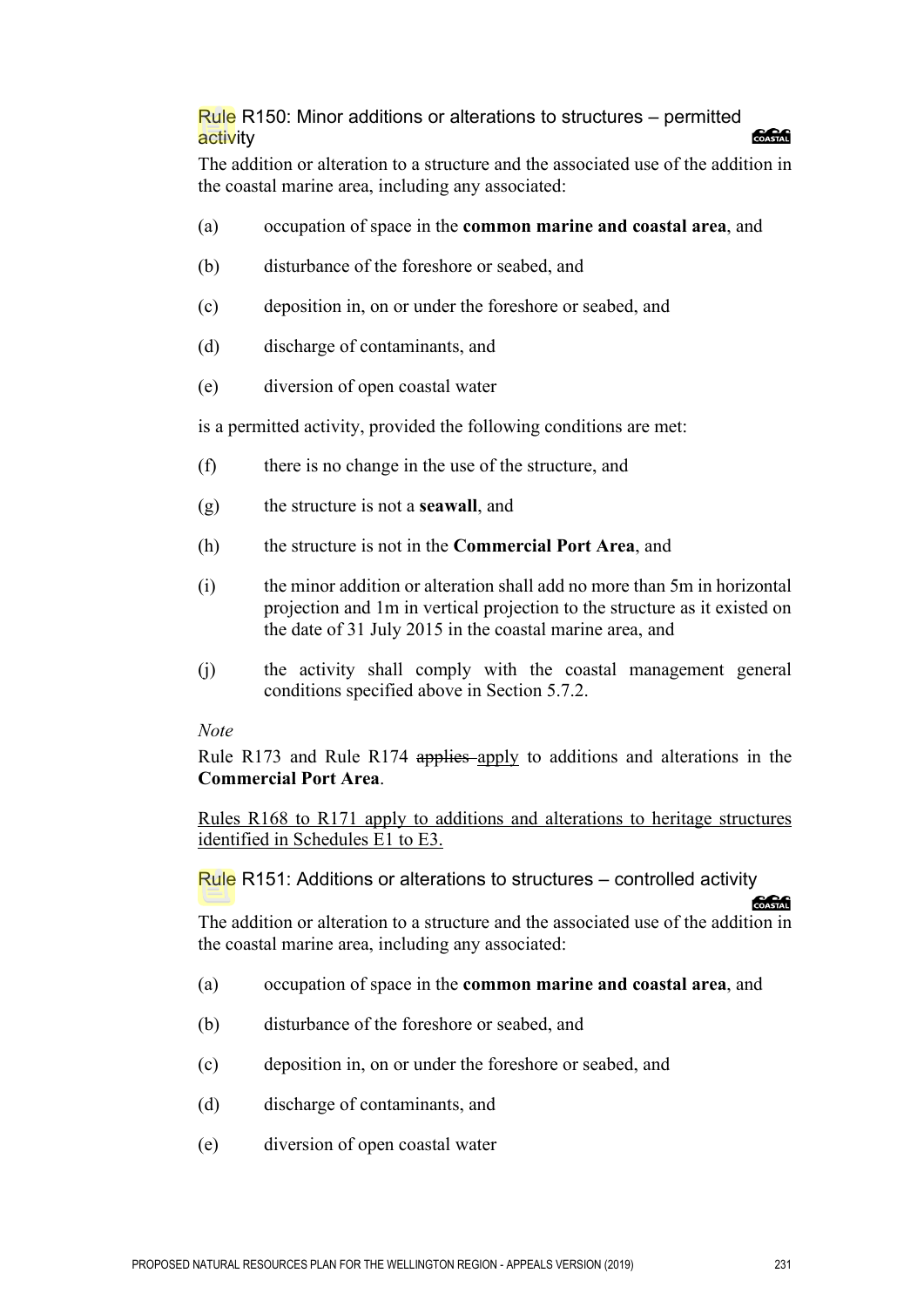that are not permitted by Rule R149 or Rule R150, is a controlled activity, provided the following conditions are met:

- (f) the structure is not located within a **navigation protection area** shown on Map 49, or in an airport height restriction area shown on Maps 50 and 51, and
- (g) there is no change in the use of the structure, and
- (h) the structure is not a **seawall**, and
- (i) the structure is not in the **Commercial Port Area**, and
- (j) the addition shall add no more than 10m horizontal projection and 3m vertical projection to the structure as it existed on the date of 31 July 2015, and
- (k) the activity shall comply with the coastal management general conditions specified above in Section 5.7.2.

*Matters of control* 

- 1. The use and design life of the structure
- 2. Effects on public access
- 3. Effects on public open space and visual amenity
- 4. Effects on coastal **natural processes** including effects on shoreline stability in the vicinity and adjacent areas
- 5. Effects of coastal erosion and inundation (storm surge) on the structure
- 6. Effects on a site or habitat identified in Schedule C (mana whenua), Schedule F2c (birds-coastal), Schedule F4 (coastal sites), Schedule F5 (coastal habitats) or Schedule J (geological features)

#### *Notification*

In respect of Rule R151 applications are precluded from public notification (unless special circumstances exist).

#### *Note*

Rules R173 and Rule R174 applies apply to additions and alterations in the **Commercial Port Area**.

Rules R168 to R171 apply to additions and alterations to heritage structures identified in Schedules E1 to E3.

Permission may be required from the relevant city or district council in respect of the Building Act 1991 or other legislation or bylaws.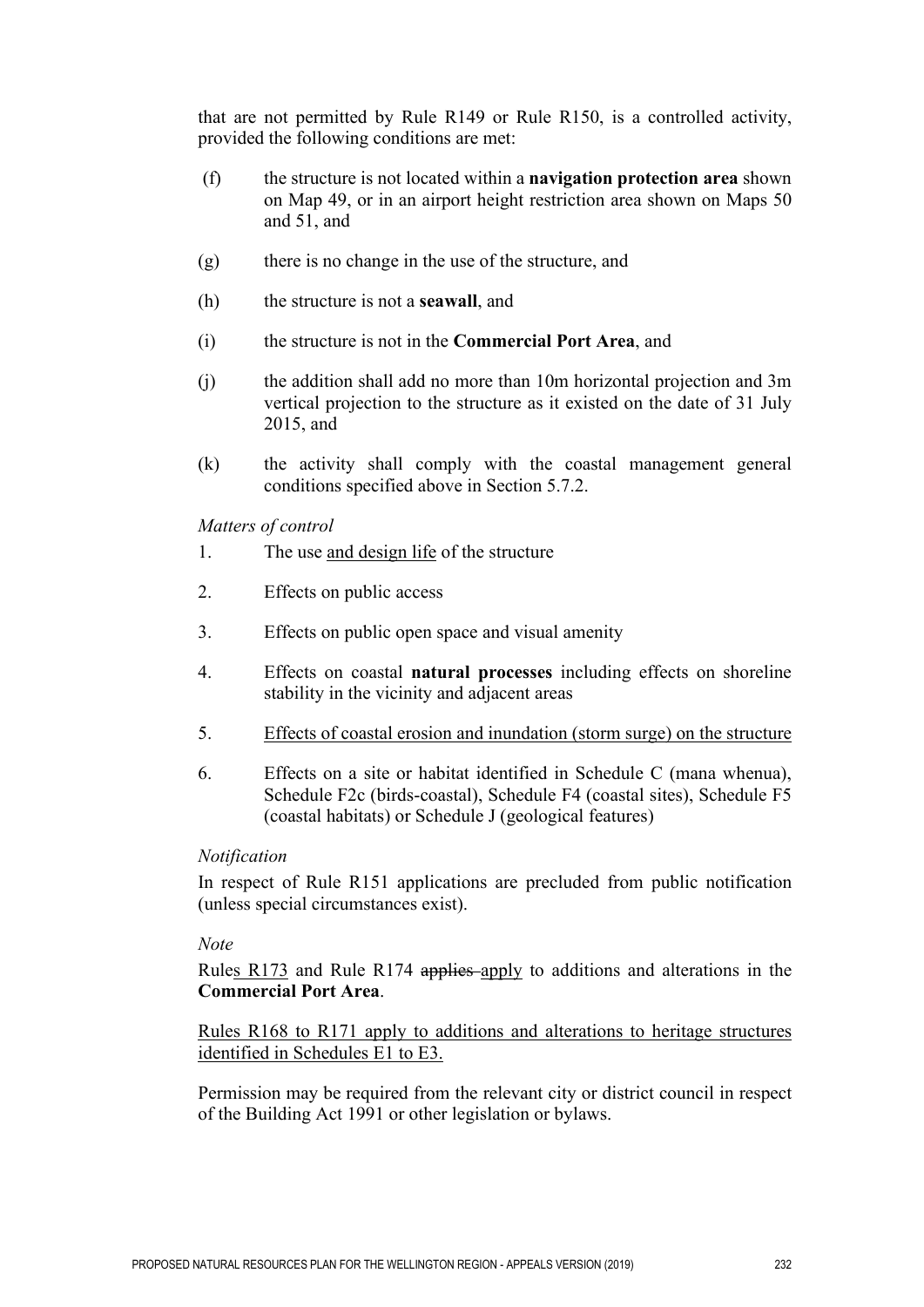#### $5.7.4$ **Removal or demolition of structures**

#### Rule R152: Removal or demolition of structures or part of a structure – permitted activity

The removal or demolition of a structure or part of a structure in the coastal marine area, including any associated:

- (a) disturbance of the foreshore or seabed, and
- (b) deposition in, on or under the foreshore or seabed, and
- (c) discharge of contaminants, and
- (d) diversion of open coastal water

is a permitted activity, provided the following conditions are met:

- (e) the structure is not inside a site or habitat identified in Schedule C (mana whenua), Schedule F4 (coastal sites) or Schedule F5 (coastal habitats), and
- (f) the removal or demolition shall not disturb more than 10m3 of the foreshore or seabed, and
- (g) the structure or part of the structure, is completely removed from the coastal marine area, except for structures within the **Commercial Port Area**, and
- (h) no explosives shall be used in the removal or demolition, and
- (i) written notice detailing the scale and location of the structure and the timing of construction and removal shall be given five working days before work commences to:
	- (i) the Wellington Regional Council Harbourmaster, and
	- (ii) Maritime New Zealand, and
- (j) the activity shall comply with the coastal management general conditions specified above in Section 5.7.2.

#### *Note*

This rule applies to existing coastal marine area structures except those heritage structures identified in Schedules E1 to E3 (in which case Rule R172 applies).

Rule R153: Removal or demolition of a structure or part of a structure – **ang an** restricted discretionary activity

The removal or demolition of a structure or part of a structure in the coastal marine area, including any associated:

- (a) disturbance of the foreshore or seabed, and
- (b) deposition in, on or under the foreshore or seabed, and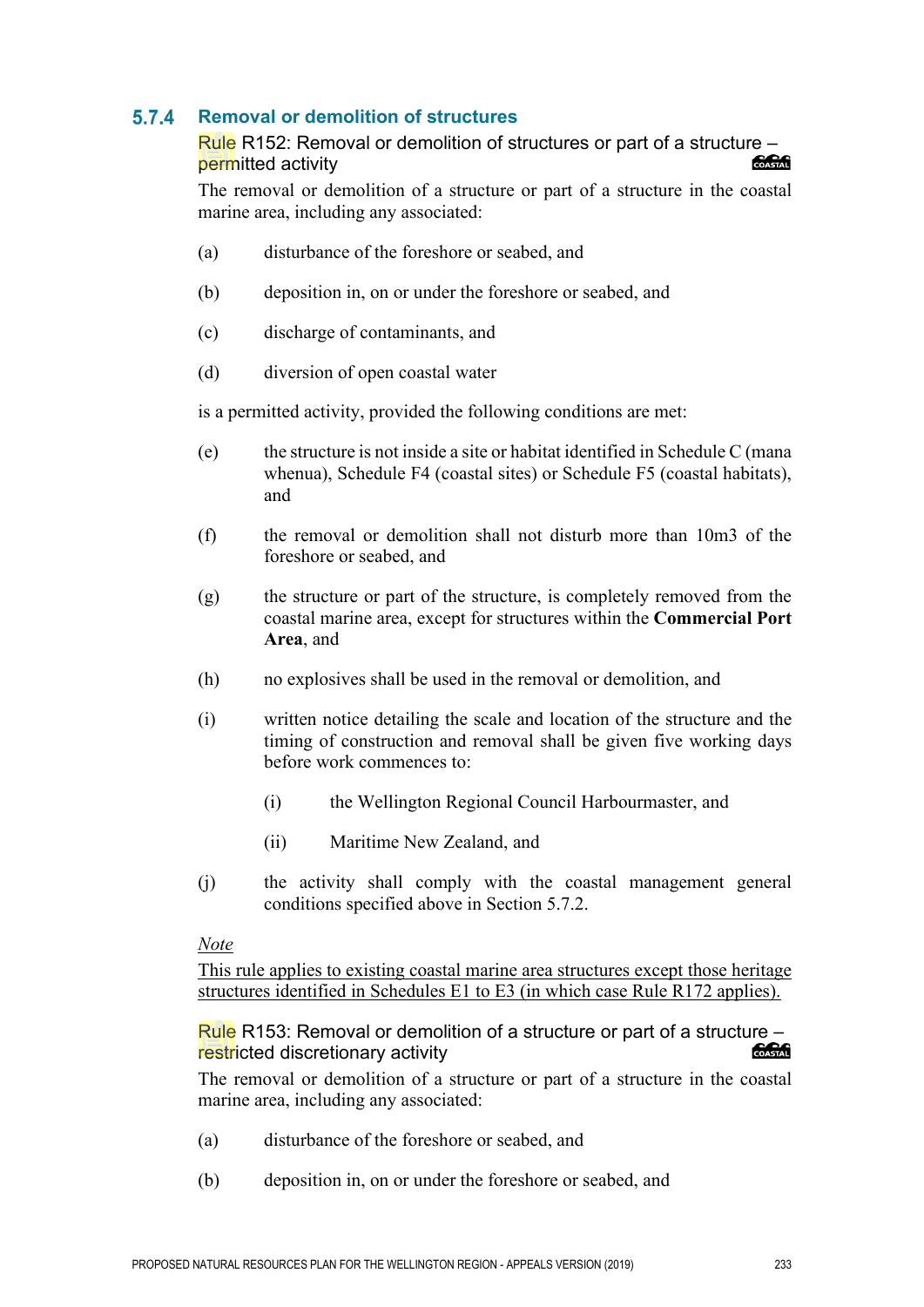- (c) discharge of contaminants, and
- (d) diversion of open coastal water

that is not permitted by Rule R152 and is not a discretionary activity under Rule R172 or Rule R166, or non-complying under Rule R162 is a restricted discretionary activity.

*Matters for discretion*

- 1. Effects on public access
- 2. Effects on public open space and visual amenity
- 3. Effects of disturbance, deposition, discharge and diversion associated with the removal
- 4. Effects on a site or habitat identified in Schedule C (mana whenua), Schedule F4 (coastal sites) or Schedule F5 (coastal habitats)
- 5. Lighting and noise
- 6. Navigational safety including the notification of the Wellington Regional Council Harbourmaster and Maritime New Zealand

#### $5.7.5$ **New and replacement structures (including temporary structures)** Rule R154: New temporary structures outside Schedule C, Schedule F4, Schedule F5 or Schedule J sites of significance – permitted activity

The placement of a new **temporary structure** and the associated use of the structure in the coastal marine area, including any associated:

- (a) occupation of space in the **common marine and coastal area**, and
- (b) disturbance of the foreshore or seabed, and
- (c) deposition in, on or under the foreshore or seabed, and
- (d) discharge of contaminants, and
- (e) diversion of open coastal water

is a permitted activity, provided the following conditions are met:

- (f) the structure is outside a site or habitat identified in Schedule C (mana whenua), Schedule F4 (coastal sites), Schedule F5 (coastal habitats) or Schedule J (geological features), and
- (g) the structure is outside a **navigation protection area** shown on Map 49, or airport height restriction areas shown on Maps 50 and 51, and
- (h) the structure shall be maintained in a safe condition at all times, and

**SABA**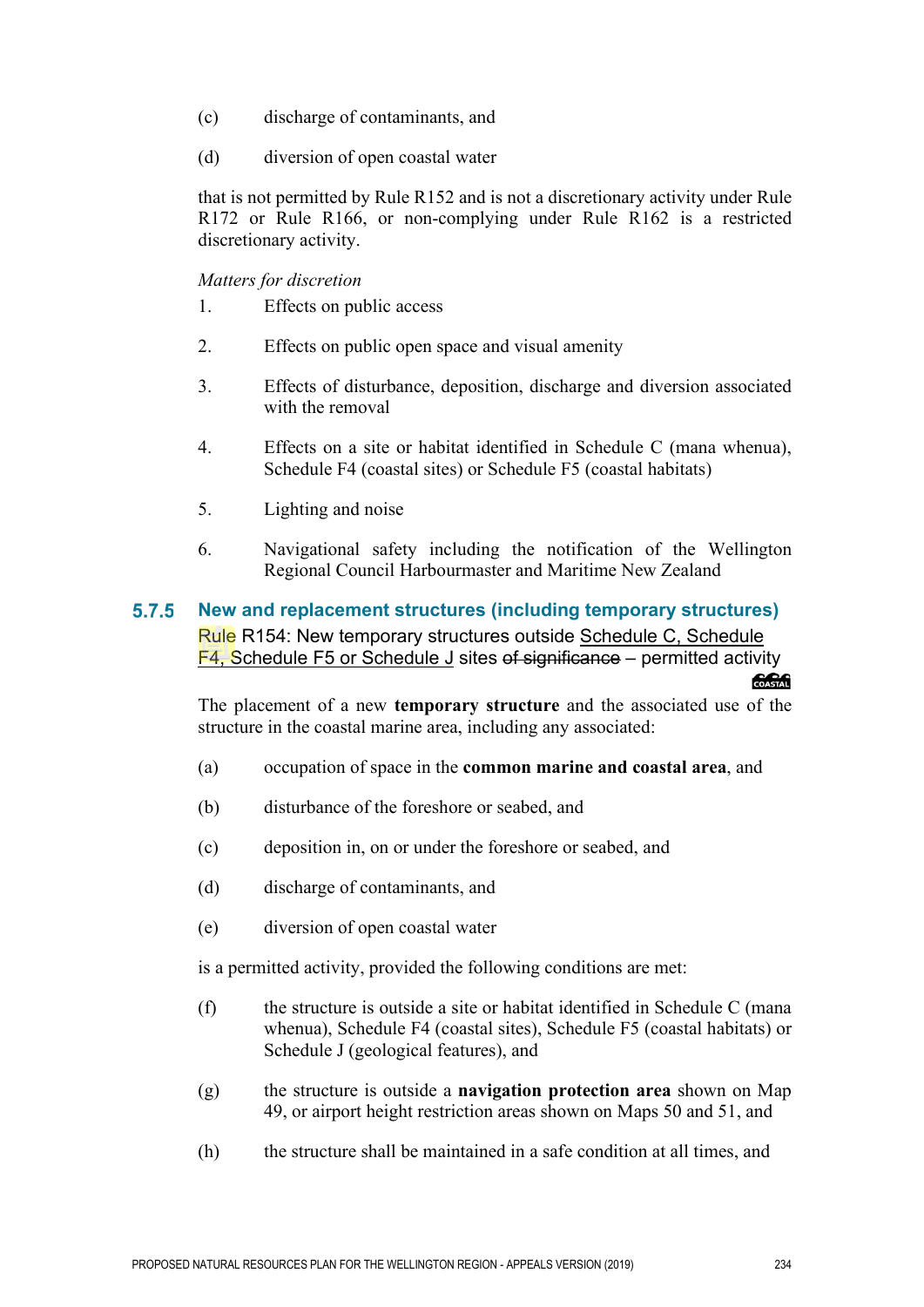- (i) the entire structure shall be removed after use, and
- (j) if the structure is on a wharf identified in Schedule E2 (wharves and boatsheds), the **temporary structure** shall not cause permanent physical damage to the wharf, and
- (k) the structure shall not include advertising or marketing signage, and
- (l) the structure shall not cause a hazard to navigation, and
- (m) the structure shall not be in place for a period exceeding a total of 31 days or part days during a 12 month period, inclusive of the placement and removal, and
- (n) the structure shall not prevent public access to and along the foreshore, and
- (o) written notice detailing the scale and location of the structure and the timing of construction and removal shall be given five working days before work commences to:
- (p) the Wellington Regional Council Harbourmaster, and
- (q) Maritime New Zealand,
- (r) the activity shall comply with the coastal management general conditions specified above in Section 5.7.2.

Rule R155: New temporary structures – restricted discretionary activity

The placement of a new **temporary structure** and the associated use of the structure in the coastal marine area, including any associated:

- (a) occupation of space in the **common marine and coastal area**, and
- (b) disturbance of the foreshore or seabed, and
- (c) deposition in, on or under the foreshore or seabed, and
- (d) discharge of contaminants, and
- (e) diversion of open coastal water

that is not permitted by Rule R154 is a restricted discretionary activity.

#### *Matters for discretion*

- 1. Use of the structure
- 2. Effects on public access
- 3. Effects on public open space and visual amenity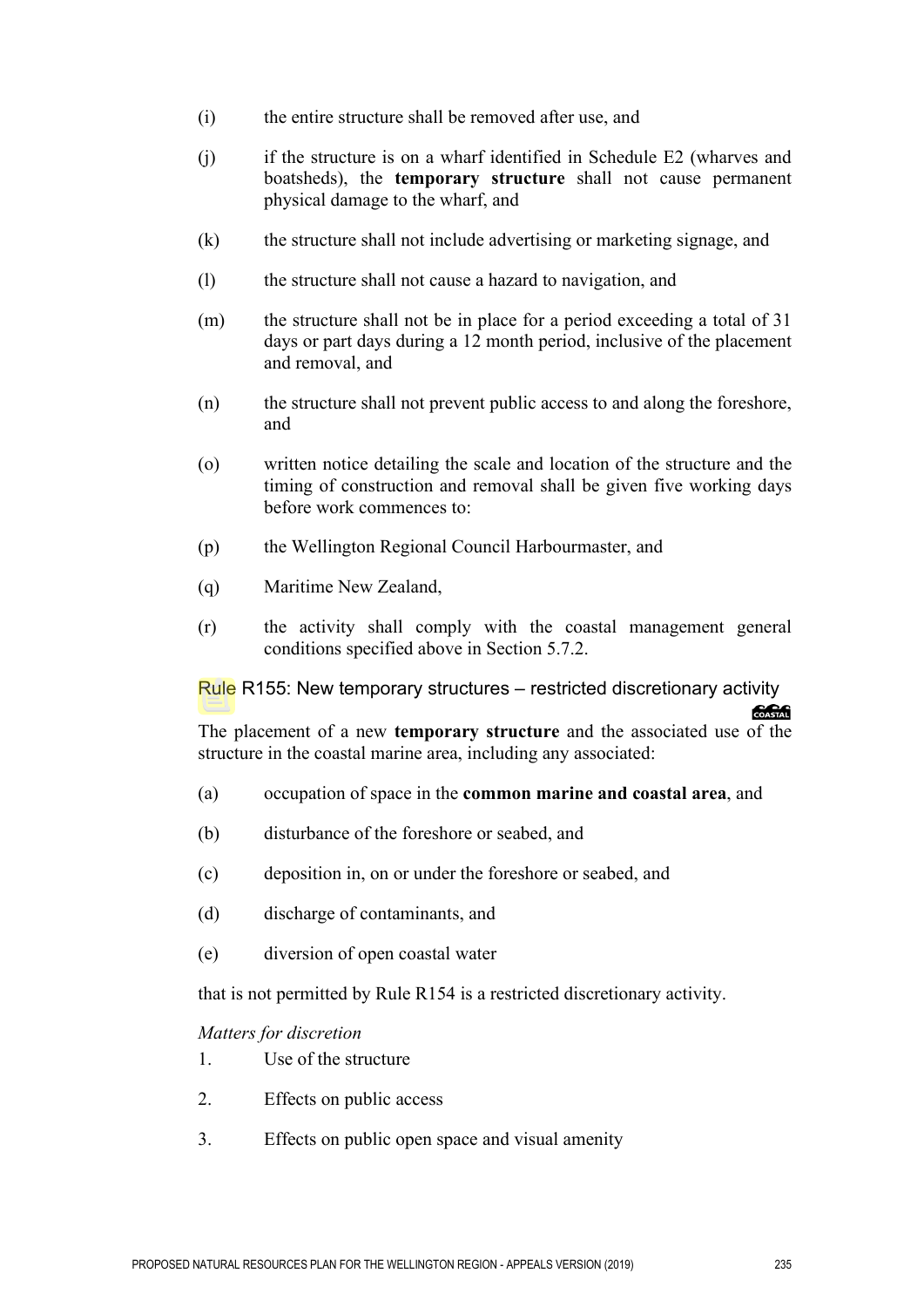- 4. Effects of disturbance, deposition, discharge and diversion associated with the activity
- 5. Effects on coastal **natural processes** including effects on shoreline stability in the vicinity and adjacent areas
- 6. Effects on a site or habitat identified in Schedule C (mana whenua), Schedule F4 (coastal sites), Schedule F5 (coastal habitats) or Schedule J (geological features)
- 7. Effects on the heritage values of structures identified in Schedule E1 (heritage structures) or Schedule E2 (wharves and boatsheds)
- 8. Lighting and noise
- 9. The structural integrity and condition of the structure
- 10. Navigational safety including the notification of the Wellington Regional Council Harbourmaster and Maritime New Zealand

Rule R156: New or replacement navigation aids – permitted activity

The placement of a new or replacement navigational aid and the associated use of the structure in the coastal marine area, including any associated:

- (a) occupation of space in the **common marine and coastal area**, and
- (b) disturbance of the foreshore or seabed, and
- (c) deposition in, on or under the foreshore or seabed, and
- (d) discharge of contaminants, and
- (e) diversion of open coastal water

is a permitted activity, provided the following conditions are met:

- (f) written notice detailing the scale and location of the structure and the timing of construction and removal shall be given five working days before work commences to:
	- (i) the Wellington Regional Council Harbourmaster, and
	- (ii) Maritime New Zealand, and
	- (iii) Land Information New Zealand, and
- (g) the navigational aid shall be maintained in a structurally safe condition at all times, and
- (h) the activity shall comply with the coastal management general conditions specified above in Section 5.7.2.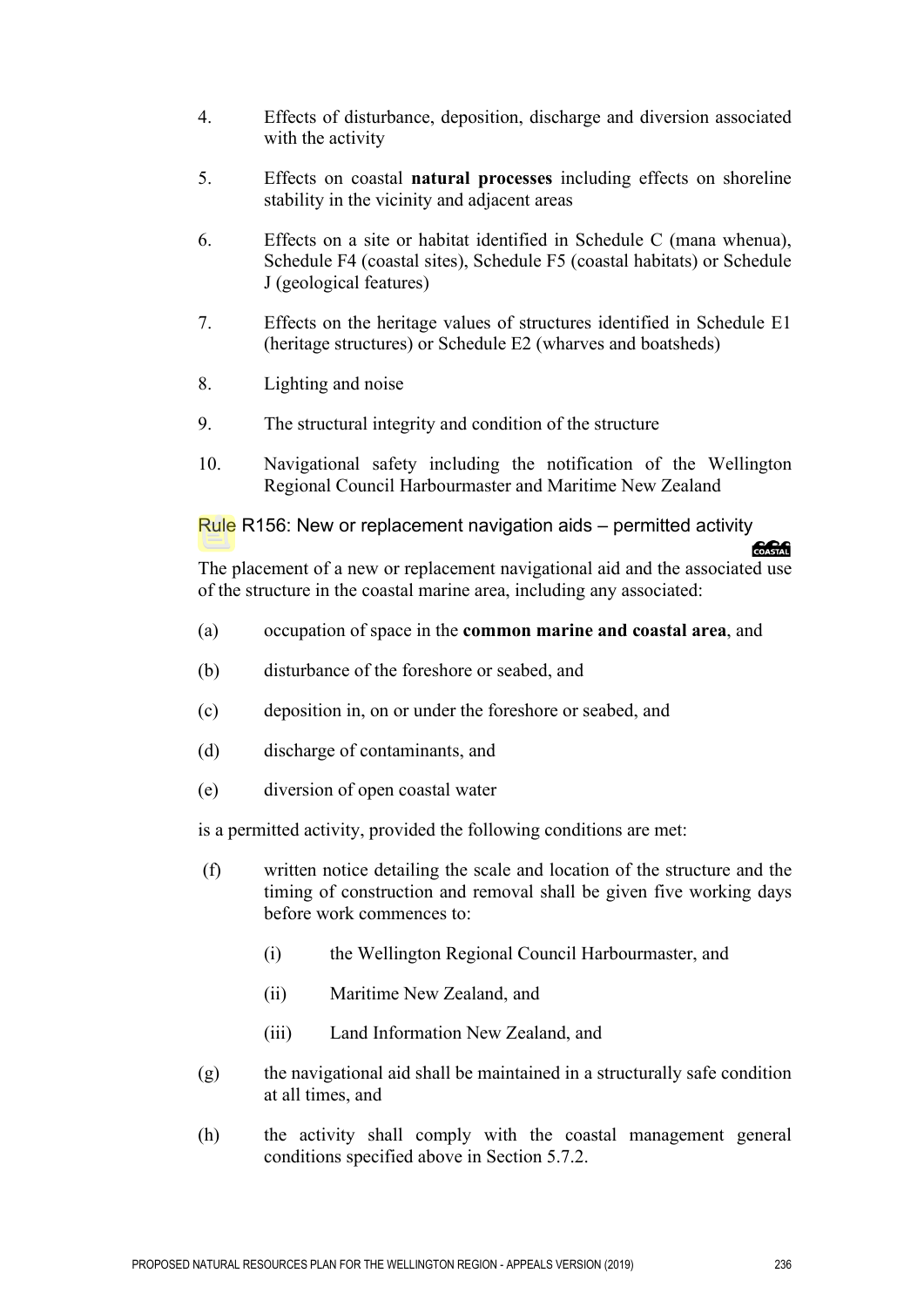*Note* 

This rule applies to coastal marine area navigation aids except those heritage structures identified in Schedules E1 to E3 (in which case Rules R168, R170 to R172 apply).

#### Rule R157: New or replacement structures for special purposes – controlled activity *<u> 2000 - 2000 - 2000 - 2000 - 2000 - 2000 - 2000 - 2000 - 2000 - 2000 - 2000 - 2000 - 2000 - 2000 - 2000 - 2000 - 2000 - 2000 - 2000 - 2000 - 2000 - 2000 - 2000 - 2000 - 2000 - 2000 - 2000 - 2000 - 2000 - 2000 - 2000 - 2*</u>

The placement of a new structure or the replacement of a structure for scientific, research, monitoring and education purposes and the associated use of the structure in the coastal marine area, including any associated:

- (a) occupation of space in the **common marine and coastal area**, and
- (b) disturbance of the foreshore or seabed, and
- (c) deposition in, on or under the foreshore or seabed, and
- (d) discharge of contaminants, and
- (e) diversion of open coastal water

is a controlled activity, provided the following conditions are met:

- (f) the activity is not inside a site identified in Schedule E4 (archaeological sites) or Schedule J (geological features), and
- (g) the structure is outside a **navigation protection area** identified on Map 49, and
- (h) there is no change in use of the structure, and
- (i) the structure does not exceed an area of 2m2 or a vertical projection of 2m, and
- (j) the activity shall comply with the coastal management general conditions specified above in Section 5.7.2.

*Matters of control* 

- 1. Use of the structure
- 2. Effects on public access
- 3. Effects of disturbance, deposition, discharge and diversion associated with construction
- 4. Effects on coastal **natural processes** including effects on shoreline stability in the vicinity and adjacent areas
- 5. Effects on a site or habitat identified in Schedule C (mana whenua), Schedule F2c (birds-coastal), Schedule F4 (coastal sites), Schedule F5 (coastal habitats).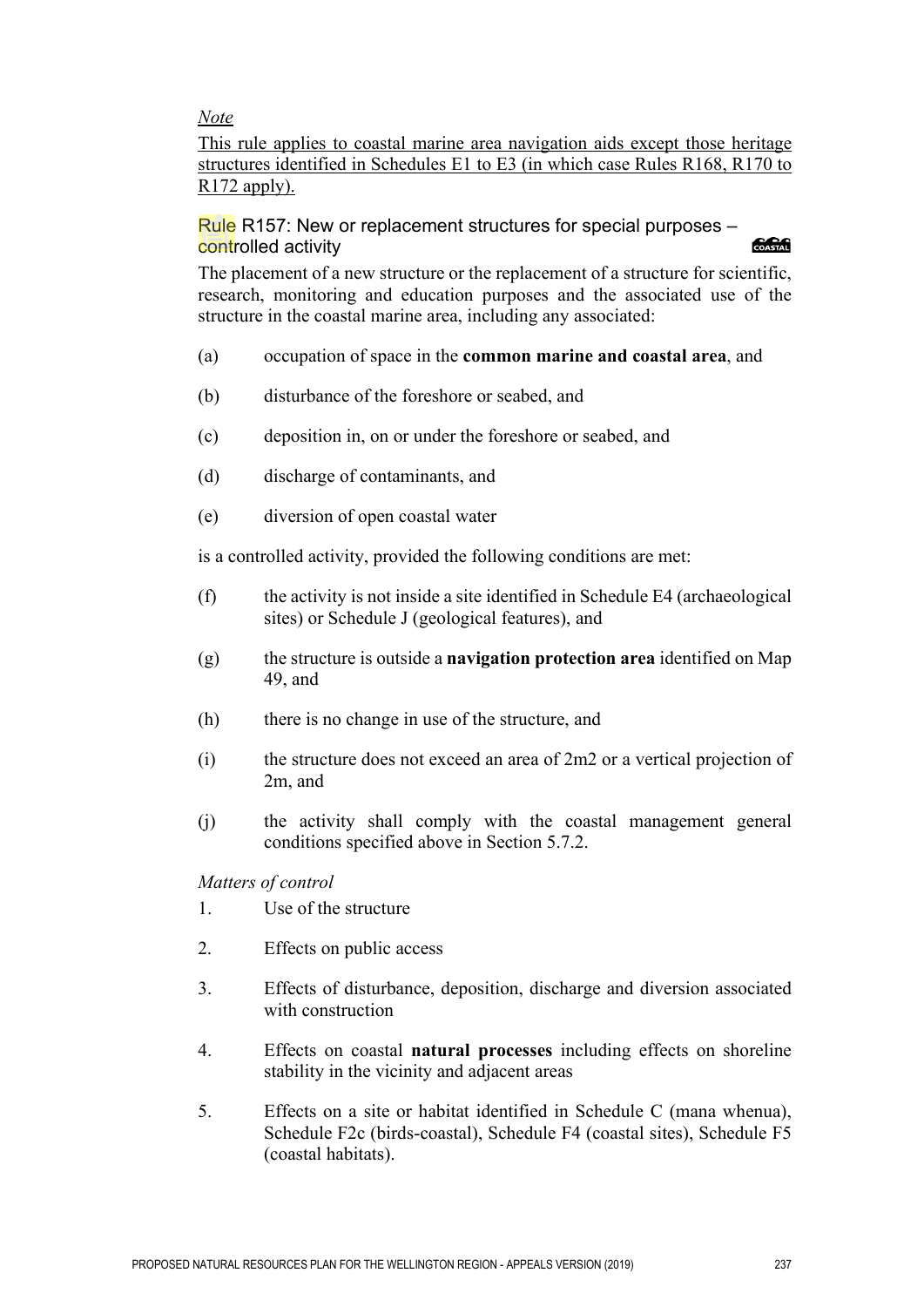#### 6. Lighting and noise mitigation methods

#### *Notification*

In respect of Rule R157, applications are precluded from public notification (unless special circumstances exist).

Rule R158: Structures in airport height restriction areas or navigation protection areas for airport/navigation purposes – discretionary activity

The placement of a new structure including a **temporary structure** or addition or alteration to a structure and the associated use of the structure:

#### (a) in a **navigation protection area** shown on Map 49, or

(b) within an airport height restriction area shown on Map 50 or Map 51,

including any associated:

- (c) occupation of space in the **common marine and coastal area**, and
- (d) disturbance of the foreshore or seabed, and
- (e) deposition in, on or under the foreshore or seabed, and
- (f) discharge of contaminants, and
- (g) diversion of open coastal water

is a discretionary activity, provided the following conditions are met:

- (h) in respect of condition (b), written approval is given by the relevant airport authority, and
- (i) in respect of condition (a), written approval is given by the Wellington Regional Council Harbourmaster.

#### Rule R159: Structures in airport height restriction areas or navigation<br>protection areas – probibited activity protection areas – prohibited activity

The placement of a new structure including a **temporary structure** or addition or alteration to a structure (excluding navigation aids, cables and pipelines fixed to the seabed) and the associated use of the structure in a **navigation protection area** shown on Map 49 or within an airport height restriction area shown on Map 50 or Map 51, including any associated:

- (a) occupation of space in the **common marine and coastal area**, and
- (b) disturbance of the foreshore or seabed, and
- (c) deposition in, on or under the foreshore or seabed, and
- (d) discharge of contaminants, and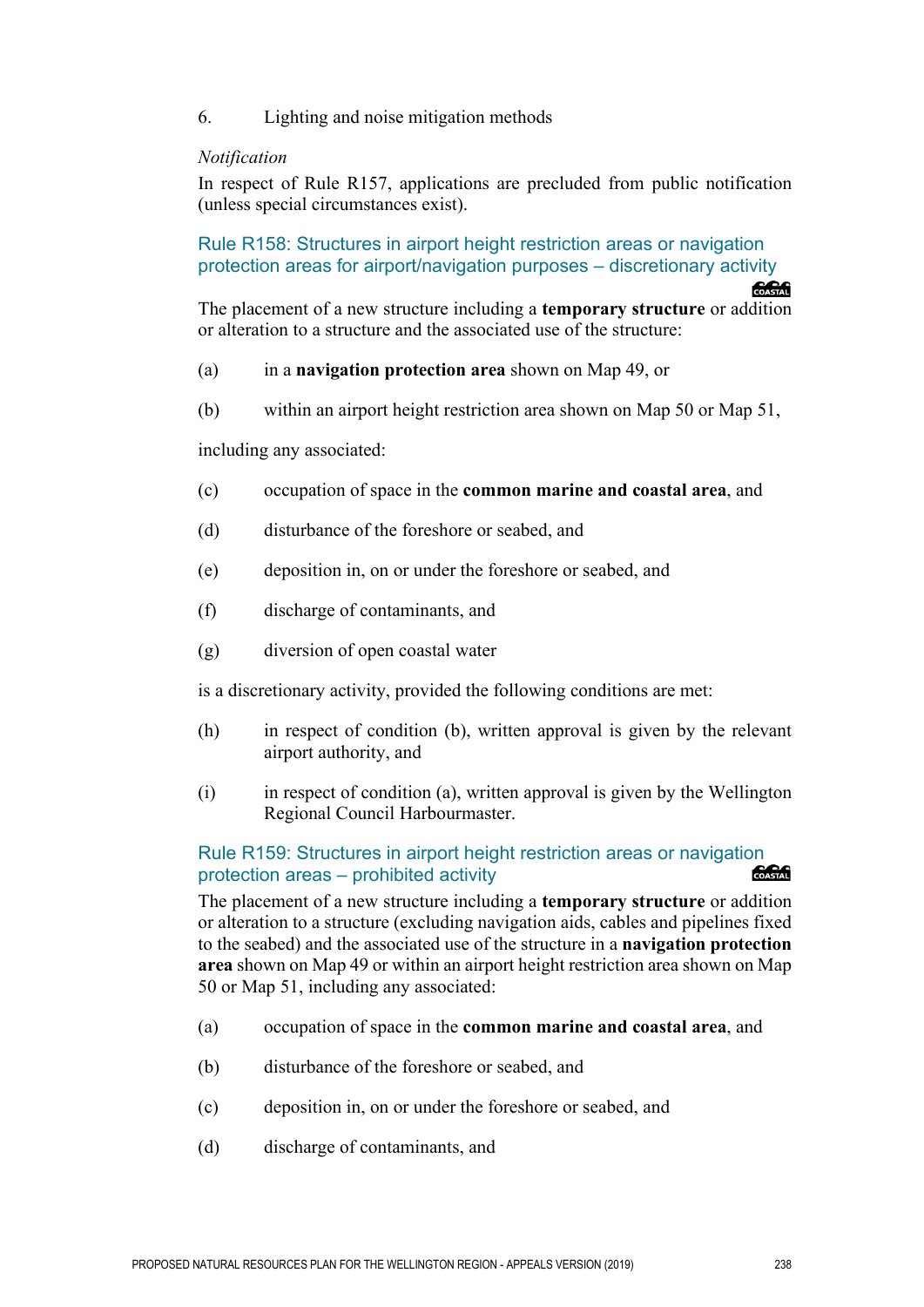(e) diversion of open coastal water

that is not a discretionary activity under Rule R158, is a prohibited activity.

Rule R160: New structures and disturbance associated with motor vehicles inside the Cook Strait Cable Protection Zone and adjacent foreshore, and inside a mana whenua site of significance – discretionary activity

The placement of a new structure and the associated use of the structure and disturbance associated with **motor vehicles** in the coastal marine area:

- (a) specific to the **National grid,** and
- (b) inside the Cook Strait Cable Protection Zone shown on Map 52, and adjacent foreshore, and
- (c) inside a site of significance identified in Schedule C (mana whenua),

including any associated:

- (d) occupation of the **common marine and coastal area**, and
- (e) disturbance of the foreshore or seabed, and
- (f) deposition in, on or under the foreshore or seabed, and
- (g) discharge of contaminants, and
- (h) diversion of open coastal water

that is not permitted by Rule R157 is a discretionary activity.

Rule R161: New structures, additions or alterations to structures outside Schedule C, Schedule F4, Schedule F5 or Schedule J sites of significance – discretionary activity **COASTAL** 

The placement of a new structure, addition or alteration to a structure and the associated use of the structure outside a site or habitat identified in Schedule C (mana whenua), Schedule F4 (coastal sites), Schedule F5 (coastal habitats) or Schedule J (geological features) in the coastal marine area, including any associated:

- (a) occupation of space in the **common marine and coastal area**, and
- (b) disturbance of the foreshore or seabed, and
- (c) deposition in, on or under the foreshore or seabed, and
- (d) discharge of contaminants, and
- (e) diversion of open coastal water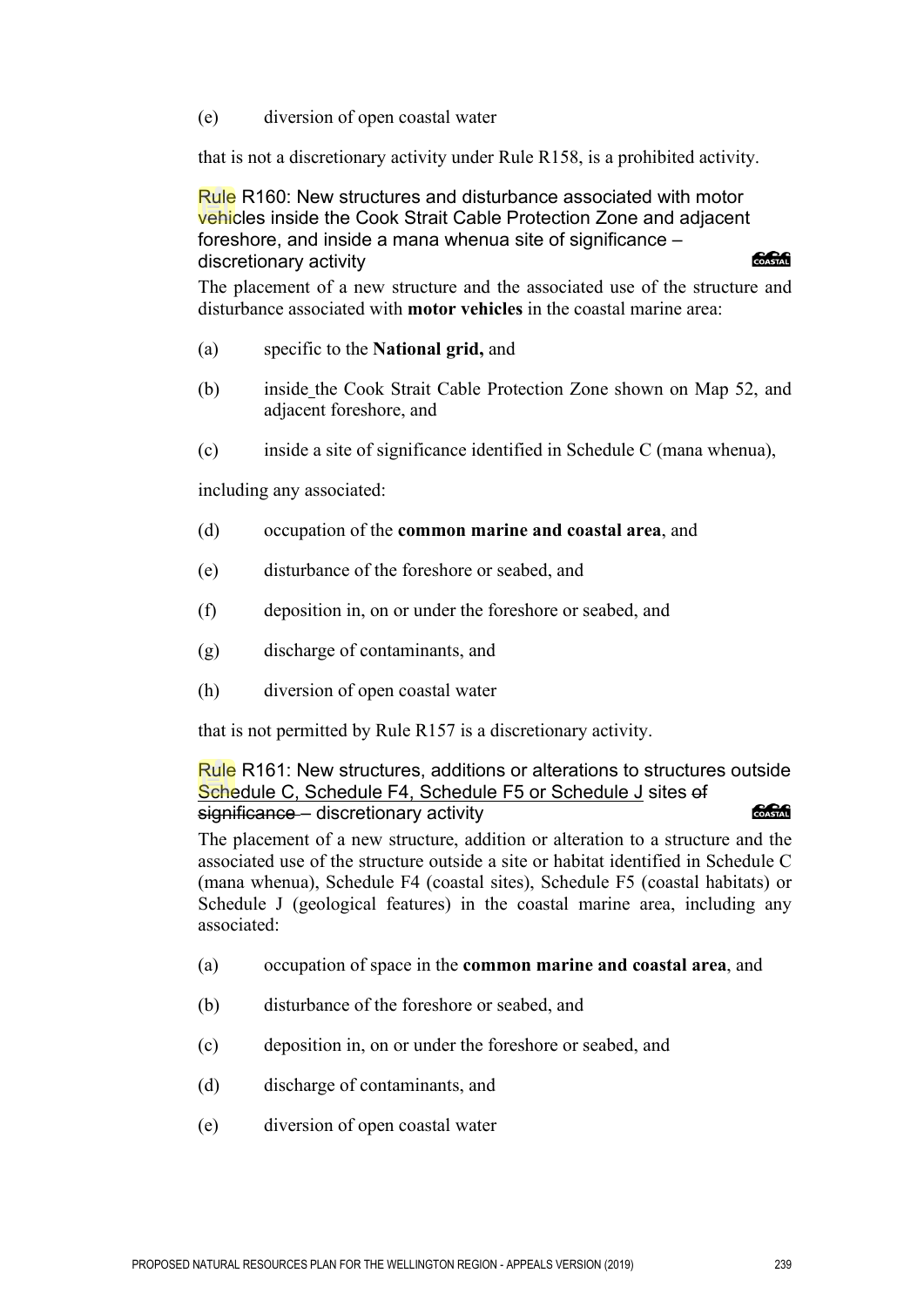that is not permitted by R156, Rule R175, Rule R176, or controlled by R151 or Rule R157 or Rule R174 or restricted discretionary under Rule R155 or prohibited under Rule 159 is a discretionary activity.

Rule R162: New structures, additions or alterations to structures inside Schedule C, Schedule F4, Schedule F5 or Schedule J sites of significance – non-complying activity

**SAGAR** 

The placement of a new structure, addition or alteration to a structure and the associated use of the structure inside a site or habitat identified in Schedule C (mana whenua), Schedule F4 (coastal sites), Schedule F5 (coastal habitats) or Schedule J (geological features) in the coastal marine area, including any associated:

- (a) occupation of space in the common marine and coastal area, and
- (b) disturbance of the foreshore or seabed, and
- (c) deposition in, on or under the foreshore or seabed, and
- (d) discharge of contaminants, and
- (e) diversion of open coastal water

that is not permitted by R156, Rule R175, Rule R176, or a controlled by Rule R151 or Rule R157 or Rule R174 or a restricted discretionary under Rule R155 or a discretionary activity under Rule 160 or Rule 167A, or prohibited under Rule 159 is a non-complying activity.

#### Rule  $R163$ : Replacement of structures or parts of structures – permitted activity **COASTAL**

The replacement of a structure or part of a structure and the associated use of the structure in the coastal marine area, including any associated:

- (a) occupation of space in the **common marine and coastal area**, and
- (b) disturbance of the foreshore or seabed, and
- (c) deposition in, on or under the foreshore or seabed, and
- (d) discharge of contaminants, and
- (e) diversion of open coastal water

is a permitted activity, provided the following conditions are met:

- (f) the replacement structure has a **functional need** or **operational requirement** to be located in the coastal marine area, and
- (g) the structure is not a seawall (excluding revetments or those seawalls protecting wharves within a **Commercial Port Area**), and
- (h) there is no change in the use of the structure, and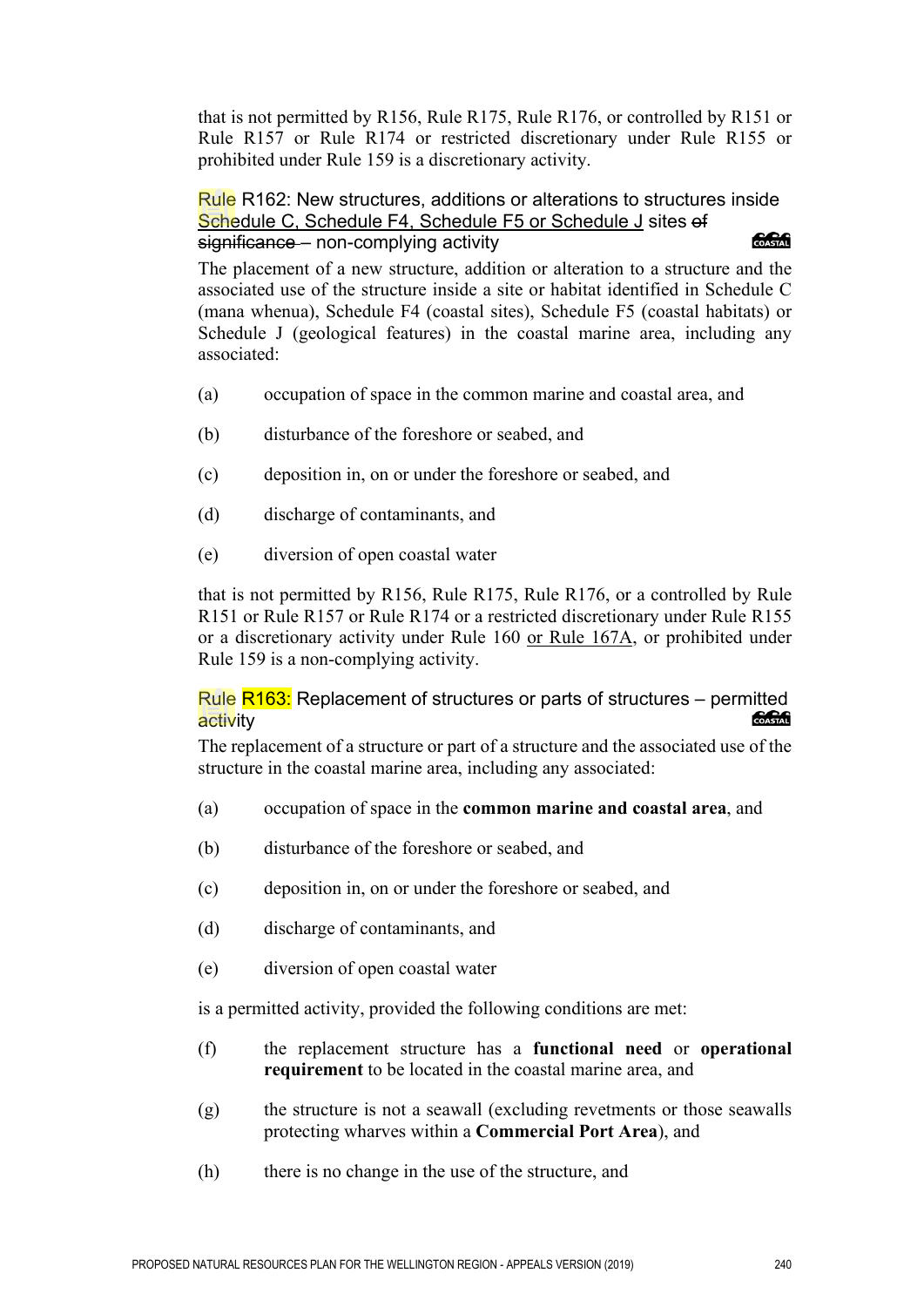- (i) the replacement structure is built in the same or similar location as the original structure, and
- (j) the replacement structure has the same or lesser footprint as the original structure, and
- (k) the replacement structure maintains the form of the original structure and there is no increase in the length, width or height, and
- (l) the replacement structure is not inside a site or habitat identified in Schedule C (mana whenua), Schedule F4 (coastal sites), Schedule F5 (coastal habitats) or Schedule J (geological features) excluding those structures for scientific, research or education purposes that will enhance the understanding and long term protection of the coastal marine area, and
- (m) the activity shall comply with the coastal management general conditions specified above in Section 5.7.2.

#### *Note*

This rule applies to existing coastal marine area structures except those heritage structures identified in Schedules E1 to E3 (in which case Rule 172 applies).

## Rule R164: Replacement of structures or parts of structures – restricted<br>discretionary activity discretionary activity

The replacement of a structure or part of a structure and the associated use of the structure in the coastal marine area, including any associated:

- (a) occupation of space in the **common marine and coastal area**, and
- (b) disturbance of the foreshore or seabed, and
- (c) deposition in, on or under the foreshore or seabed, and
- (d) discharge of contaminants, and
- (e) diversion of open coastal water

that is not permitted by Rule R149, Rule R152, Rule R156 or Rule R163 or a controlled activity by Rule R157, is a restricted discretionary activity.

#### *Matters for discretion*

- 1. The use of the structure
- 2. Effects on public access
- 3. Effects on public open space and visual amenity
- 4. Effects of disturbance, deposition, discharge and diversion associated with the activity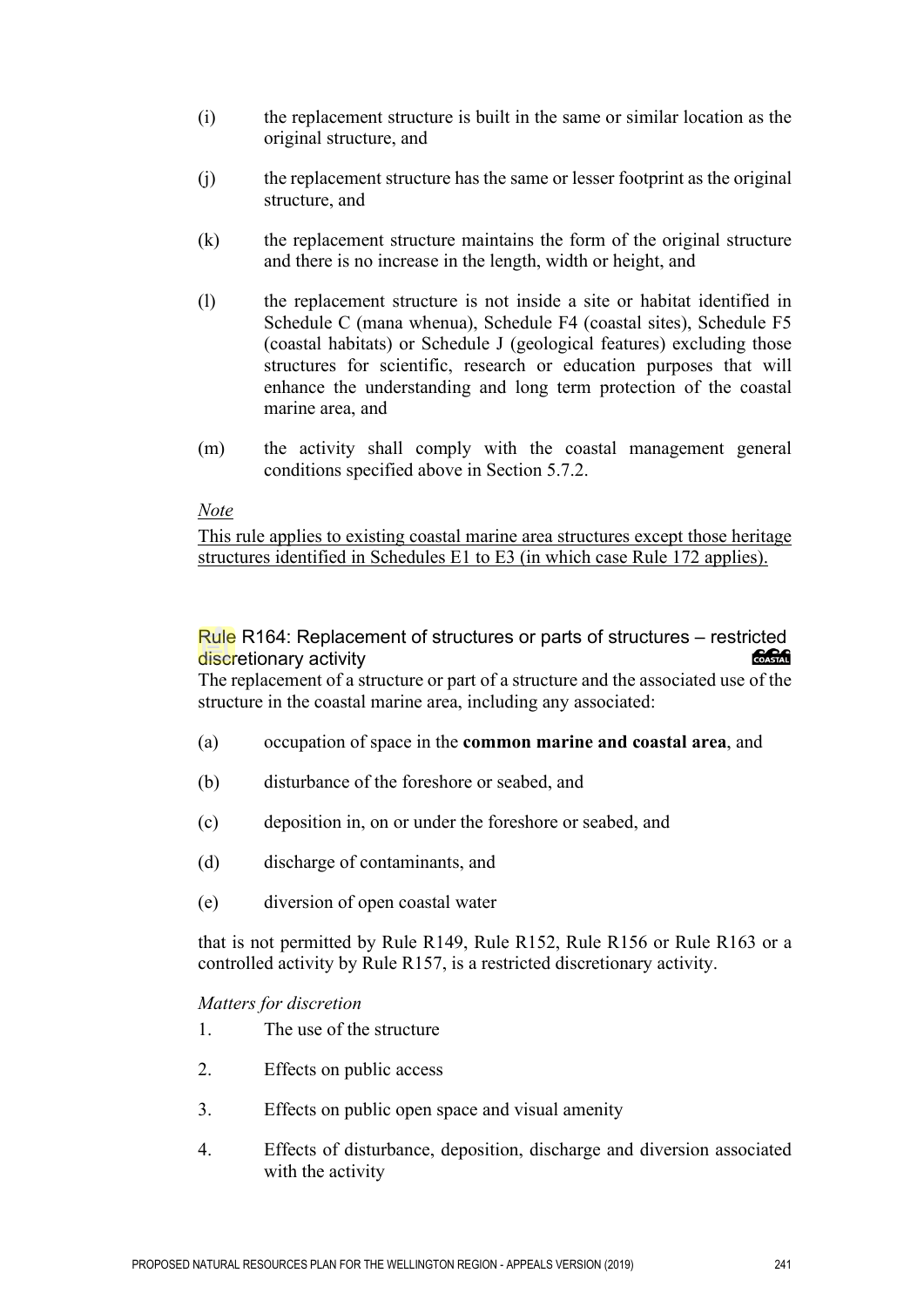- 5. Effects on a site or habitat identified in Schedule C (mana whenua), Schedule F4 (coastal sites), Schedule F5 (coastal habitats) or Schedule J (geological features)
- 6. Light and noise
- 7. Effects on shoreline stability in the vicinity and nearby areas

#### $5.7.6$ **Seawalls**

Rule R165: Additions or alterations to, or replacements of, existing seawalls outside Schedule C, Schedule F4 and Schedule F5 sites (excluding scheduled kelp beds\* and subtidal rocky reefs to the west and south of Wellington International Airport) – controlled activity **COASTAL** The addition or alteration to, or replacements of, an existing **seawall** and the

associated use of the addition in the coastal marine area, including any associated:

- (a) occupation of space in the **common marine and coastal area**, and
- (b) disturbance of the foreshore or seabed, and
- (c) deposition in, on or under the foreshore or seabed, and
- (d) discharge of contaminants, and
- (e) diversion of open coastal water

is a controlled activity, provided the following conditions are met:

- (f) any addition shall add no more than 5m in horizontal projection at the ends of the existing structure parallel to the shoreline and 1m in vertical projection to the structure as it existed on the date of 31 July 2015,
- (g) the structure is not inside a site or habitat identified in Schedule F5 (coastal habitats) (other than those scheduled kelp beds\* and subtidal rocky reefs to the west and south of Wellington International Airport, Schedule C (mana whenua), or Schedule F4 (coastal sites),
- (h) the addition shall not extend any further seaward than the existing seawall, and
- (i) the activity shall comply with the coastal management general conditions specified above in Section 5.7.2.

*Matters of control* 

- 1. Effects on public access
- 2. Design, design life and construction
- 3. Effects on coastal **natural processes** including effects on shoreline stability in the vicinity and adjacent areas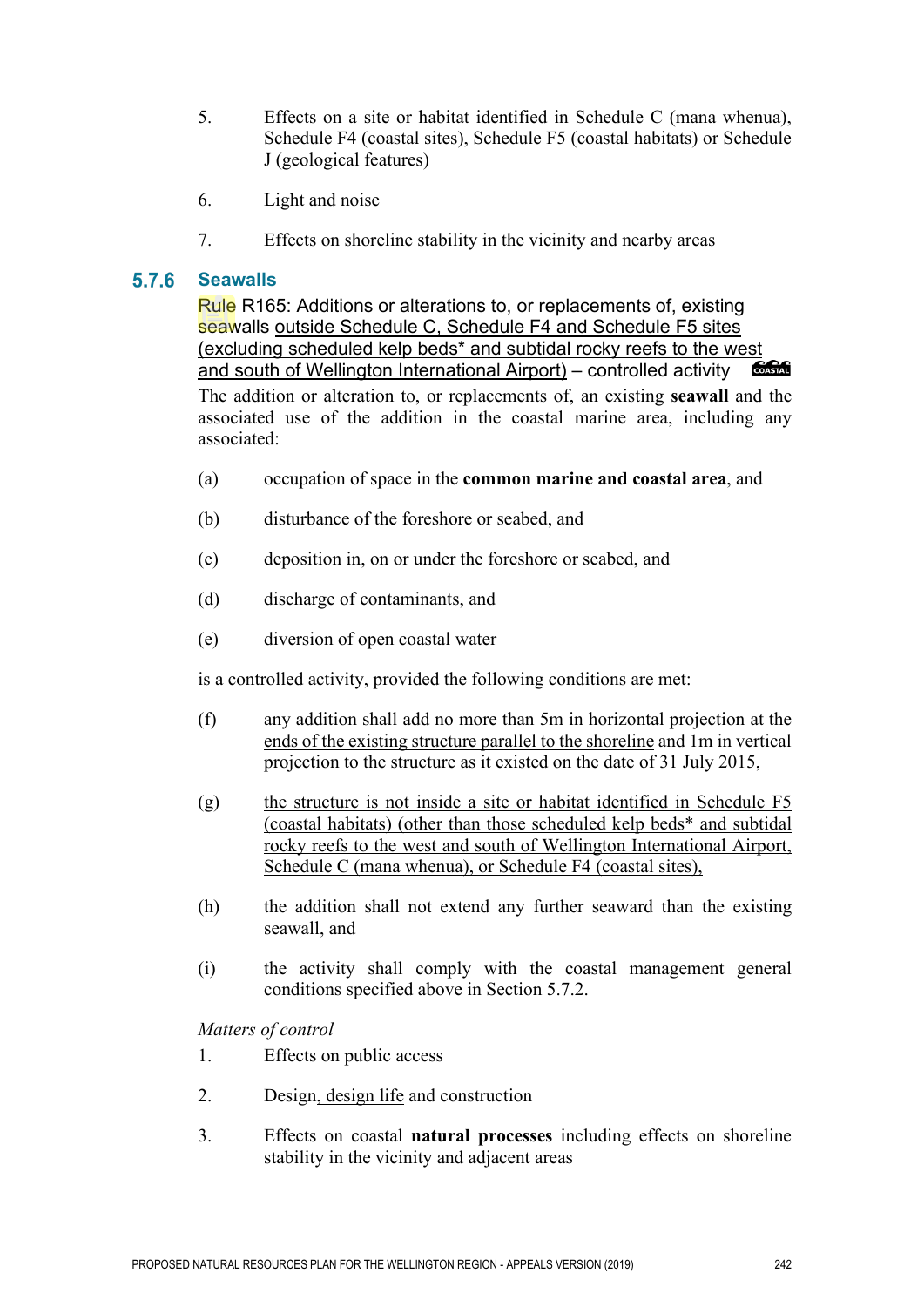- 4. Effects on a site or habitat identified in Schedule F2(c) (indigenous birds), or those scheduled kelp beds\* and subtidal rocky reefs to the west and south of Wellington International Airport, or on an adjacent site or habitat identified in Schedule C (mana whenua), Schedule F4 (coastal sites), Schedule F5 (coastal habitats), Schedule J (geological features)
- 5. Effects of coastal erosion and inundation (**storm surge**) on the seawall
- 6. Effects on the heritage values of structures identified in Schedule E1 (heritage structures), Schedule E2 (wharves and boatsheds) or Schedule E3 (navigational aids)

*Note*

\*This exclusion does not apply to Giant kelp Macrocystis beds

Rule R165A: Additions or alterations to, or replacements of, existing seawalls inside Schedule C, Schedule F4 and Schedule F5 sites (excluding scheduled kelp beds\* and subtidal rocky reefs to the west and south of Wellington International Airport) – restricted discretionary<br>activity activity

The addition or alteration to, or replacements of, an existing **seawall** inside a site or habitat identified in Schedule C (mana whenua), Schedule F4 (coastal sites), Schedule F5 (coastal habitats) (excluding scheduled kelp beds\* and subtidal rocky reefs to the west and south of Wellington International Airport, and the associated use of the addition in the coastal marine area, including any associated:

- (a) occupation of space in the **common marine and coastal area**, and
- (b) disturbance of the foreshore or seabed, and
- (c) deposition in, on or under the foreshore or seabed, and
- (d) discharge of contaminants, and
- (e) diversion of open coastal water

that is not controlled by Rule R165, discretionary under Rule R166 or noncomplying under Rule R167, is a restricted discretionary activity, provided the following conditions are met:

- (f) any addition shall add no more than 5m in horizontal projection at the ends of the existing structure parallel to the shoreline and 1m in vertical projection to the structure as it existed on the date of 31 July 2015,
- (g) the addition shall not extend any further seaward than the existing seawall, and
- (h) the activity shall comply with the coastal management general conditions specified above in Section 5.7.2.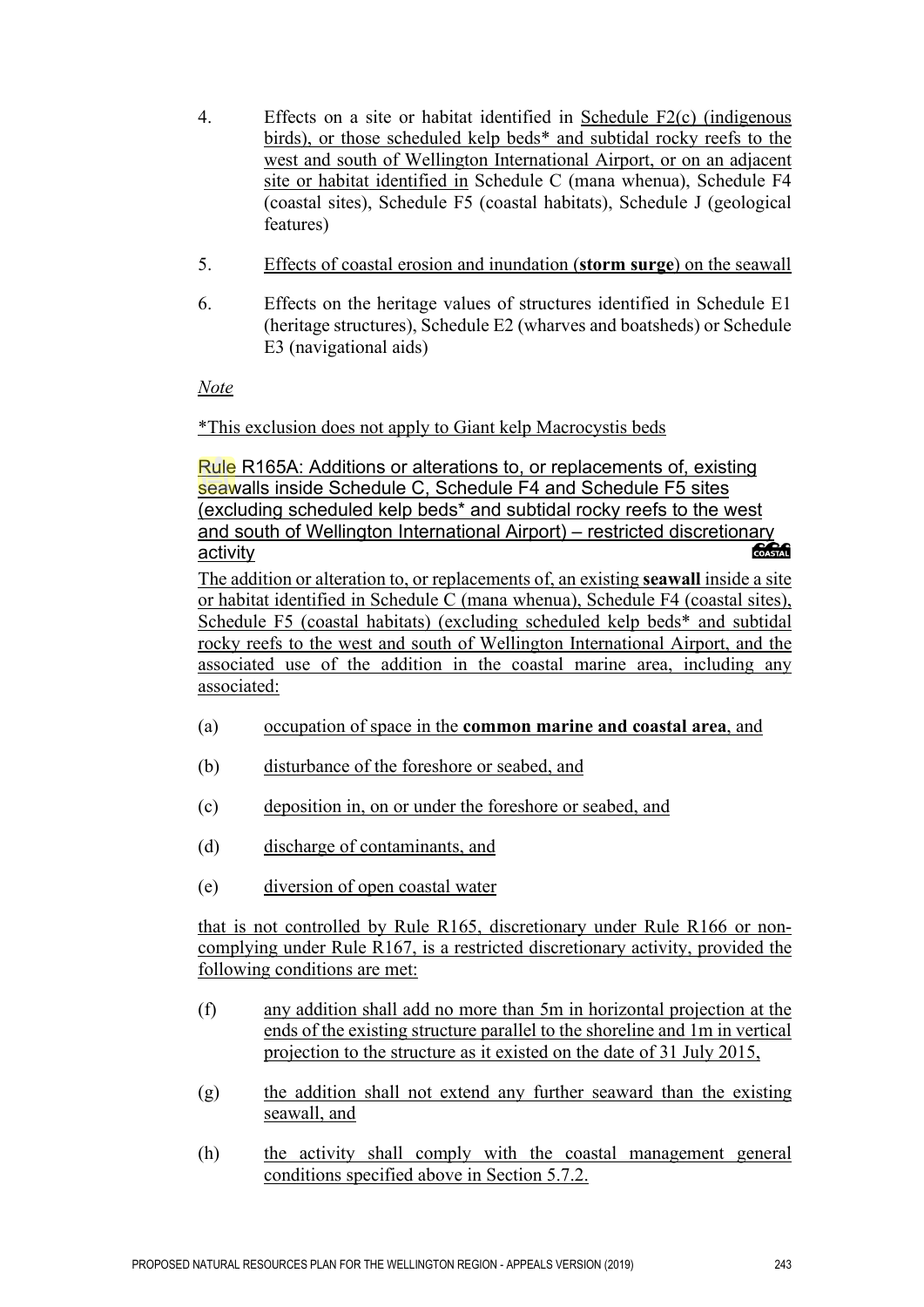#### *Matters of discretion*

- 1. Effects on public access
- 2. Design, design life and construction
- 3. Effects on coastal **natural processes** including effects on shoreline stability in the vicinity and adjacent areas
- 4. Effects of coastal erosion and inundation (**storm surge**) on the **seawall**
- 5. Effects on a site or habitat identified in Schedule C (mana whenua), Schedule F4 (coastal sites), Schedule F5 (coastal habitats), Schedule J (geological features).

*Note*

#### \*This exclusion does not apply to Giant kelp Macrocystis beds

Rule R166: Seawalls outside Schedule C, Schedule F4, Schedule F5 or<br>Schedule Lsites of significance – discretionary activity Schedule J sites of significance – discretionary activity The placement of a new **seawall**, or the addition to or alteration or replacement of an existing **seawall**, and the associated use of the structure outside a site or habitat identified in Schedule C (mana whenua), Schedule F4 (coastal sites), Schedule F5 (coastal habitats) or Schedule J (geological features) in the coastal marine area including any associated:

- (a) occupation of space in the **common marine and coastal area**, and
- (b) disturbance of the foreshore or seabed, and
- (c) deposition in, on or under the foreshore or seabed, and
- (d) discharge of contaminants, and
- (e) diversion of open coastal water

that is not a controlled activity under Rule R165 or a restricted discretionary rule under Rule R165A is a discretionary activity.

#### Rule R167: Seawalls inside Schedule C, Schedule F4, Schedule F5 or<br>Schedule J sites of significance - non-complying activity Schedule J sites of significance – non-complying activity

The placement of a new **seawall**, or the addition to or alteration or replacement of an existing **seawall**, and the associated use of the structure inside a site or habitat identified in Schedule C (mana whenua), Schedule F4 (coastal sites), Schedule F5 (coastal habitats) or Schedule J (geological features) in the coastal marine area including any associated:

- (a) occupation of space in the **common marine and coastal area**, and
- (b) disturbance of the foreshore or seabed, and
- (c) deposition in, on or under the foreshore or seabed, and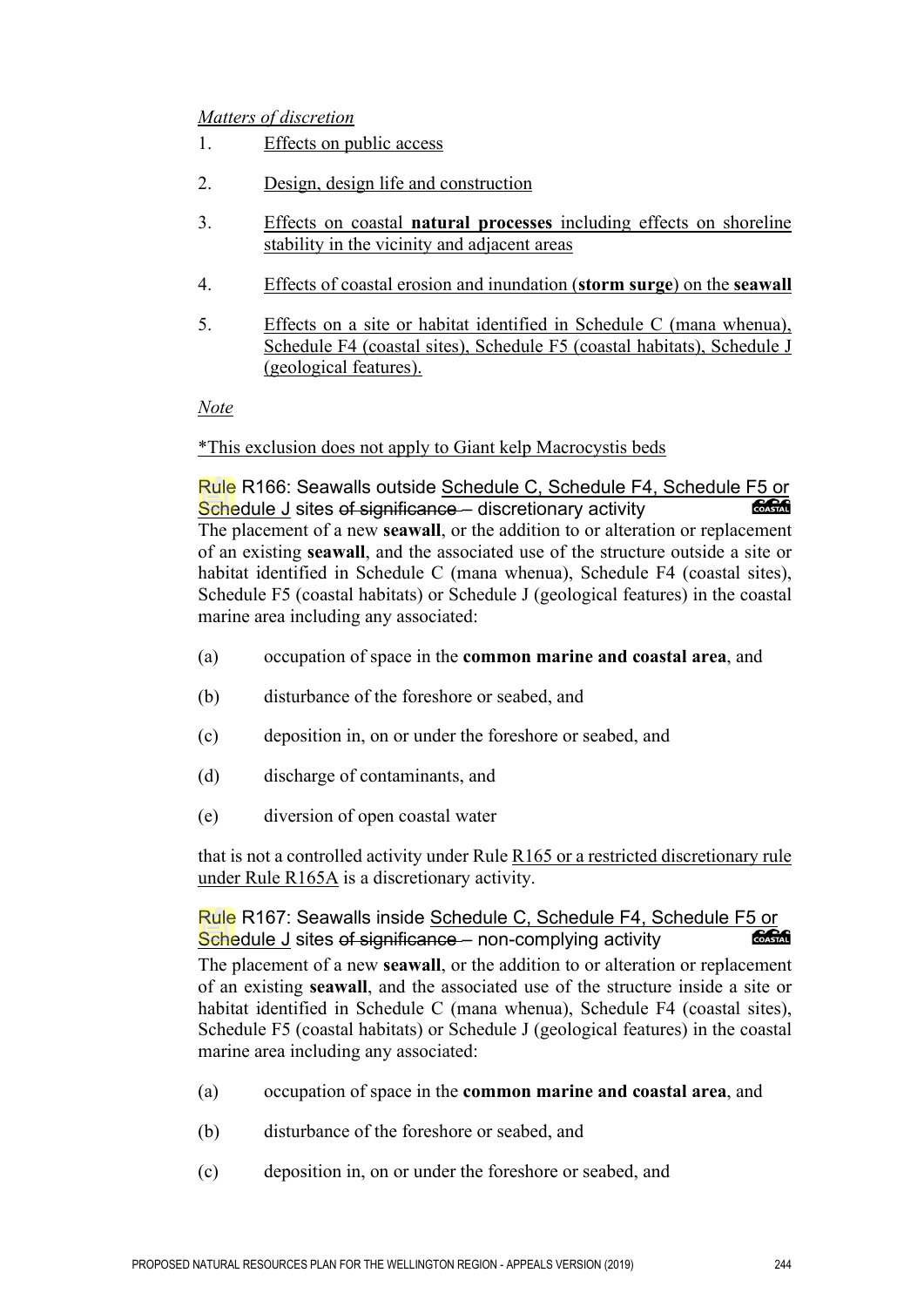- (d) discharge of contaminants, and
- (e) diversion of open coastal water

that is not a controlled activity under Rule R165, a restricted discretionary rule under R165A, or a discretionary activity under Rule R166 or R167A, is a noncomplying activity.

Rule R167A: Existing regionally significant infrastructure and renewable energy generation activities within a site that meets any of the criteria in Policy P39A(a)(i) – (v) or (b) within the Coastal Environment -Discretionary Activity COASTAL

Any destruction, damage, disturbance, deposition or reclamation, or the placement of a new structure or seawall, or addition or alteration to a structure or a seawall and the associated use of the structure or seawall, associated with the operation, maintenance, **upgrade** and/or **extension** of existing **regionally significant infrastructure** and **renewable energy generation activities within a site** that meets any of the criteria in Policy P39A(a) or (b) or included in Schedule F5, in the coastal environment including any associated:

- (a) occupation of space in the common marine and coastal area, and
- (b) disturbance of the foreshore or seabed, and
- (c) deposition in, on or under the foreshore or seabed, and
- (d) discharge of contaminants, and
- (e) diversion of open coastal water

that is not permitted by Rules R149, R150, R154, R163, R173, or controlled under Rules R165 and R174 or restricted discretionary under Rules R164 and R165A or a discretionary activity under Rule R158 is a discretionary activity, provided the following conditions are met:

- (f) there is a **functional need** or **operational requirement** for the activity to locate in the area, and
- (g) there is no practicable alternative on land or elsewhere in the coastal marine area for the activity to be located, and
- (h) the resource consent application includes a biodiversity management plan setting out how the significant indigenous biodiversity values and attributes at and in proximity to the ecosystem or habitat or area that will be affected by the activity are to be maintained and restored or enhanced, and
- (i) where the extension relates to altering the alignment of existing infrastructure, a rehabilitation plan is included in a resource consent application that demonstrates how any areas vacated as a result of the extension will be rehabilitated to restore or enhance the significant values of the site.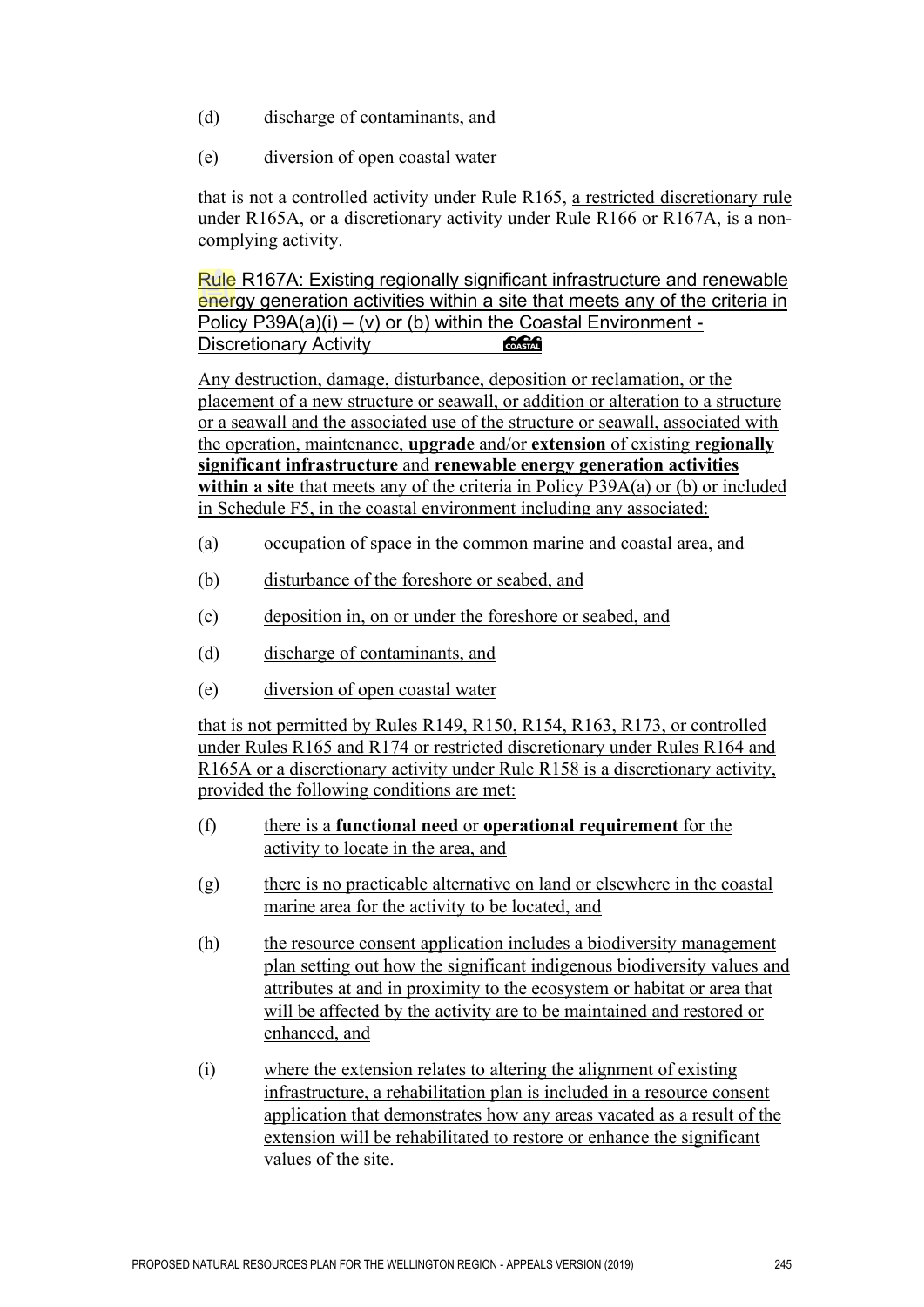#### $5.7.7$ **Heritage structures**

Rule R168: Maintenance or repair or alteration of structures in Schedule E1, Schedule E2, and Schedule E3 – permitted activity

The maintenance or repair or alteration of a structure identified in Schedule E1 (heritage structures), E2 (wharves and boatsheds) or E3 (navigation aids) in the coastal marine area, including any associated:

- (a) occupation of space in the **common marine and coastal area**, and
- (b) disturbance of the foreshore or seabed, and
- (c) deposition in, on or under the foreshore or seabed, and
- (d) discharge of contaminants

is a permitted activity, provided the following conditions are met:

- (e) for structures identified in Schedule E1 (heritage structures), Schedule E2 (wharves and boatsheds except for Glasgow Wharf) and Schedule E3 (navigation aids), the materials used for maintenance or repair or alteration of the structure shall use the same materials, or the altered components should be of similar materials as the original it replaces in texture, form profile, design and appearance, and
- (f) except for Glasgow Wharf any alteration is contained within the form of the existing structure and there is no increase in length, width, height of the existing structure, and
- (g) for Glasgow Wharf:
	- (i) for maintenance or repair, or additions and alterations that add no more than 5m horizontal projection and 10m vertical projection to the structure as it existed on the date of 31 July 2015, the altered or repaired components should be of the same or similar materials to the existing structure in texture, form, profile, design and appearance,
	- (ii) a new or replacement structure for the transfer of passengers, crews and other persons or cargo handling shall not exceed a height of 27m.
- (h) the number of components altered should be substantially less than existing number of components, and
- (i) the alteration does not include the removal, relocation, partial or total demolition of any structure, and
- (j) the activity shall comply with the coastal management general conditions specified above in Section 5.7.2.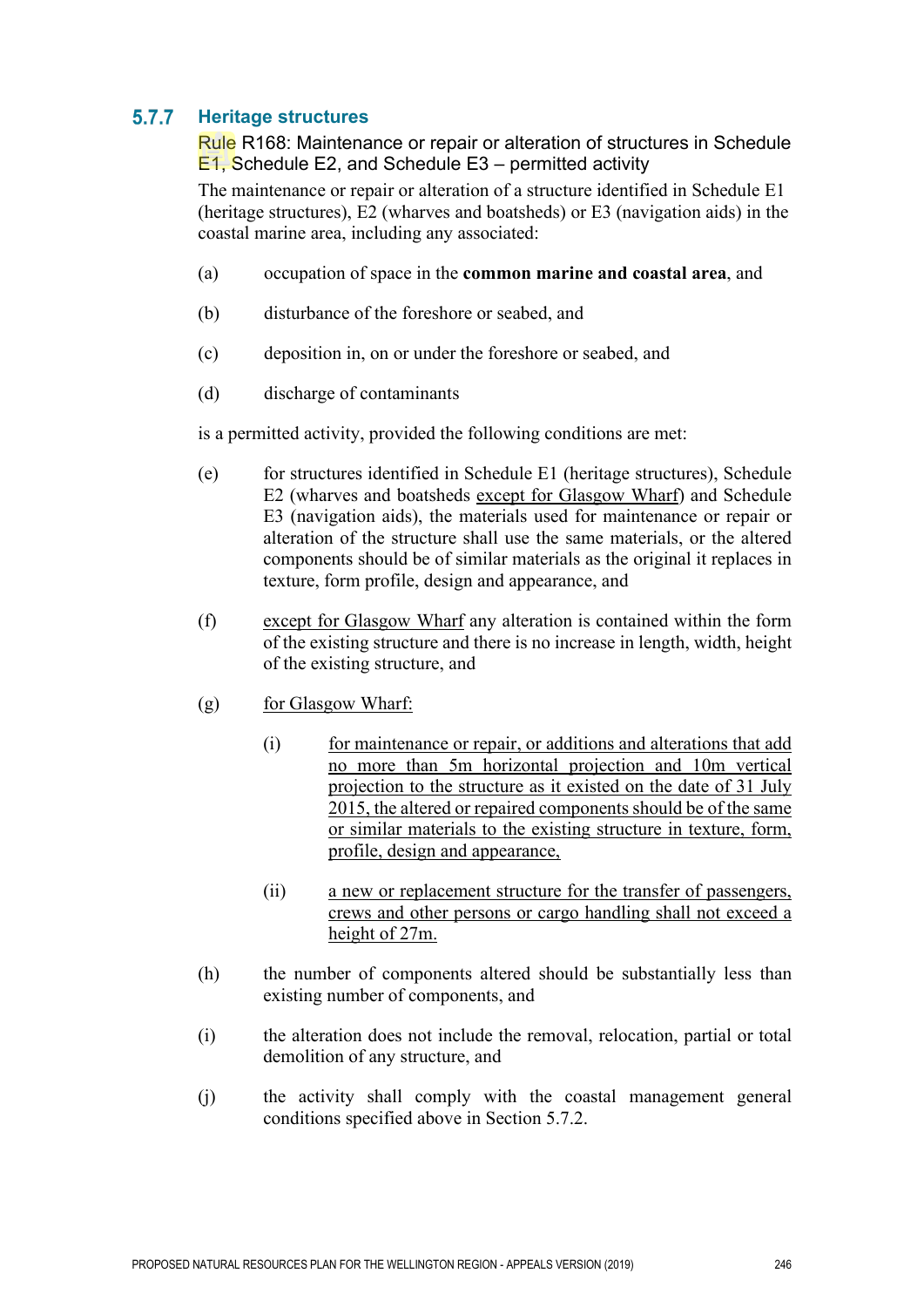*Note*  Repainting is permitted by this rule.

Rule R169: Additions or alterations to structures identified in Schedule E1 or Schedule E2 – restricted discretionary activity COASTAL

The addition or alteration to a structure identified in Schedule E1 (heritage structures), or Schedule E2 (wharves and boatsheds), and the associated use of the addition in the coastal marine area, including any associated:

- (a) occupation of space in the **common marine and coastal area**, and
- (b) disturbance of the foreshore or seabed, and
- (c) deposition in, on or under the foreshore or seabed, and
- (d) discharge of contaminants

that is not permitted by Rule R168, is a restricted discretionary activity, provided the following conditions are met:

- (e) the structure is not a **seawall**, and
- (f) the activity shall comply with the coastal management general conditions specified above in Section 5.7.2.
- *Matters for discretion*
- 1. Use of the structure
- 2. Effects on public access
- 3. Effects on public open space and visual amenity
- 4. Effects of disturbance, deposition and discharge associated with construction
- 5. Effects on the historic heritage values of structures identified in Schedule E1 (heritage structures) or Schedule E2 (wharves and boatsheds)
- 6. Lighting and noise
- 7. Effects on coastal **natural processes** including effects on shoreline stability in the vicinity and adjacent areas

## *Note*

Additions or alterations to **seawalls** are either a controlled activity under Rule R165, a discretionary activity under Rule R166 or a non-complying activity under Rule R167.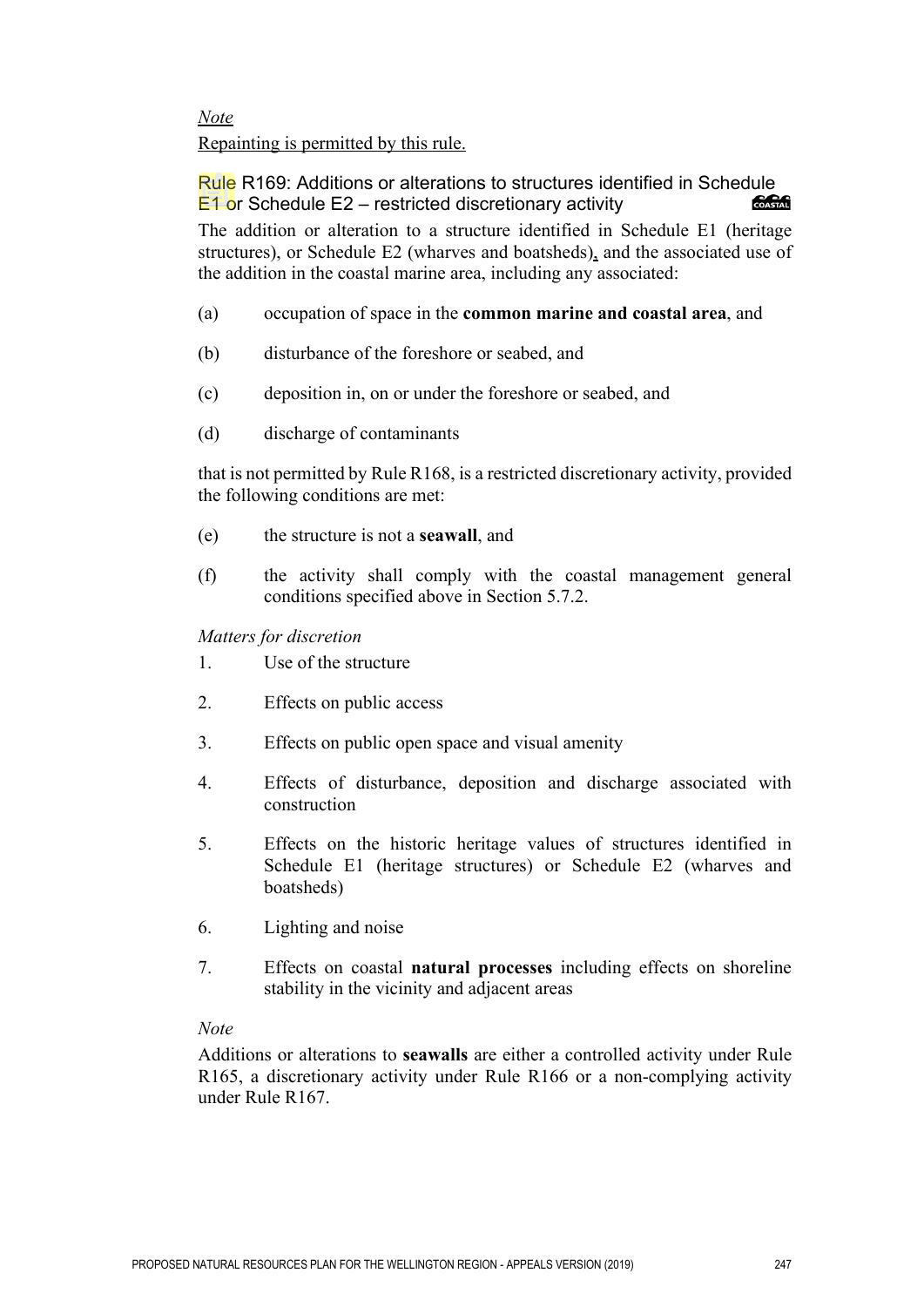Rule R170: Additions to structures identified in Schedule E3 – permitted **Concrete** activity

The addition to a structure identified in Schedule E3 (navigation aids), and the associated use of the addition in the coastal marine area, including any associated:

- (a) occupation of space in the **common marine and coastal area**, and
- (b) disturbance of the foreshore or seabed, and
- (c) deposition in, on or under the foreshore or seabed, and
- (d) discharge of contaminants

is a permitted activity, provided the following conditions are met:

- (e) the addition is for navigation safety or the efficiency of its operation, and
- (f) the addition shall add no more than 3m in horizontal projection and 2m in vertical projection to the structure as it existed on 31 July 2015, and
- (g) the activity shall comply with the coastal management general conditions specified above in Section 5.7.2.

## Rule R171: Additions or alterations to structures identified in Schedule<br>E1. Schedule E2.or Schedule E3. discretionary activity E1, Schedule E2 or Schedule E3 – discretionary activity

The addition or alteration to a structure identified in Schedule E1 (heritage structures), Schedule E2 (wharves and boatsheds), or Schedule E3 (navigation aids) and the associated use of the addition in the coastal marine area, including any associated:

- (a) occupation of space in the **common marine and coastal area**, and
- (b) disturbance of the foreshore or seabed, and
- (c) deposition in, on or under the foreshore or seabed, and
- (d) discharge of contaminants

that is not permitted by Rule R168 or Rule R170 discretionary activity under Rule R169 is a discretionary activity.

Rule R172: Removal, demolition or replacement of structures or parts of structures identified in Schedule E1, Schedule E2 or Schedule E3 – COASTAL discretionary activity

The removal, demolition or replacement of a structure or part of a structure identified in Schedule E1 (heritage structures), Schedule E2 (wharves and boatsheds) or Schedule E3 (navigation aids) or Schedule E6 (Lambton Harbour Heritage Area) and the associated use of a structure in the coastal marine area, including any associated: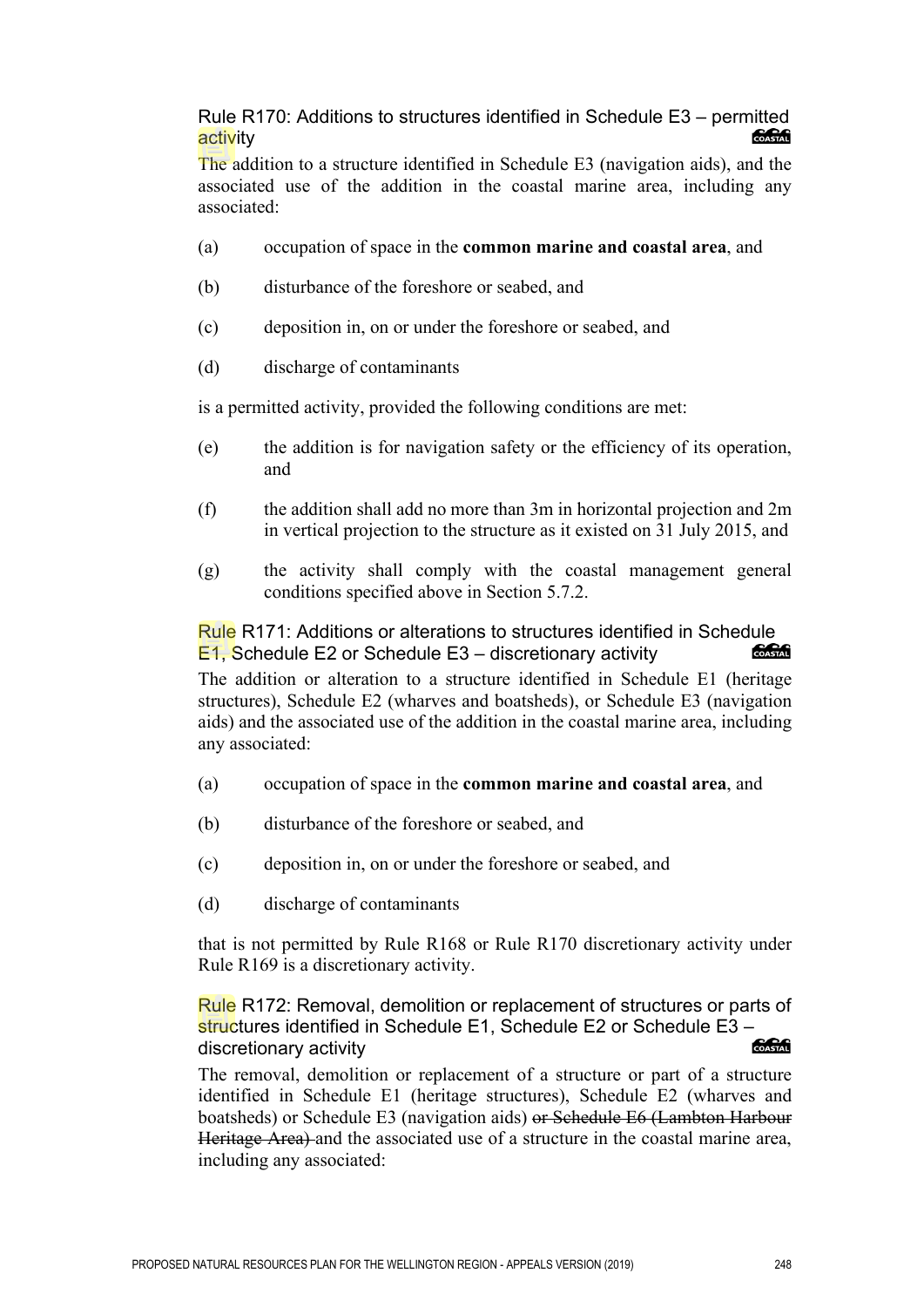- (a) occupation of space in the **common marine and coastal area**, and
- (b) disturbance of the foreshore or seabed, and
- (c) deposition in, on or under the foreshore or seabed, and
- (d) discharge of contaminants

that is not permitted by Rule R152, Rule R165, Rule R168, Rule R149, Rule R170 or Rule R173, or controlled under Rule R157 or Rule R165, or restricted discretionary under Rule R153, R169, or R173 is a discretionary activity.

#### 5.7.8 **Structures in the Commercial Port Area**

Rule R173: Maintenance or repair or additions or alterations to structures inside a Commercial Port Area – permitted activity

**COASTAL** 

The maintenance or repair or addition or alteration to a structure inside a **Commercial Port Area** shown on Map 32, Map 33 and Map 34 and the associated use of the addition in the coastal marine area, including any associated:

- (a) occupation of space in the **common marine and coastal area**, and
- (b) disturbance of the foreshore or seabed, and
- (c) deposition in, on or under the foreshore or seabed, and
- (d) discharge of contaminants, and
- (e) diversion of open coastal water

is a permitted activity, provided the following conditions are met:

- (f) the structure is not inside a site or habitat identified in Schedule C (mana whenua), Schedule F4 (coastal sites) or Schedule F5 (coastal habitats), and
- (g) the maintenance or repair or addition and alteration shall add no more than 30m horizontal projection and 10m vertical projection to the structure, as it existed on the date of 31 July 2015,
- (h) the activity shall comply with the coastal management general conditions specified above in Section 5.7.2.

#### *Note*

This rule applies to structures in the **Commercial Port Area**, except those heritage structures identified in Schedules E1 to E3 (in which case Rules R168 to R172 apply).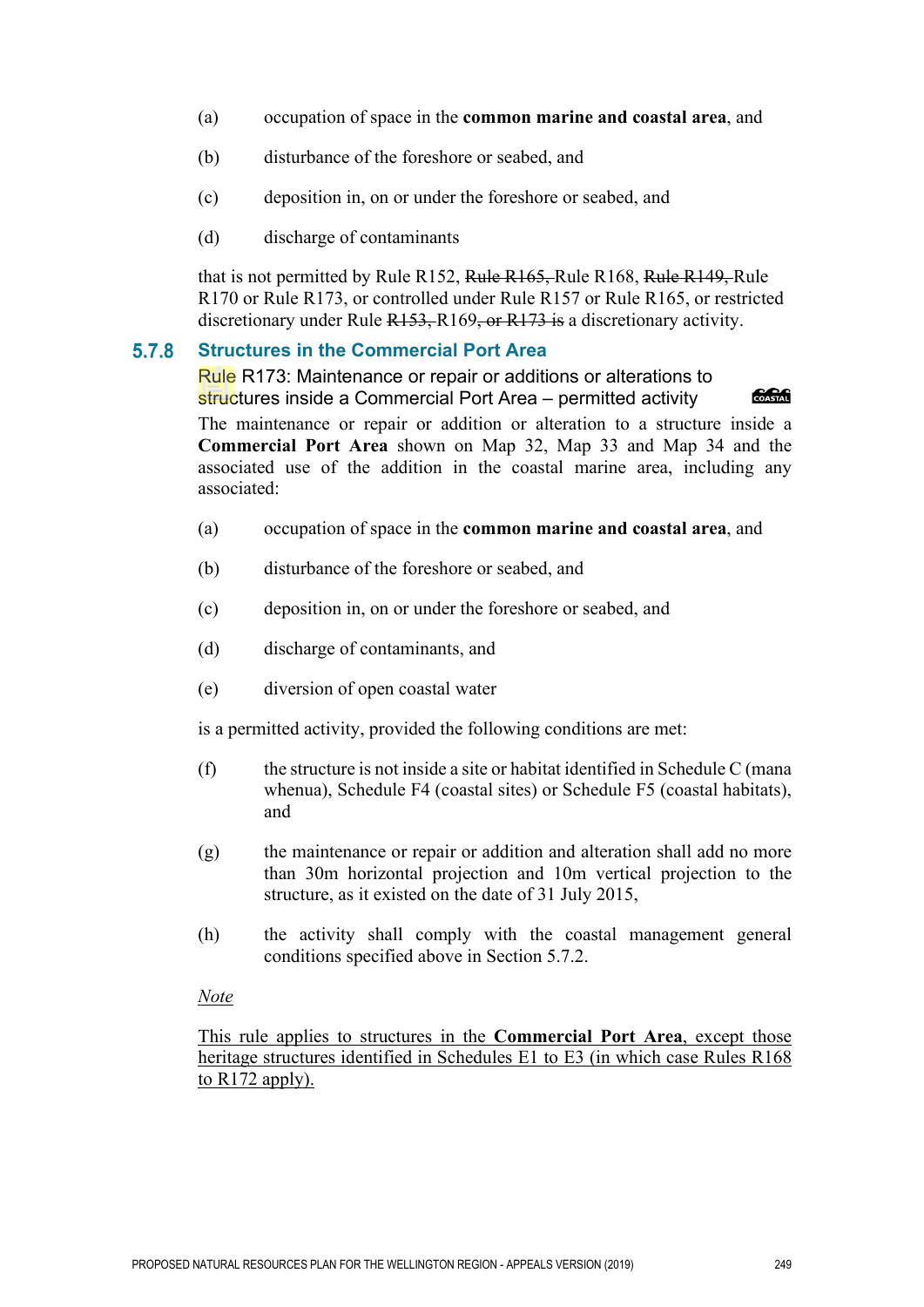Rule R174: Maintenance or repair or additions or alterations to structures inside a Commercial Port Area – controlled activity



The maintenance or repair or addition or alteration to a structure inside a **Commercial Port Area** shown on Map 32, Map 33 and Map 34 and the associated use of the addition in the coastal marine area, including any associated:

- (a) occupation of space in the **common marine and coastal area**, and
- (b) disturbance of the foreshore or seabed, and
- (c) deposition in, on or under the foreshore or seabed, and
- (d) discharge of contaminants, and
- (e) diversion of open coastal water

that is not permitted by Rule R173 is a controlled activity, provided the following conditions are met:

- (f) the addition and alteration shall add no more than 50m horizontal projection and 20m vertical projection to the structure as it existed on the date of 31 July 2015, and
- (g) the activity shall comply with the coastal management general conditions specified above in Section 5.7.2.

*Matters of control* 

- 1. Use of the structure
- 2. Lighting and noise mitigation methods
- 3. Effects on coastal **natural processes** including effects on shoreline stability in the vicinity and adjacent areas
- 4. Effects of disturbance, deposition, discharge and diversion associated with the activity

#### *Notification*

In respect of Rule R174, applications are precluded from public notification (unless special circumstances exist).

#### *Note*

This rule applies to structures in the **Commercial Port Area**, except those heritage structures identified in Schedules E1 to E3 (in which case Rules R168 to R172 apply).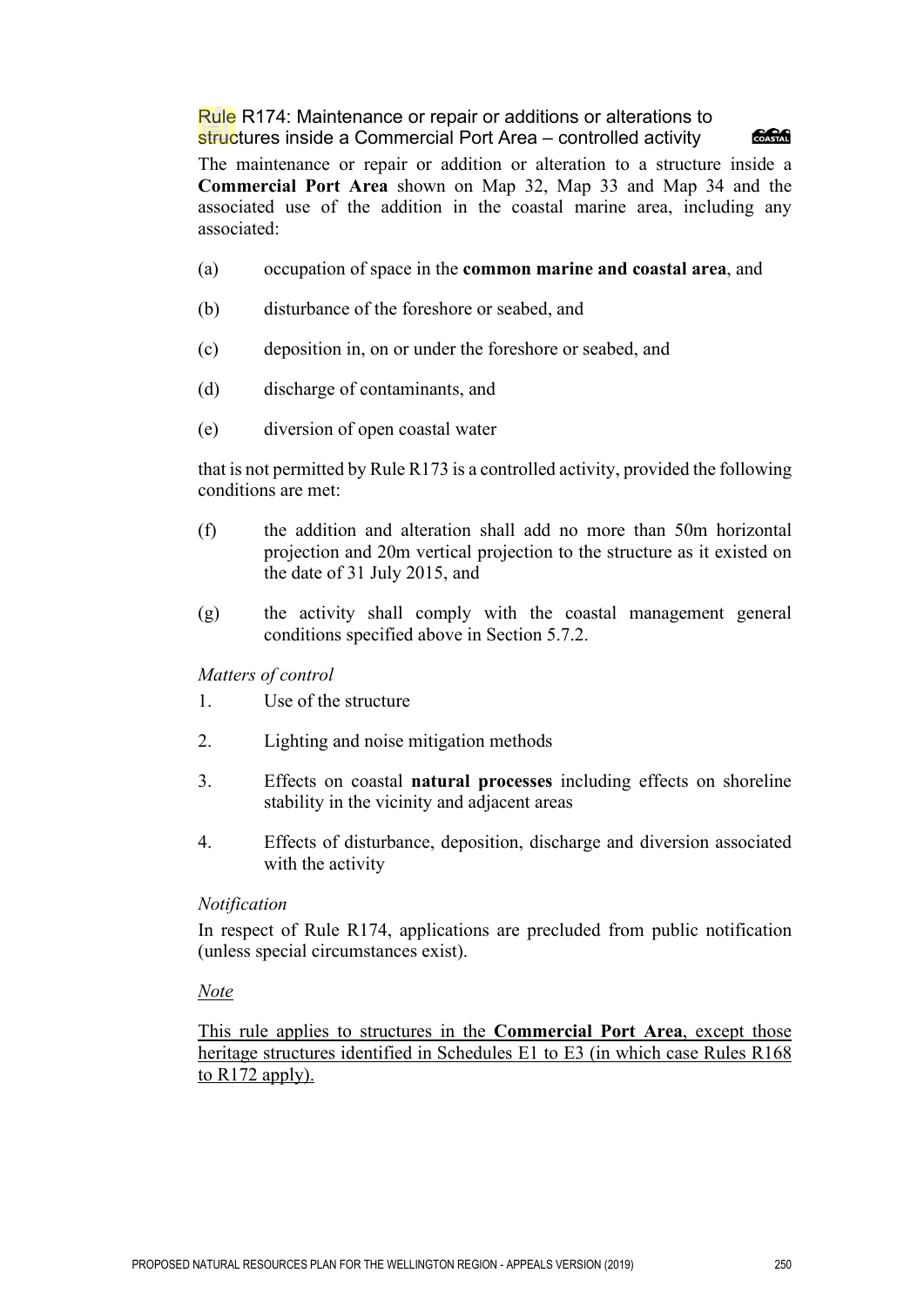Rule R175: New structures associated with passenger and cargo handling inside the Commercial Port Area – permitted activity

## **ang Kabupatèn**

The placement of a new structure associated with passenger handling (for the transfer of passengers, crews and other persons) or cargo handling and the associated use of the structure inside a **Commercial Port Area** shown on Map 32, Map 33 and Map 34 in the coastal marine area, including any associated:

- (a) occupation of space in the **common marine and coastal area**, and
- (b) disturbance of the foreshore or seabed, and
- (c) deposition in, on or under the foreshore or seabed, and
- (d) discharge of contaminants, and
- (e) diversion of open coastal water

is a permitted activity, provided the following conditions are met:

- (f) the structure shall not exceed a height of 27m, and
- (g) the activity shall comply with the coastal management general conditions specified above in Section 5.7.2.

#### *Note*

This rule applies to structures in the **Commercial Port Area**, except those heritage structures identified in Schedules E1 to E3 (in which case Rules R168 to R172 apply).

#### **Boatsheds and swing moorings**  $5.7.9$

#### Rule R176: Use of boatsheds – permitted activity

**CACA** 

The use of a boatshed in the coastal marine area, for water based activities that require a coastal location, is a permitted activity, provided the following condition is met:

(a) the activity shall comply with the coastal management general conditions specified above in Section 5.7.2.

## Rule R177: Change of use of boatsheds – non-complying activity  $\circ$

The change in use of a boatshed in the coastal marine area to an activity that does not have a **functional need** to be in the coastal marine area, after the date of 31 July 2015, including any associated:

- (a) occupation of space in the **common marine and coastal area**, and
- (b) disturbance of the foreshore or seabed, and
- (c) deposition in, on or under the foreshore or seabed, and
- (d) discharge of contaminants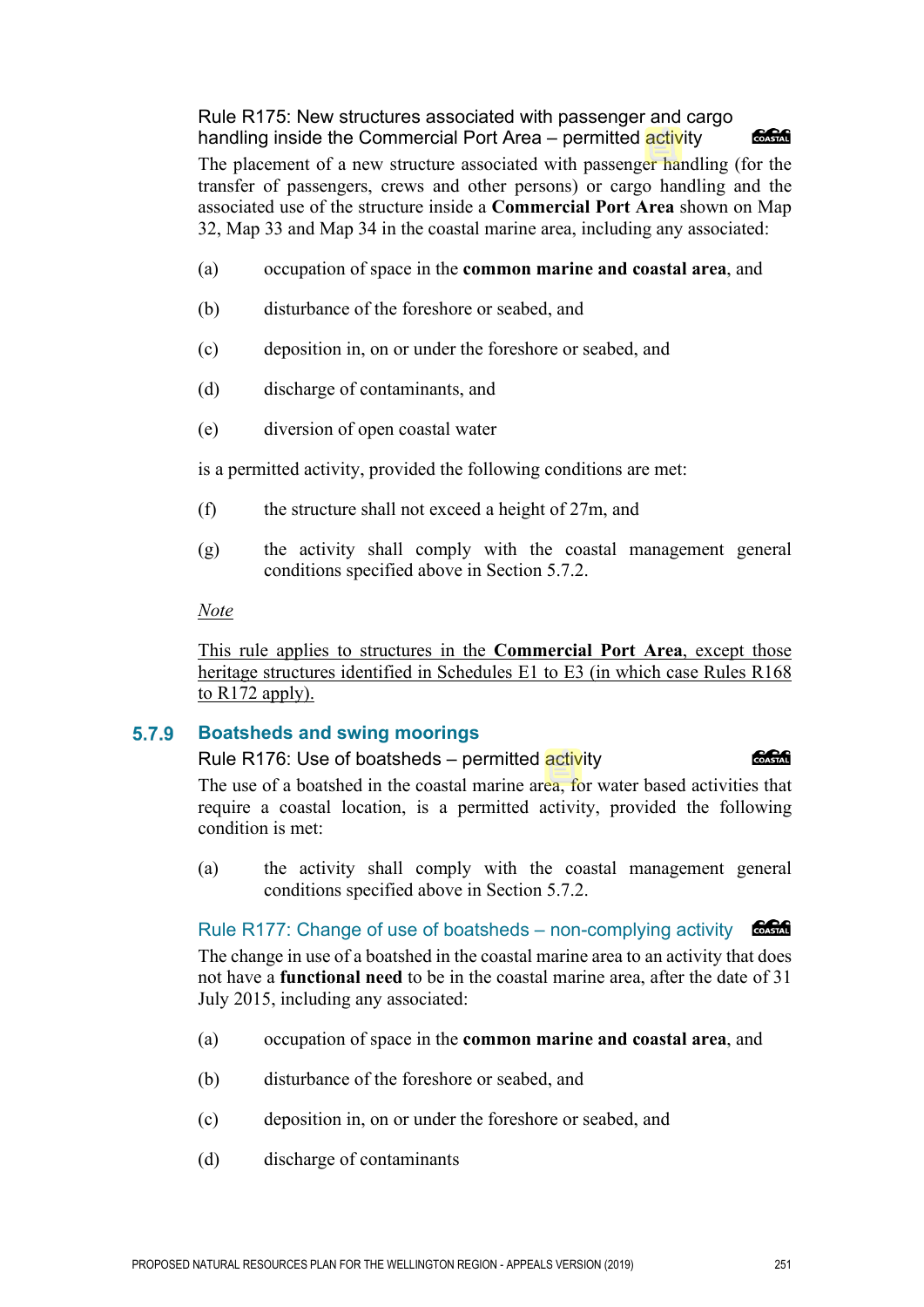is a non-complying activity.

*Notification*

In respect of Rule R177, applications must be publicly notified.

#### Rule R178: New boatsheds inside Boatshed Management Areas – discretionary activity **SACK**

The placement of a new boatshed inside a Boatshed Management Area shown on Map 31 and the associated use of the boatshed in the coastal marine area, including any associated:

- (a) occupation of space in the **common marine and coastal area**, and
- (b) disturbance of the foreshore or seabed, and
- (c) deposition in, on or under the foreshore or seabed, and
- (d) discharge of contaminants

is a discretionary activity.

## Rule R179: New boatsheds outside Boatshed Management Areas – non-complying activity

The placement of a new boatshed outside a Boatshed Management Area shown on Map 31 and the associated use of the boatshed in the coastal marine area that is not a discretionary activity under Rule R178, is a non-complying activity.

#### Rule R180: Swing moorings inside Mooring Areas – permitted activity **COASTAR**

The placement of a swing mooring inside a Mooring Area shown on Map 36, Map 37, Map 38, Map 39, Map 40 or Map 41 and the associated use of the swing mooring in the coastal marine area, including any associated:

- (a) occupation of space in the **common marine and coastal area**, and
- (b) disturbance of the foreshore or seabed, and
- (c) deposition in, on or under the foreshore or seabed, and
- (d) discharge of contaminants

is a permitted activity, provided the following conditions are met:

- (e) the mooring area has available mooring space, and
- (f) a mooring licence has been obtained from the Wellington Regional Council Harbourmaster, or a resource consent is held, and
- (g) the activity shall comply with the coastal management general conditions specified above in Section 5.7.2.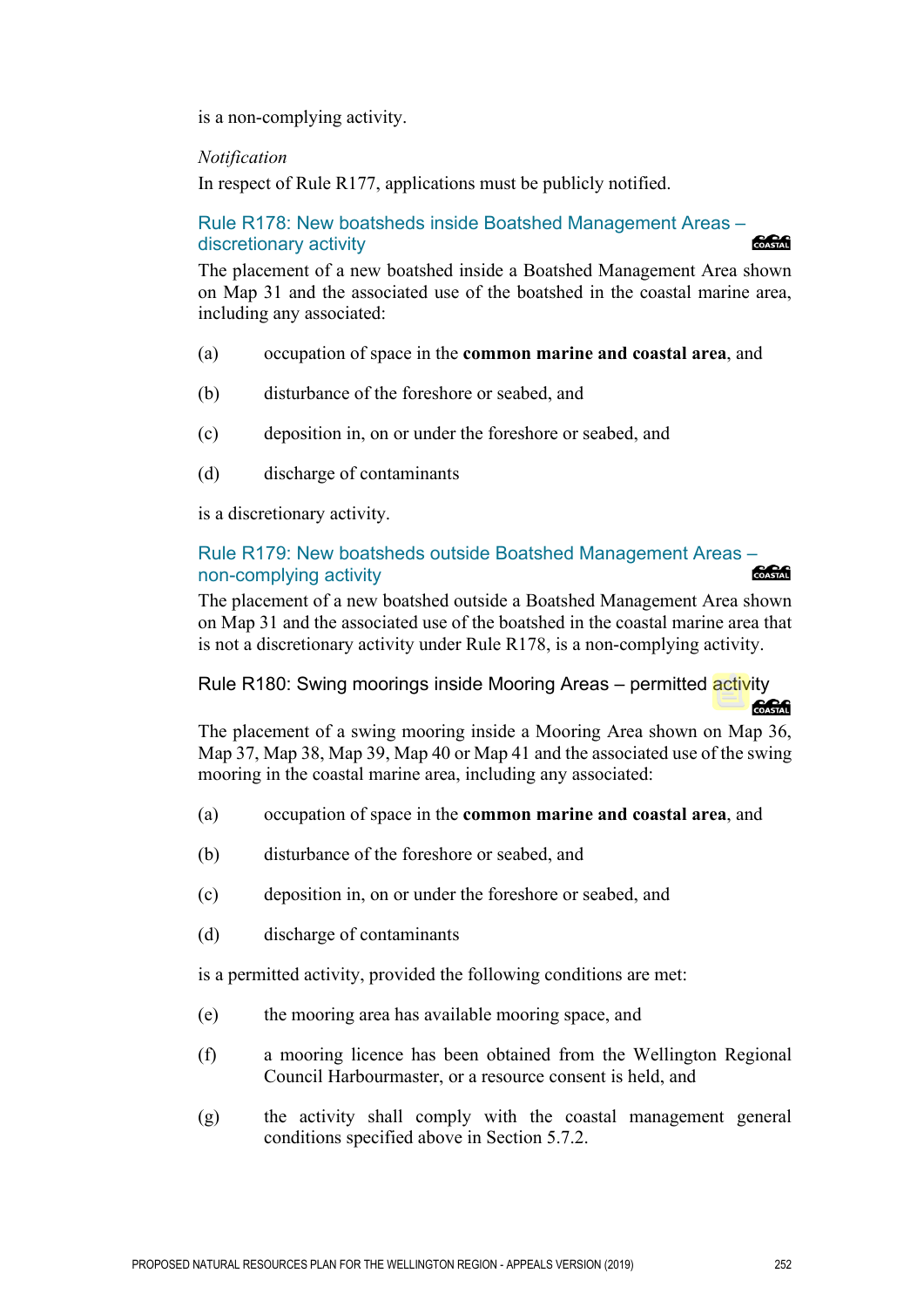#### Rule R181: New swing moorings outside Mooring Areas – non-complying activity

The placement of a new swing mooring outside a Mooring Area shown on Map 36, Map 37, Map 38, Map 39, Map 40 and Map 41 and the associated use of the swing mooring in the coastal marine area, including any associated:

- (a) occupation of space in the **common marine and coastal area**, and
- (b) disturbance of the foreshore or seabed, and
- (c) deposition in, on or under the foreshore or seabed, and
- (d) discharge of contaminants

is a non-complying activity.

#### *Notification*

In respect of Rule R181, applications are precluded from public notification (unless special circumstances exist).

#### **5.7.10 Occupation**

Rule R182: Occupation of space by regionally significant infrastructure or a structure owned by a network utility operator – permitted activity

The occupation of space in the **common marine and coastal area** by a structure existing before the date of 31 July 2015 which is **regionally significant infrastructure** or owned by a network utility operator is a permitted activity.

Rule R183: Renewal of existing resource consents for occupation of COASTAL space by structures – controlled activity

The first renewal of an **existing resource consent** for the occupation of space by a structure in the **common marine and coastal area**, after the date of 31 July 2015 is a controlled activity.

#### *Matters of control*

- 1. Effects on public access
- 2. Effects on public open space and visual amenity

#### *Notification*

In respect of Rule R183, applications are precluded from public notification (unless special circumstances exist).

#### Rule R184: Occupation of space – discretionary activity

The occupation of space in the **common marine and coastal area** that is not permitted, controlled, restricted discretionary, non-complying or prohibited is a discretionary activity.



**SACA** 

# COASTAL

COASTAL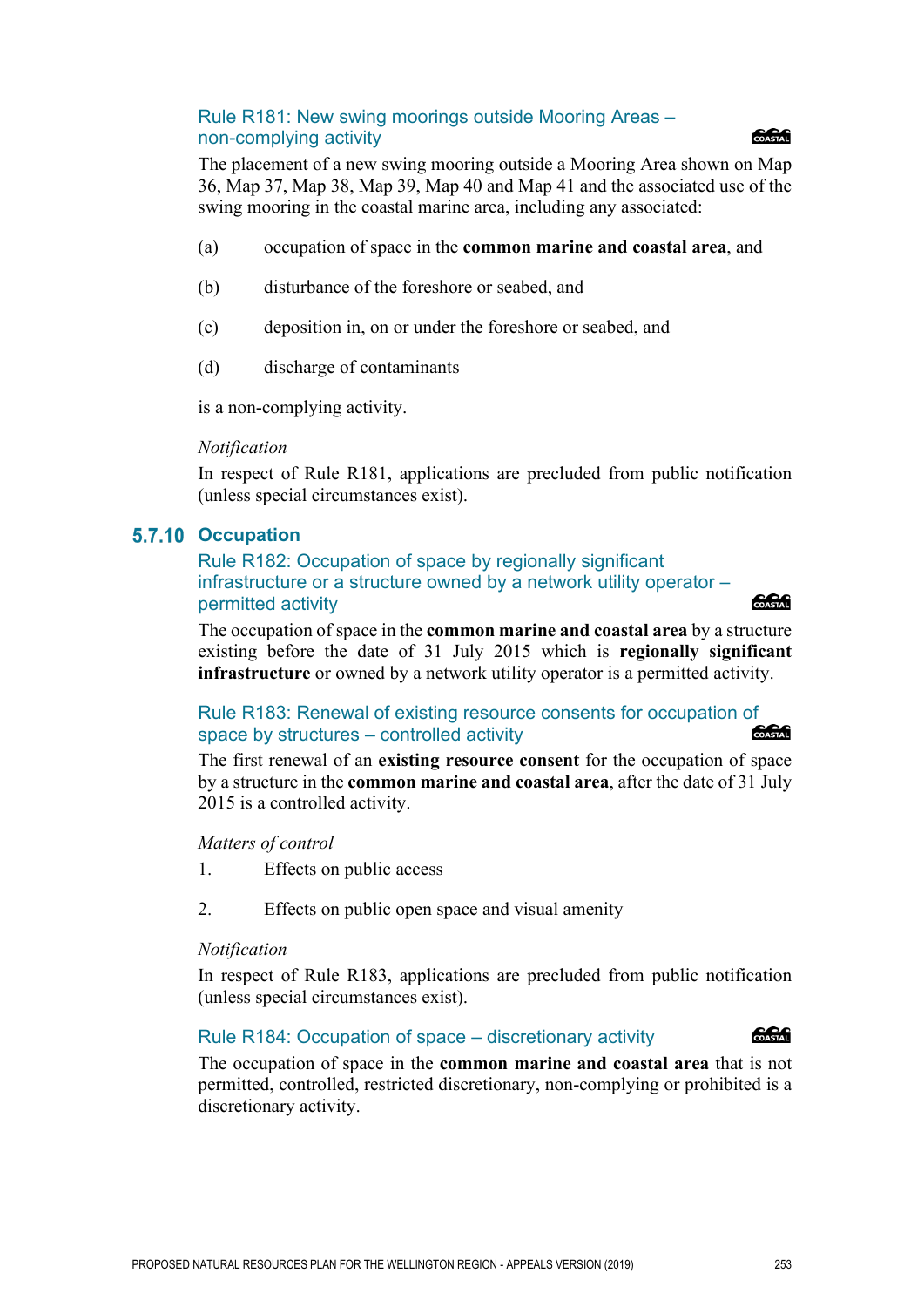## **Surface water and foreshore activities**

Rule R185: General surface water and foreshore activities – permitted activity

General surface water and foreshore activities and the associated use in the coastal marine area, including any associated:

- (a) occupation of space in the **common marine and coastal area**, and
- (b) disturbance of the foreshore or seabed, and
- (c) deposition in, on or under the foreshore or seabed, and
- (d) discharge of contaminants

is a permitted activity, provided the following conditions are met:

- (e) the activity is not inside the **Lambton Harbour Area** (including Northern Zone) shown on Map 32, and
- (f) if the activity includes occupation of space in the **common marine and coastal area** that excludes public access or navigation of ships:
	- (i) the area of occupation shall be less than 1ha, and
	- (ii) the activity shall comply with the Wellington Regional Council Navigation and Safety Bylaws Wellington Region 2009, and
	- (iii) the occupation shall not affect the operational requirement of emergency services including the coastguard, police and surf lifesaving, and
	- (iv) written notice shall be given five working days before work commences to:
		- a. the Wellington Regional Council Harbourmaster, and
		- b. Maritime New Zealand, and
		- c. the relevant territorial authority, and
	- (v) the duration of the activity in a 12 month period must not exceed:
		- a. for temporary military training activities, 30 days, and
		- b. for all other activities, seven days, and
- (g) if the activity will exclude public access or navigation of ships in the **common marine and coastal area** for more than 24 hours: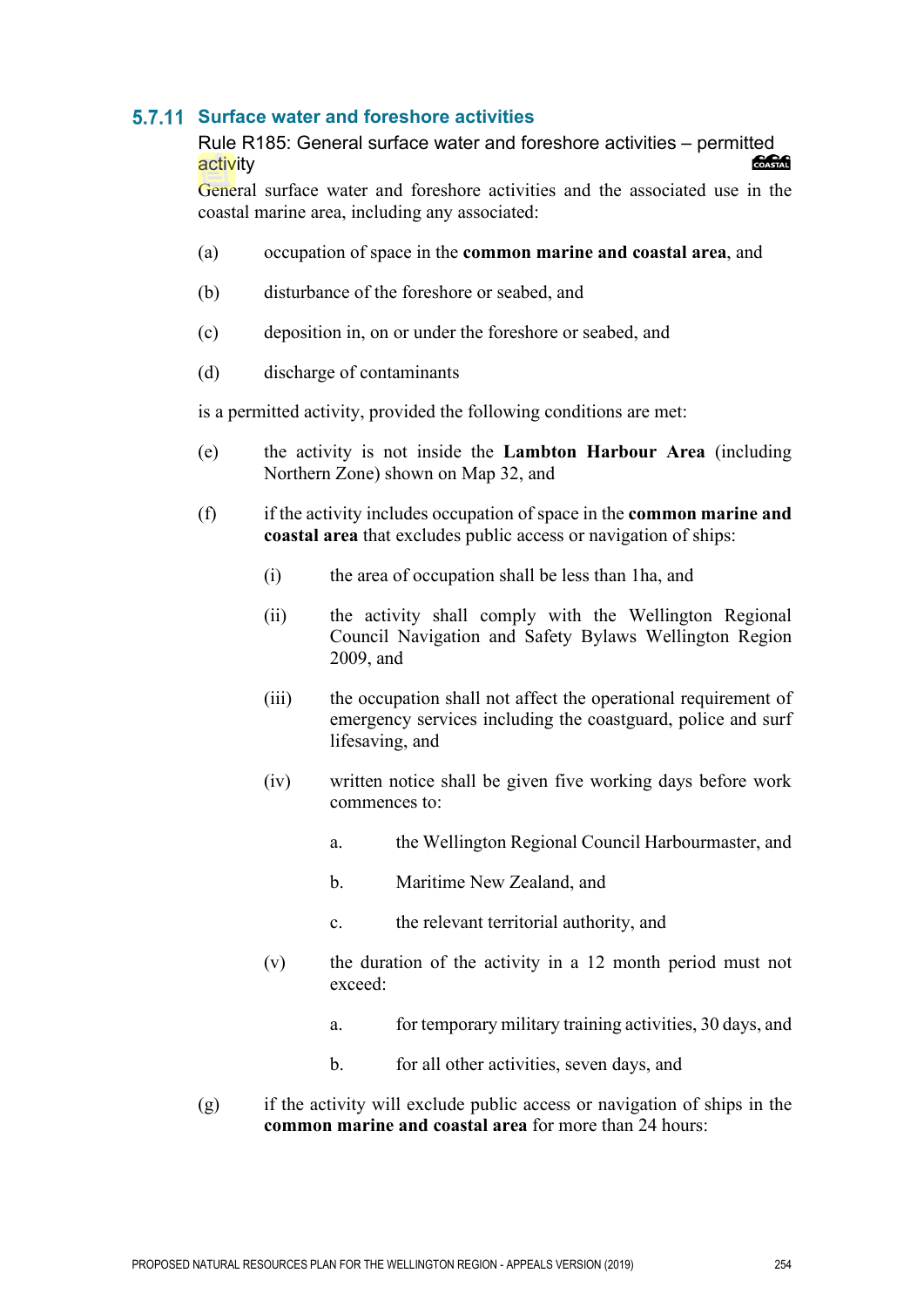- (i) the public shall be notified of the proposed activity and associated restrictions on use of the area, including via a public notice in local newspapers, at least 14 working days prior to the commencement of the activity, and
- (ii) signs shall be placed at the location of the activity notifying the public of the event with dates, times, the activity proposed, any restrictions imposed on the use of the area and contact information of the organiser at least seven working days prior to the occupation commencing, and
- (h) the activity shall comply with the coastal management general conditions specified above in Section 5.7.2.

#### *Note*

Permission may be required from the relevant city or district council.

Any activities which disturb the foreshore or seabed within the Cook Strait Cable Protection Zone (shown in Map 52), including anchoring and fishing, has the potential to damage the Cook Strait Cables, and is required to comply with the Submarine Cables and Pipeline Protection Order 2009.

Rule R186: General surface water and foreshore activities – restricted COASTAL discretionary

General surface water and foreshore activities and the associated use in the coastal marine area, including any associated:

- (a) occupation of space in the **common marine and coastal area**, and
- (b) disturbance of the foreshore or seabed, and
- (c) deposition in, on or under the foreshore or seabed, and
- (d) discharge of contaminants

that is not permitted by Rule R185 is a restricted discretionary activity, provided the following conditions are met:

(e) the activity shall comply with the coastal management general conditions specified above in Section 5.7.2.

*Matters for discretion*

- 1. Effects on public access
- 2. Effects on public open space and visual amenity
- 3. Use of the structure
- 4. Extent and exclusivity of the occupation of the **common marine and coastal area**
- 5. Navigation safety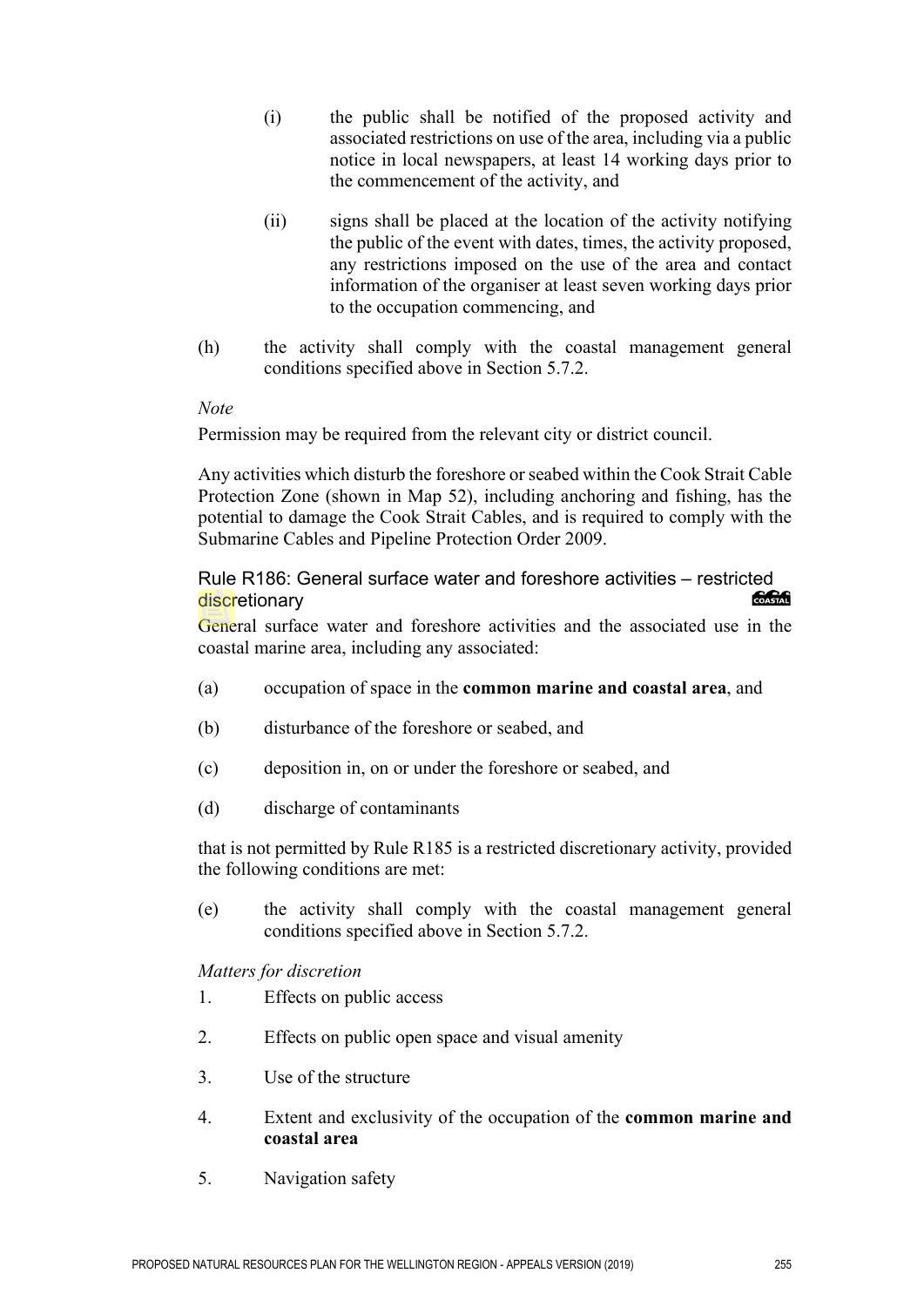- 6. Lighting and noise
- 7. Effects on a site or habitat identified in or using Schedule C (mana whenua), Schedule F4 (coastal sites), Schedule F5 (coastal habitats), Schedule J (geological features)
- 8. Effects on the heritage values of structures identified in Schedule E1 (heritage structures), Schedule E2 (wharves and boatsheds) or Schedule E3 (navigational aids).

#### Rule R187: General surface water and foreshore activities – discretionary activity

#### **Concrete**

General surface water and foreshore activities in and the associated use of the coastal marine area, including any associated:

- (a) occupation of space in the **common marine and coastal area**, and
- (b) disturbance of the foreshore or seabed, and
- (c) deposition in, on or under the foreshore or seabed, and
- (d) discharge of contaminants

not permitted by Rule R185 or restricted discretionary under Rule R186 is a discretionary activity.

#### **General disturbance activities**

#### Rule R188: Minor disturbances – permitted activity

#### **CACA**

The disturbance of the foreshore or seabed including any removal of sand, shingle, shell or other natural material in the coastal marine area, including any associated:

- (a) occupation of space in the **common marine and coastal area**, and
- (b) deposition in, on or under the foreshore or seabed, and
- (c) discharge of contaminants

is a permitted activity, provided the following conditions are met:

- (d) the activity shall not be inside a site or habitat identified in or using Schedule C (mana whenua), Schedule E4 (archaeological sites), Schedule F2c (birds-coastal) or Schedule J (geological features), and
- (e) no more than  $0.1\,\text{m}^3$  of sand, shingle, shell or other natural material shall be taken by a person in a 12 month period, and
- (f) the removed natural material shall not be used for commercial gain, and
- (g) the area of excavation shall be smoothed over after the completion of the activity (e.g. no holes left on the foreshore), and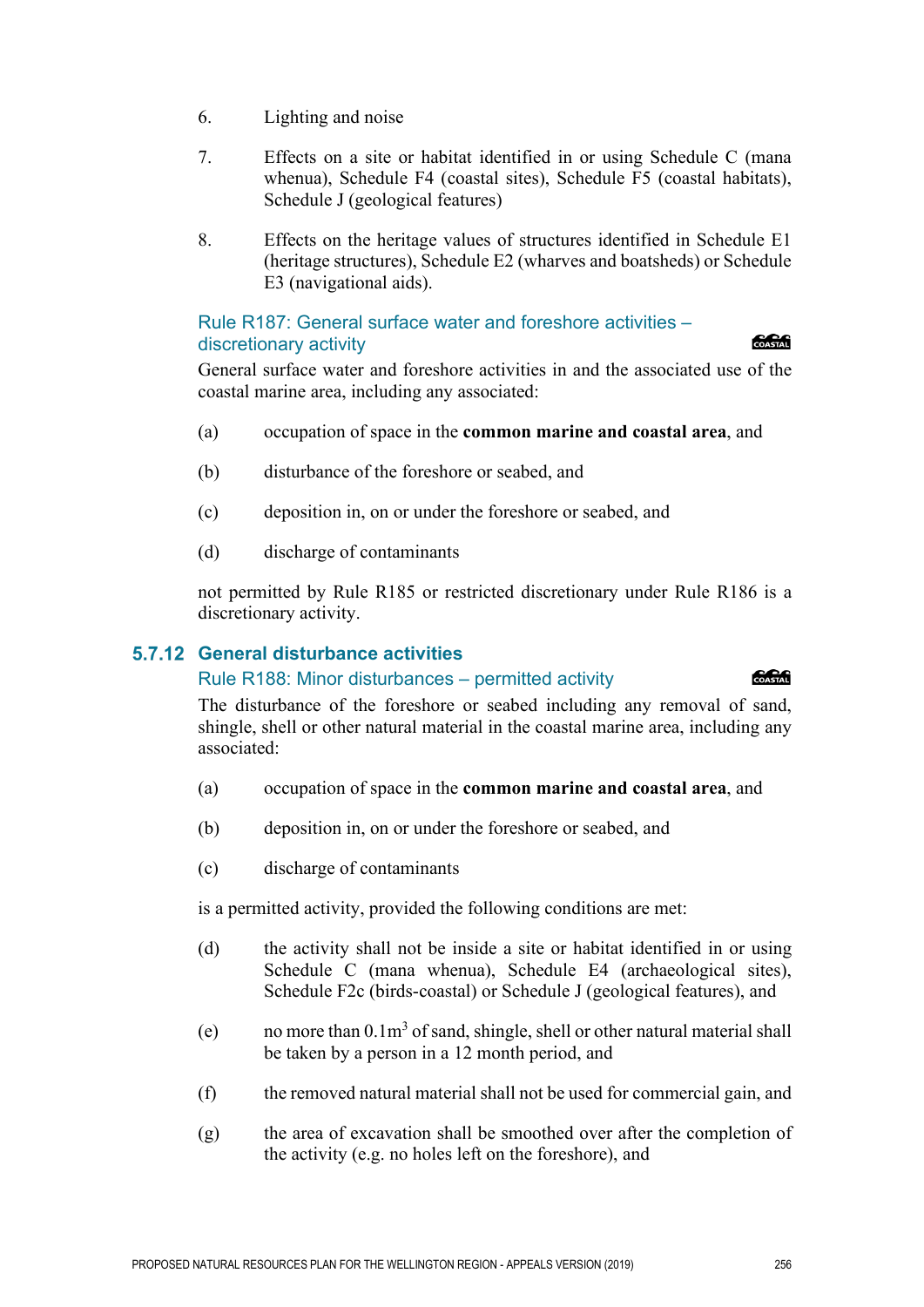- (h) the extent of the foreshore or seabed disturbance is limited to that required to undertake the activity, and
- (i) no motorised excavation machinery shall be used to disturb or remove sand, shingle, shell or other natural material.

#### *Note*

While the removal of natural materials from a marine reserve (unless authorised for research purposes) is prohibited under the Marine Reserves Act 1971, a memorandum of understanding between the Department of Conservation and the Wellington City Council enables the removal of natural material (beach grooming) within Taputeranga Marine Reserve with particular conditions.

COASTAL Rule R189: Clearance of stormwater pipes – permitted activity The disturbance of the foreshore or seabed from the clearance of a **stormwater** pipe in the coastal marine area, including any associated:

- (a) occupation of space in the **common marine and coastal area**, and
- (b) deposition in, on or under the foreshore or seabed, and
- (c) discharge of contaminants

is a permitted activity, provided the following conditions are met:

- (d) the disturbance is undertaken by or for a local authority or a road controlling authority or is required for port maintenance, and
- (e) the extent of the foreshore or seabed disturbance is limited to that required to create a free-draining path from the **stormwater** outlet to the sea, and
- (f) the disturbance shall not prevent public access to or along the foreshore, and
- (g) all material excavated is retained within the **active beach** system except for visibly contaminated material. Any visibly contaminated material shall be removed from the beach system and disposed of appropriately, and
- (h) excavated material is not mounded, bunded and/or deposited in a manner that creates ponding or the diversion of water on the foreshore or seabed, and
- (i) the activity shall comply with the coastal management general conditions specified above in Section 5.7.2.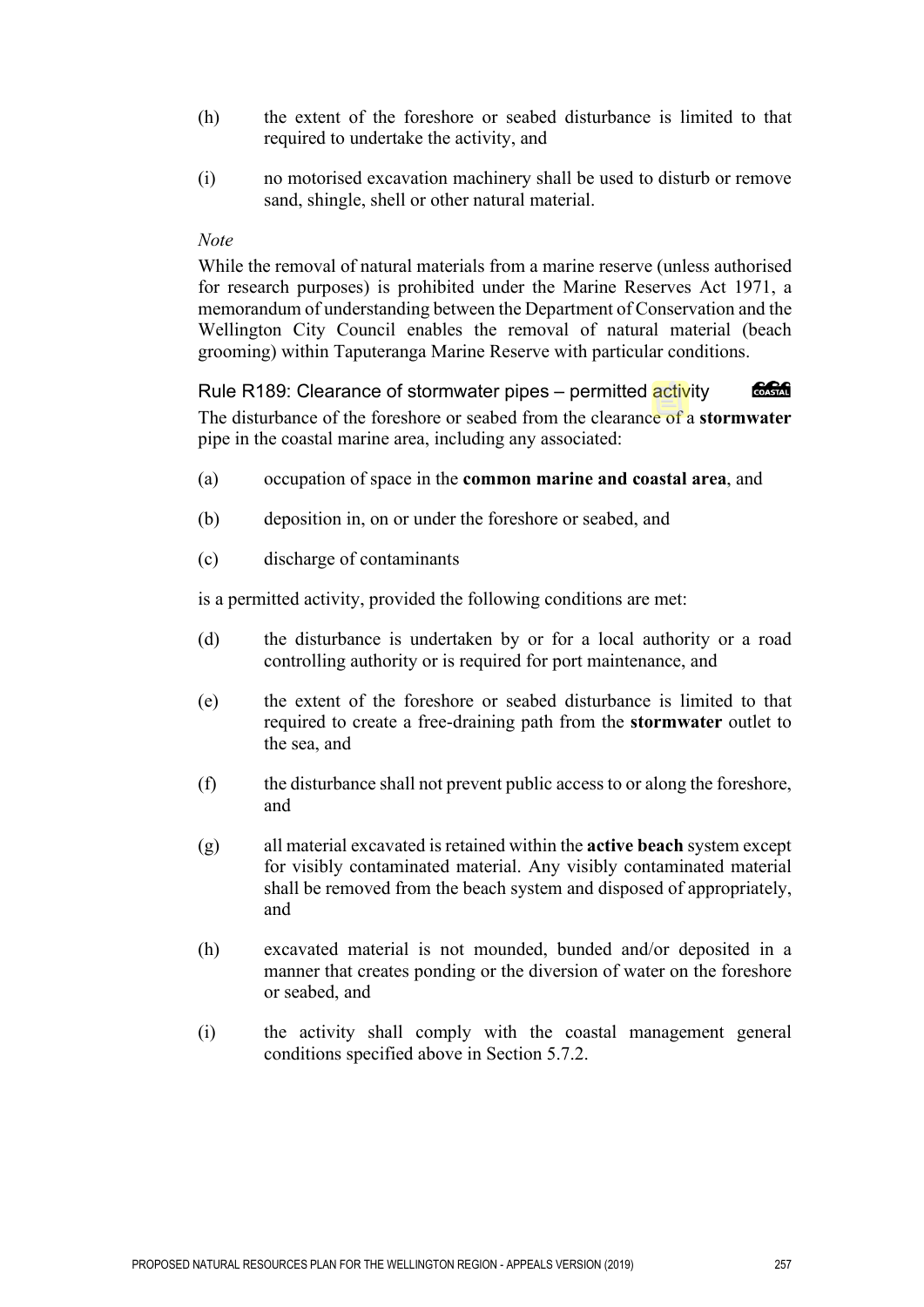#### Rule R191: Disturbance associated with beach grooming – permitted **Concrete** activity

The disturbance of the foreshore or seabed for beach grooming including any removal of sand, shingle, shell or other natural material in the coastal marine area, including any associated:

- (a) deposition in, on or under the foreshore or seabed, and
- (b) discharge of contaminants

on the following beaches:

Ōtaki, Te Horo, Peka Peka, Waikanae, Paraparaumu, Raumati, Paekakariki, Tītahi Bay (excluding the area of fossil forest shown on Map 35), Karehana Bay, Plimmerton, Browns Bay, Bradley Point, Motukaraka Point, Mana Foreshore, Onehunga Bay, Dolly Varden Beach, Pukerua Bay, Lyall Bay, Island Bay, Princess Bay, Worser Bay, Scorching Bay, Oriental Bay, Freyberg, Petone, Point Howard, Sorrento Bay, Days Bay, Rona Bay, Castlepoint, Riversdale

is a permitted activity, provided the following conditions are met:

- (c) the beach grooming shall be carried out for the purpose of grooming and the removal of marine debris and litter, and
- (d) the activity shall be undertaken by or for a local authority, and
- (e) the activity shall not occur when shellfish beds are exposed, and
- (f) the activity shall not be within a site identified in Schedule C (mana whenua) or Schedule E4 (archaeological sites) or Schedule F4 (significant indigenous biodiversity values in the coastal marine area), except on Island Bay beach, and
- (g) the activity shall not be within the Tītahi Bay fossil forest shown on Map 35, and
- (h) the activity shall comply with the coastal management general conditions specified above in section 5.7.2.

#### *Note*

While the removal of natural materials from a marine reserve (unless authorised for research purposes) is prohibited under the Marine Reserves Act 1971, regulation 7 of the Marine Reserves (Taputeranga) Order 2008 enables a local authority to remove beach cast seaweed and debris after a storm within Taputeranga Marine Reserve with particular conditions.

Rule R192: Beach recontouring for coastal restoration purposes – controlled activity **COASTAL** 

The disturbance of the foreshore or seabed for **beach recontouring** in the coastal marine area, including any associated: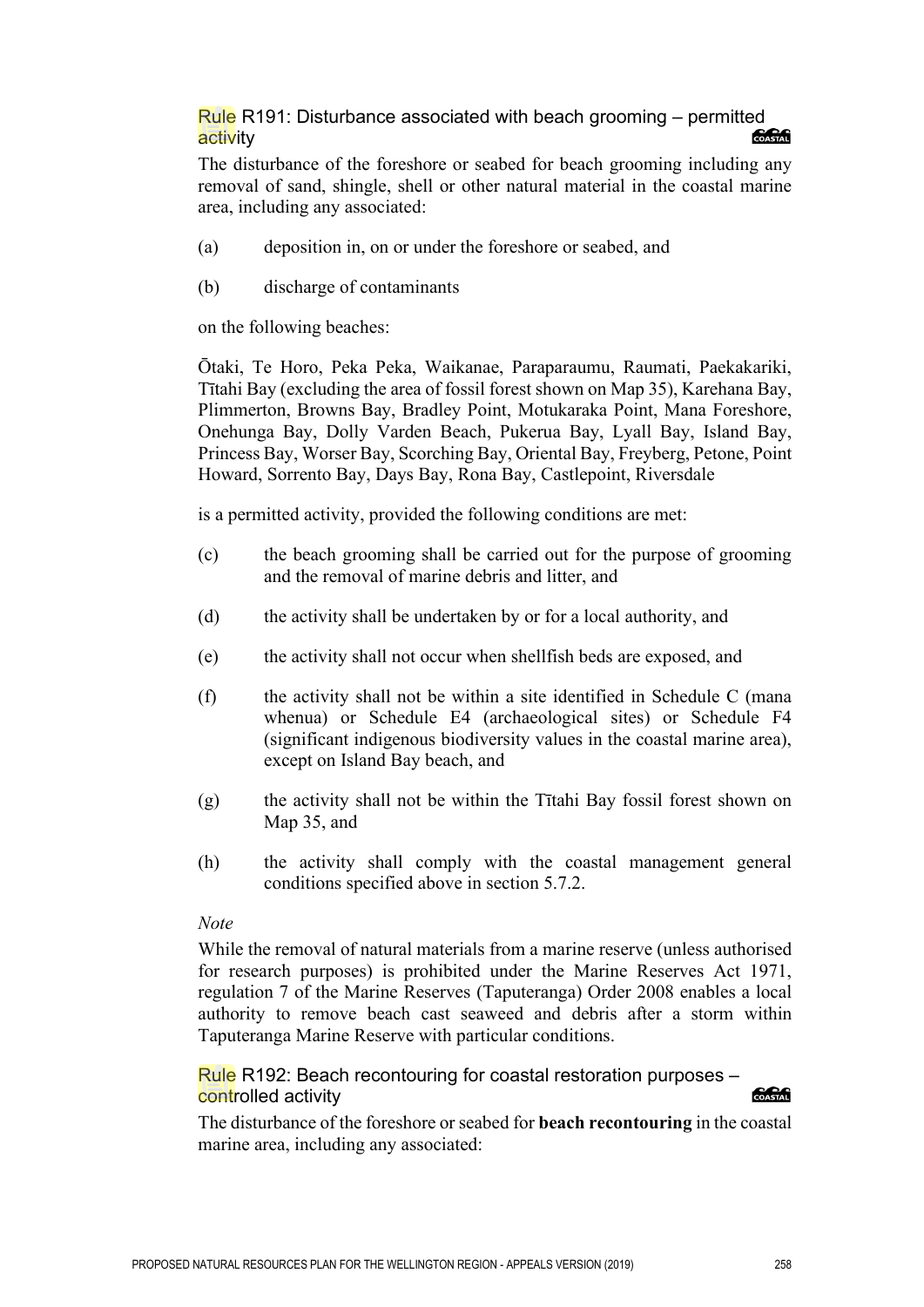- (a) deposition in, on or under the foreshore or seabed, and
- (b) discharge of contaminants

is a controlled activity, provided the following conditions are met:

- (c) the activity forms part of a **coastal restoration plan**, and
- (d) the activity shall comply with the coastal management general conditions specified above in Section 5.7.2.
- (e) within the Tīitahi Bay fossil forest area shown on Map 35, any **motor vehicle** used shall not have caterpillar tracks.

#### *Matters of control*

- 1. Timing of the activity associated with coastal fauna
- 2. Volume of material removed
- 3. Effects of disturbance, deposition, discharge and diversion associated with the activity
- 4. Effects on shoreline stability (including dunes and nearshore) and the potential to create a coastal inundation hazard
- 5. Effects on the heritage values of structures and sites identified in Schedule E1 (heritage structures) or Schedule E4 (archaeological sites)
- 6. Effects on sites and habitats identified in or using Schedule C (mana whenua), Schedule F2c (birds-coastal), Schedule F4 (coastal sites), Schedule F5 (coastal habitats) or Schedule J (geological features)

#### *Notification*

In respect of Rule R192, applications are precluded from public notification (unless special circumstances exist).

Rule R193: River, stream and lake mouth cutting – permitted activity

**COASTAL** 

The disturbance of the foreshore or seabed for river, stream and lake mouth cutting in the coastal marine area, including any associated:

- (a) deposition in, on or under the foreshore or seabed, and
- (b) diversion of open coastal water, and
- (c) discharge of contaminants for the following rivers and lakes:
- (d) Waitohu Stream, Ōtaki River, Mangaone Stream, Waimeha Stream, Waikanae River, Hadfield Drain, Wharemauku Stream, Whareroa Stream, Wainui Stream, Waikakariki Stream, Makara Stream, Motuwaireka Stream, Castlepoint Stream, Whakataki River, Tikotu Stream, and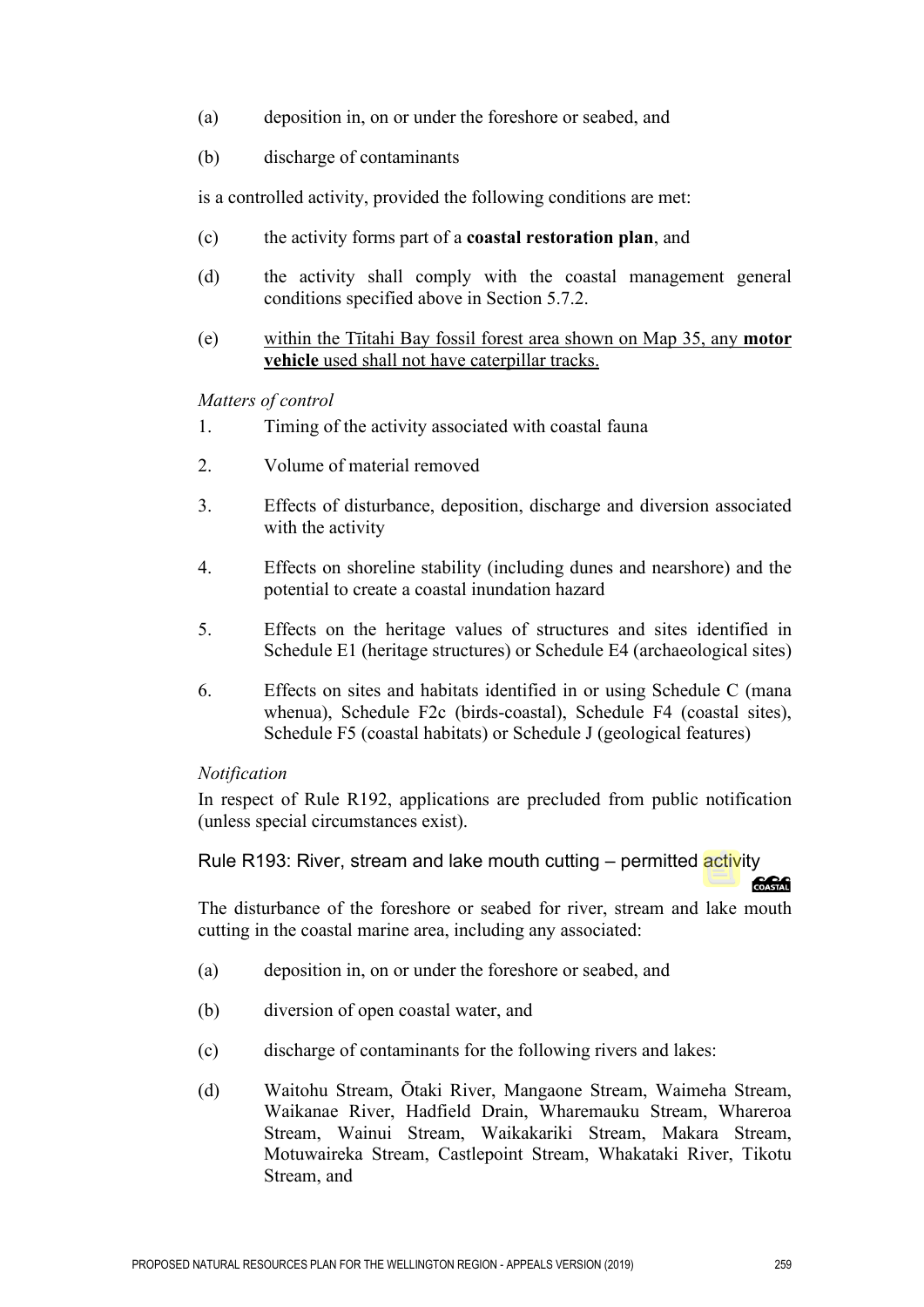- (e) Lake Kohangapiripiri, Lake Kohangatera and Lake Onoke, and
- (f) an unnamed stream approximately 190m south of the seaward end of Sunrise Way, Riversdale, and
- (g) an unnamed stream approximately 145m north of the seaward end of Sunrise Way, Riversdale, and
- (h) an unnamed stream at the seaward end of Karaka Drive, Riversdale

is a permitted activity, provided the following conditions are met:

- (i) the activity shall be carried out for the purposes of flood protection and/or erosion mitigation, and
- (j) the activity shall only be carried out by or for a local authority, and
- (k) the activity is only undertaken when the trigger level defined in Schedule U (river mouth cutting) is equalled or exceeded, and
- (l) the foreshore shall not be mechanically disturbed to a depth greater than required to divert stream flow, and
- (m) the activity shall not prevent public access to or along the foreshore (this condition shall not apply to any restrictions on access arising from water flowing in any outlet channel), and
- (n) any material excavated shall be placed on the immediately adjacent foreshore area, and no material shall be removed from the site unless the material is contaminated and/or it contains **hazardous substances**, and
- (o) for activities undertaken in the mouths of either Lake Kohangapiripiri or Lake Kohangatera, any cutting operation shall be in accordance with the *Wellington Regional Council Parangarahu Lakes Area Co-Management Plan (August 2014)*, and
- (p) for activities undertaken in the Lake Onoke mouth, the mechanical opening shall not occur during the period 1 February to 31 May (inclusive) each year without notification to a nominated representative (or in their absence, a nominated deputy) from the Tuhirangi Marae, and
- (q) for activities undertaken in the Waikanae River, the Department of Conservation shall be notified at least two working days prior to the commencement of the cutting operation, and
- (r) the activity shall comply with the coastal management general conditions specified above in Section 5.7.2, except  $5.7.2(k)$  where the activity only disturbs sand or gravel and does not disturb any vegetated area.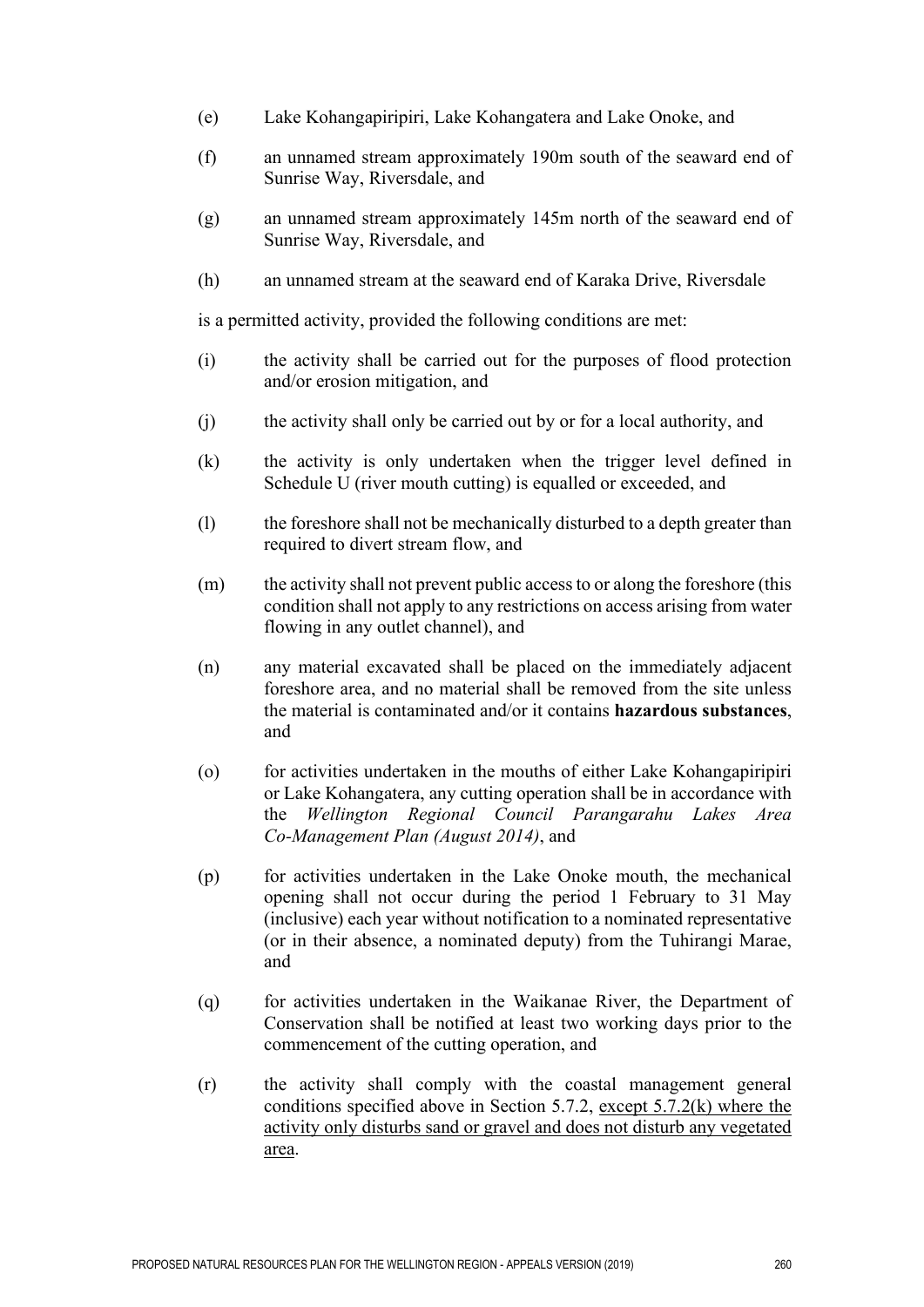#### Rule R194: Disturbance or damage – discretionary activity

#### COASTAL

The disturbance or damage of the foreshore or seabed outside a site or habitat identified in Schedule C (mana whenua), Schedule F4 (coastal sites), Schedule F5 (coastal habitats) or Schedule J (geological features) in the coastal marine area, including any associated:

(a) deposition in, on or under the foreshore or seabed, and

(b) discharge of contaminants

that is not permitted by Rule R188, Rule R191 or Rule R193 is a discretionary activity.

#### *Note*

Rule R194 controls the damage and disturbance of the foreshore or seabed. The dumping of dredged material is not included in this rule. For dumping of material in the coastal marine area refer to Rule R210, Rule R211, Rule R212 or Rule R213.

Rule R195: Disturbance or damage inside sites of significance – non-complying activity

*<u> 2000 - 2000 - 2000 - 2000 - 2000 - 2000 - 2000 - 2000 - 2000 - 2000 - 2000 - 2000 - 2000 - 2000 - 2000 - 2000 - 2000 - 2000 - 2000 - 2000 - 2000 - 2000 - 2000 - 2000 - 2000 - 2000 - 2000 - 2000 - 2000 - 2000 - 2000 - 2*</u>

Disturbance or damage of the foreshore or seabed inside a site or habitat identified in Schedule C (mana whenua), Schedule F4 (coastal sites), Schedule F5 (coastal habitats) or Schedule J (geological features) in the coastal marine area, including any associated:

(a) occupation in the **common marine and coastal area**, and

(b) deposition in, on or under the foreshore or seabed, and

(c) discharge of contaminants

that is not permitted by Rule R191 or Rule R193 or a controlled activity under Rule R192, is a non-complying activity.

*Note* 

Rule R195 controls the damage and disturbance of the foreshore or seabed. The dumping of dredged material is not included in this rule. For dumping of material in the coastal marine area refer to Rule R210, Rule R211 or Rule R212.

## **5.7.13 Motor vehicles on the foreshore**

Rule R190: Motor vehicles for launching, retrieving or temporary mooring of vessels – permitted activity

**Concrete** 

The disturbance of the foreshore or seabed from a **motor vehicle** associated with the launching, retrieval or temporary mooring of a vessel in the coastal marine area is a permitted activity, provided the following conditions are met:

- (a) a boat ramp shall be used if available at the locality, and
- (b) within the Tītahi Bay fossil forest area shown on Map 35, the activity shall not be undertaken: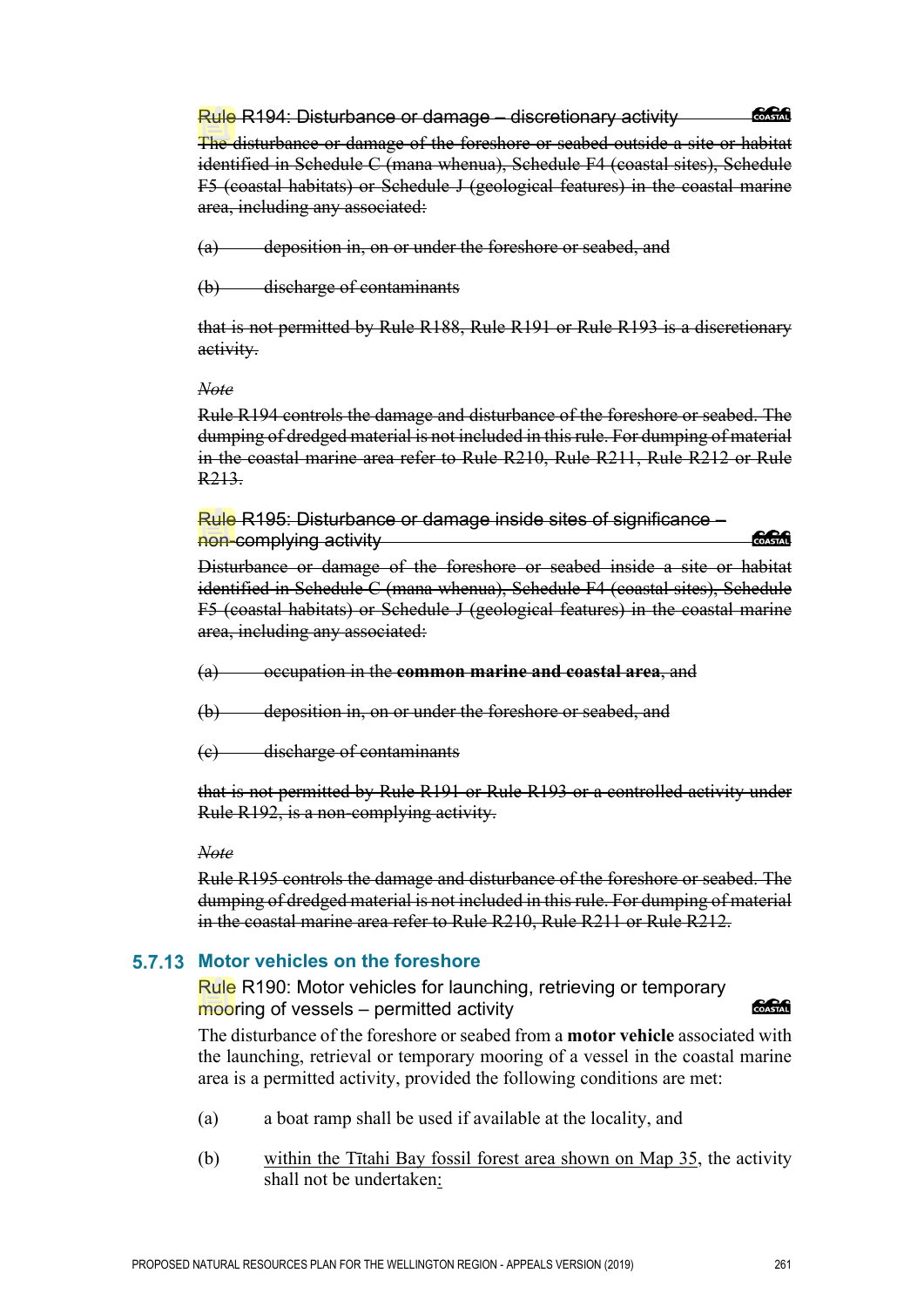- (i) within any area shown as Area A,
- (ii) outside of the Area A, between 9.30pm and 5.00am,
- (iii) on or within, a buffer zone of 5 metres of any **exposed** Tītahi Bay fossil forest shown on Map 35,
- (iv) by any **motor vehicle** with caterpillar tracks, and
- (c) the activity shall comply with the coastal management general conditions specified above in Section 5.7.2.

#### *Note*

Marine Reserves Regulations 1993 provide for anchoring and use of vessels in a marine reserve (section 5 and 6 respectively). Anchoring is only permitted on the condition that no damage occurs, or that damage is kept to a minimum practical level. The Marine Reserves Act 1971 (section 23) provides for anchoring anywhere within a marine reserve in times of stress or emergency.

#### Rule R196: Motor vehicles – permitted activity

The disturbance of the foreshore from **motor vehicles**, other than those permitted by R190, in the coastal marine area is a permitted activity, provided the following conditions are met:

- (a) the activity is not within the area of Tītahi Bay shown on Map 35, and
- (b) the activity is not within a site or habitat identified in Schedule C (mana whenua), Schedule E4 (archaeological sites), Schedule F2c (birdscoastal), Schedule F4 (coastal sites), Schedule F5 (coastal habitats) or Schedule J (geological features), unless the activity involves light vehicles (a motor vehicle weighing less than 3,500kg) in the permitted driving area at Castlepoint Basin Lagoon, shown on Map X.

#### *Note*

Permission may be required from the relevant city or district council.

Rule R197: Motor vehicles for certain purposes – permitted activity  $\frac{6.666}{6.066}$ The disturbance of the foreshore or seabed from **motor vehicles** in the coastal marine area, for the following purposes:

- (a) surf lifesaving operations, or
- (b) emergency situations, including firefighting, oil spills, rescue operations, salvage of vessels and marine mammal strandings, or
- (c) local authority activities, including law enforcement, or
- (d) activities carried out by or on behalf of the Department of Conservation, or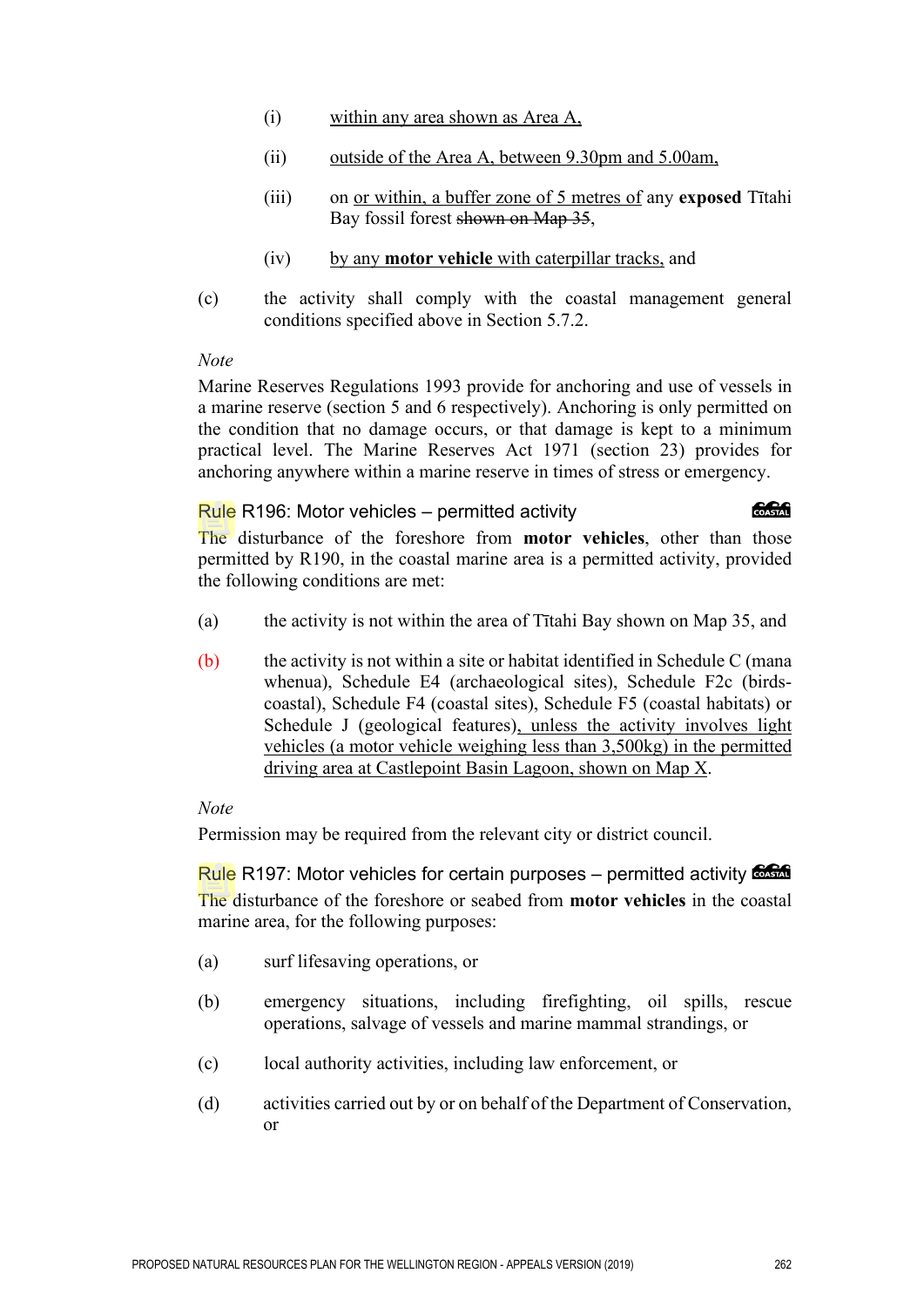#### (e) the maintenance, **upgrade** and operation of **regionally significant infrastructure**

is a permitted activity, provided the following conditions are met:

- (f) subject to (h) below, the vehicle shall take the most direct route, and shall only operate within the area necessary to carry out the activity to ensure minimal disturbance to the foreshore or seabed, and
- (g) the activity shall comply with the coastal management general conditions specified above in Section 5.7.2, and
- (h) within the Tītahi Bay fossil forest area shown on Map 35, the activity shall not be undertaken on or within a buffer zone of 5 metres from any **exposed** fossil forest.

#### Rule R198: Motor vehicles inside Schedule C, Schedule E4, Schedule F2c, Schedule F4, Schedule F5 or Schedule J sites of significance non-complying activity COASTAL

The disturbance of the foreshore or seabed from **motor vehicles** inside a site or habitat identified in Schedule C (mana whenua), Schedule E4 (archaeological sites), Schedule F2c (birds-coastal), Schedule F4 (coastal sites), Schedule F5 (coastal habitats) or Schedule J (geological features) in the coastal marine area, that is not permitted by Rule R190, (excluding on the **exposed** Tītahi Bay fossil forest) or Rule R196 (excluding on the **exposed** Tītahi Bay fossil forest) or Rule R197 is a non-complying activity.

## Rule R199: Motor vehicles <u>on</u>in the <u>exposed</u> fossil forest at Tītahi Bay<br>fossil forest – probibited activity fossil forest – prohibited activity

The disturbance of the foreshore or seabed from a **motor vehicles** on any **exposed** Tītahi Bay fossil within the mapped area on Map 35

- (a) part of the foreshore shown on Map 35 as containing remnants of the fossilised forest, and
- (b) any part of the remaining foreshore where any fossil forest is exposed

that is not permitted activity under Rule R189, Rule r190, Rule R192, Rule R196, or Rule R197 a controlled activity under Rule R192 or non-complying under Rule R198, is a prohibited activity.

Note

Rule R190 provides for the disturbance of the foreshore or seabed (associated with the use of a motor vehicle) on Tītahi Bay Beach to launch, retrieve or temporarily moor a vessel as a permitted activity.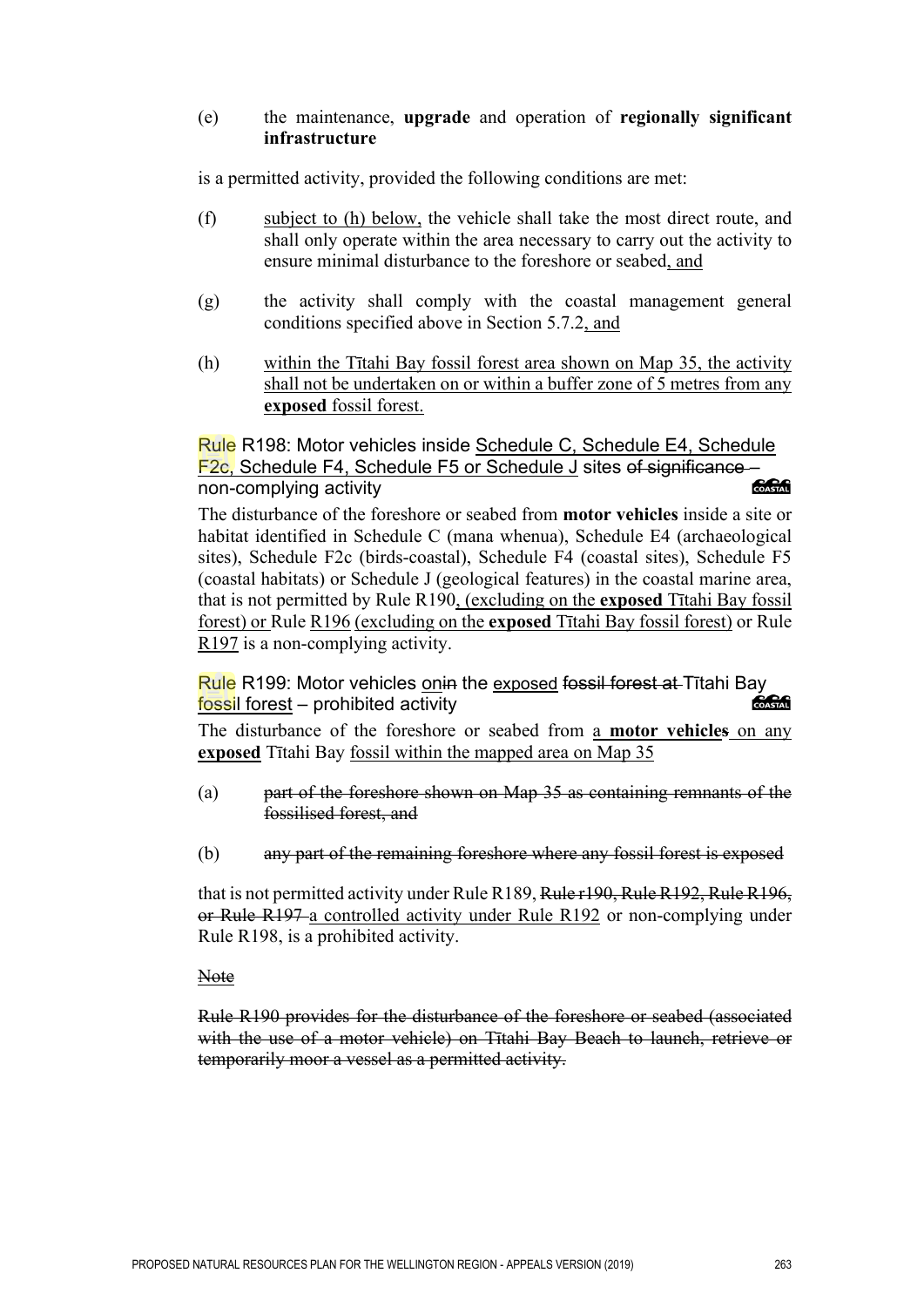## 5.7.14 Dredging

Rule R200: Dredging for flood protection purposes or erosion mitigation – controlled activity

Destruction, damage, disturbance and deposition associated with dredging of the foreshore or seabed for flood protection purposes or erosion mitigation in a river or stream mouth in the coastal marine area, including any associated:

- (a) deposition in, on or under the foreshore or seabed, and
- (b) discharge of contaminants, and
- (c) diversion of open coastal water

is a controlled activity, provided the following conditions are met:

- (d) the activity shall be carried out by or for a local authority, and
- (e) the activity shall not occur in Te Awa Kairangi/Hutt River, and
- (f) the activity shall not occur inside a site or habitat identified in Schedule C (mana whenua), Schedule F4 (coastal sites), Schedule F5 (coastal habitats) or Schedule J (geological features), and
- (g) for dredging in the Waikanae River, the Department of Conservation is notified, and
- (h) the activity shall comply with the coastal management general conditions specified above in Section 5.7.2, excluding condition (b).
- *Matters of control*
- 1. Effects on public access
- 2. Method of dredging
- 3. Frequency, volume and timing of disturbance and removal
- 4. Quality, nature and composition of the material to be disturbed and removed including the potential presence of contaminants
- 5. Effects on coastal **natural processes** including effects on shoreline stability in the vicinity and adjacent areas and the potential to create a coastal inundation hazard
- 6. Effects on sites or habitats identified in Schedule F2c (bird-coastal), Schedule F2a (birds-rivers)

#### *Notification*

In respect of Rule R200, applications are precluded from public notification (unless special circumstances exist).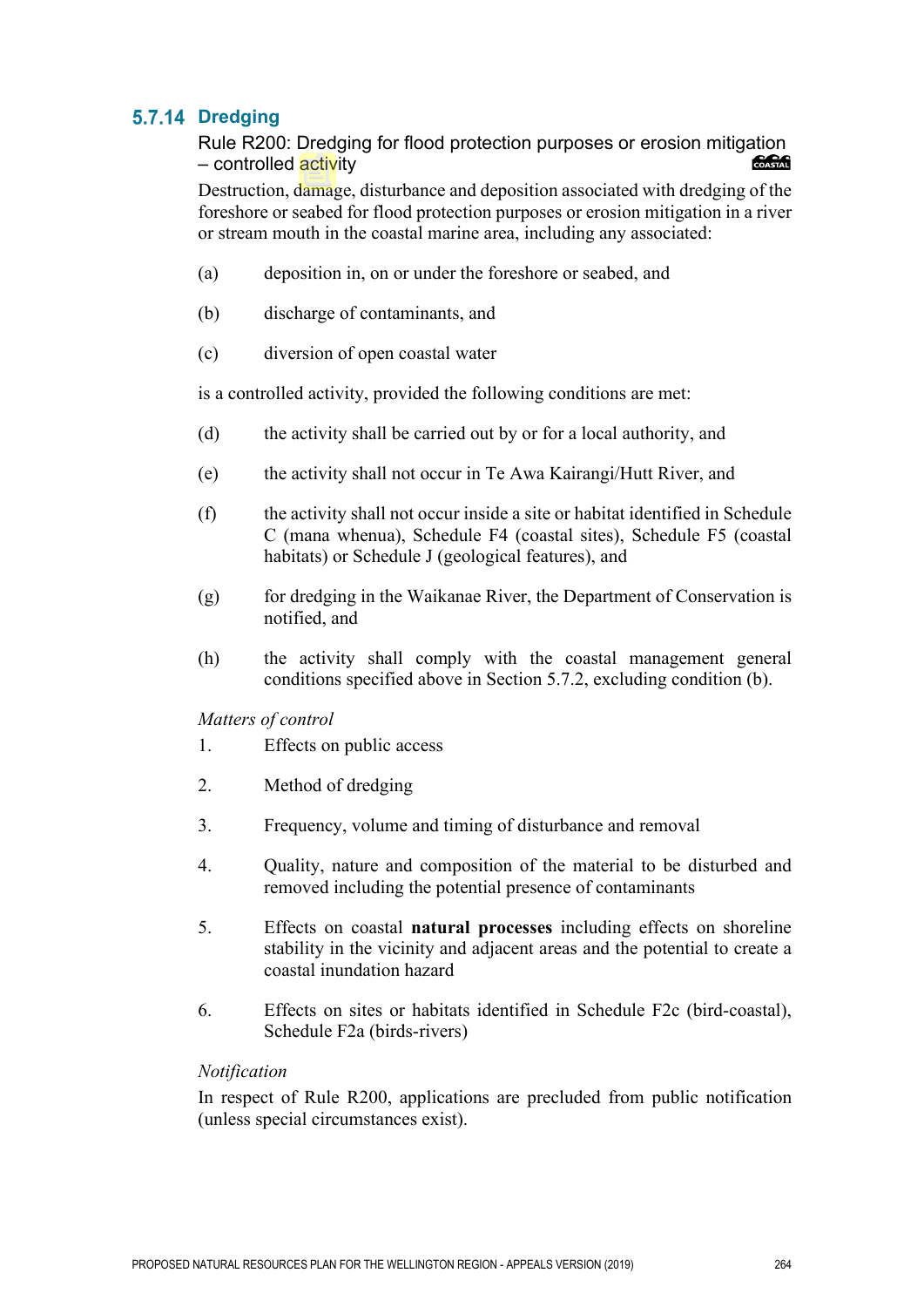#### *Note*

Rule R200 controls the destruction, damage and disturbance of the foreshore or seabed. The dumping of dredged material is not included in this rule. For dumping of material in the coastal marine area refer to Rule R210, Rule R211 or Rule R212.

Rule R201: Dredging for flood protection purposes or erosion mitigation inside Schedule C, Schedule F4, Schedule F5 or Schedule J sites of<br>significance – non-complying activity significance – non-complying activity

Destruction, damage, disturbance or deposition associated with dredging for flood protection purposes or erosion mitigation inside a site or habitat identified in Schedule C (mana whenua), Schedule F4 (coastal sites), Schedule F5 (coastal habitats) or Schedule J (geological features) in the coastal marine area, including any associated:

- (a) deposition in, on or under the foreshore or seabed, and
- (b) discharge of contaminants, and
- (c) diversion of open coastal water

that is not a discretionary activity under Rule R167A is a non-complying activity.

#### *Note*

Rule R201 controls the destruction, damage and disturbance of the foreshore or seabed. The dumping of dredged material is not included in this rule. For dumping of material in the coastal marine area refer to Rule R210, Rule R211 or Rule R212.

Rule R202: Maintenance dredging outside a Commercial Port Area or<br>navigation protection areas – controlled activity navigation protection areas – controlled activity

Destruction, damage, or disturbance or deposition associated with maintenance dredging outside a **Commercial Port Area** shown on Map 32, Map 33 and Map 34 or a **navigation protection area** shown on Map 49, in the coastal marine area, including any associated:

- (a) deposition in, on or under the foreshore or seabed, and
- (b) discharge of contaminants, and
- (c) diversion of open coastal water

is a controlled activity, provided the following conditions are met:

- (d) the activity shall comply with any related current resource consent conditions and the area of the coastal marine area that this consent(s) specifies, and
- (e) the activity shall not occur inside a site or habitat identified in Schedule C (mana whenua), Schedule F2c (birds-coastal), Schedule F4 (coastal sites) or Schedule F5 (coastal habitats), and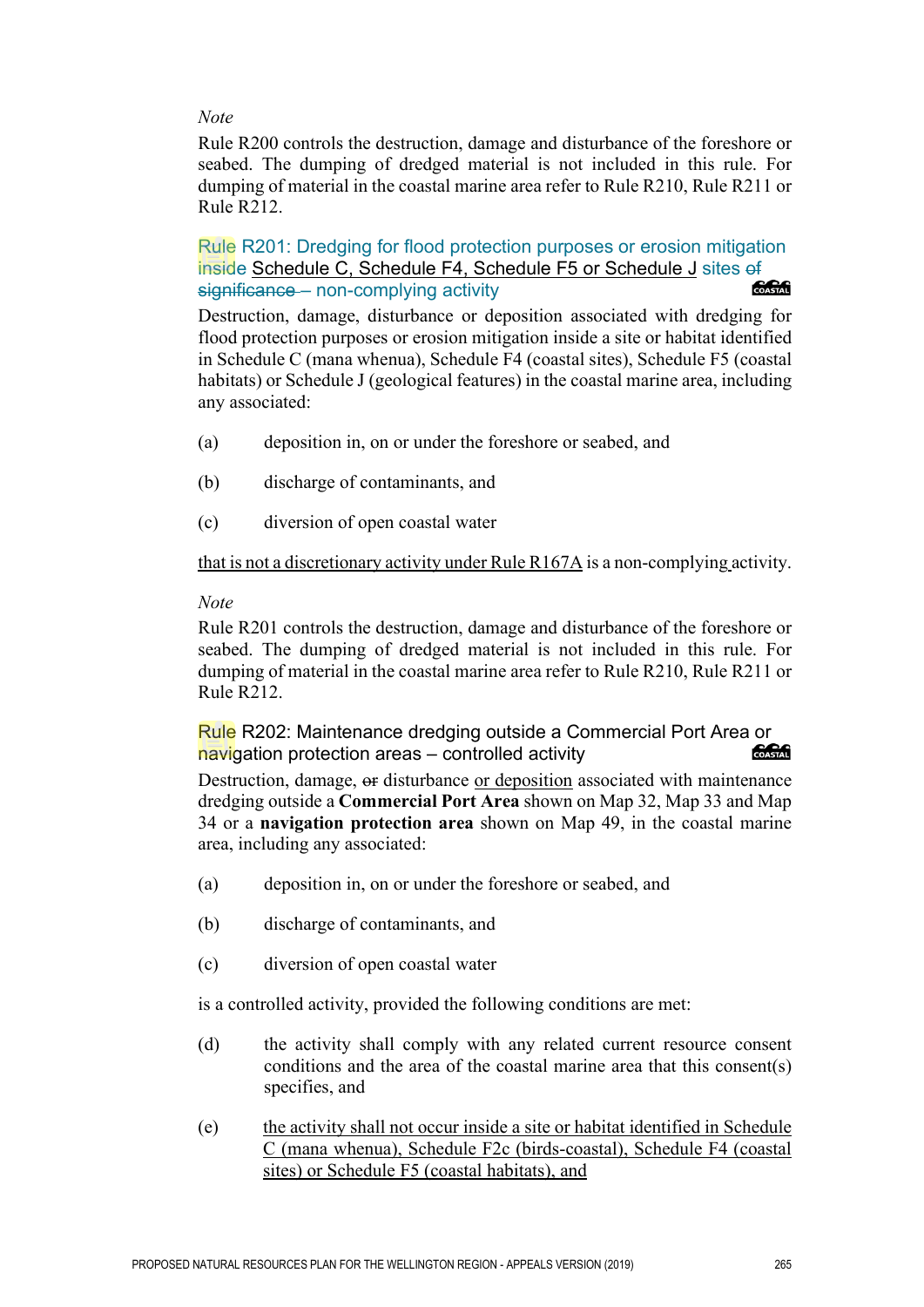(f) the activity shall comply with the coastal management general conditions specified above in Section 5.7.2, excluding condition (b).

*Matters of control* 

- 1. Method of dredging
- 2. Depth of any dredging including that which occurs in the Hutt Valley Aquifer Zone in the Wellington Harbour (Port Nicholson) shown on Map 30
- 3. Effects on coastal **natural processes** including effects on shoreline stability in the vicinity and adjacent areas and the potential to create a coastal inundation hazard
- 4. Effects of disturbance, deposition, discharge and diversion associated with the activity
- 5. Effects on sites and habitats identified in Schedule C (mana whenua), Schedule F2c (birds-coastal), Schedule F4 (coastal sites), Schedule F5 (coastal habitats), Schedule J (geological features) or Schedule K (surf breaks)
- 6. Effects on the heritage values of sites identified in Schedule E4 (archaeological sites)
- 7. Navigational safety and charting including notification of Land Information New Zealand, the Wellington Regional Council Harbourmaster and Maritime New Zealand

#### *Notification*

In respect of Rule R202, applications are precluded from public notification (unless special circumstances exist).

#### *Note*

Rule R202 controls the destruction, damage and disturbance of the foreshore or seabed. The dumping of dredged material is not included in this rule. For dumping of material in the coastal marine area refer to Rules R210, Rule R211 or Rule R212.

Rule R202A: Maintenance dredging within a **Commercial Port Area** or navigation protection area – controlled activity

Destruction, damage, disturbance or deposition associated with **maintenance dredging** within a **Commercial Port Area** shown on Maps 32, 33 and 34 or a **navigation protection area** shown on Map 49, in the coastal marine area, including any associated:

- (a) deposition in, on or under the foreshore or seabed, and
- (b) discharge of contaminants, and
- (c) diversion of open coastal water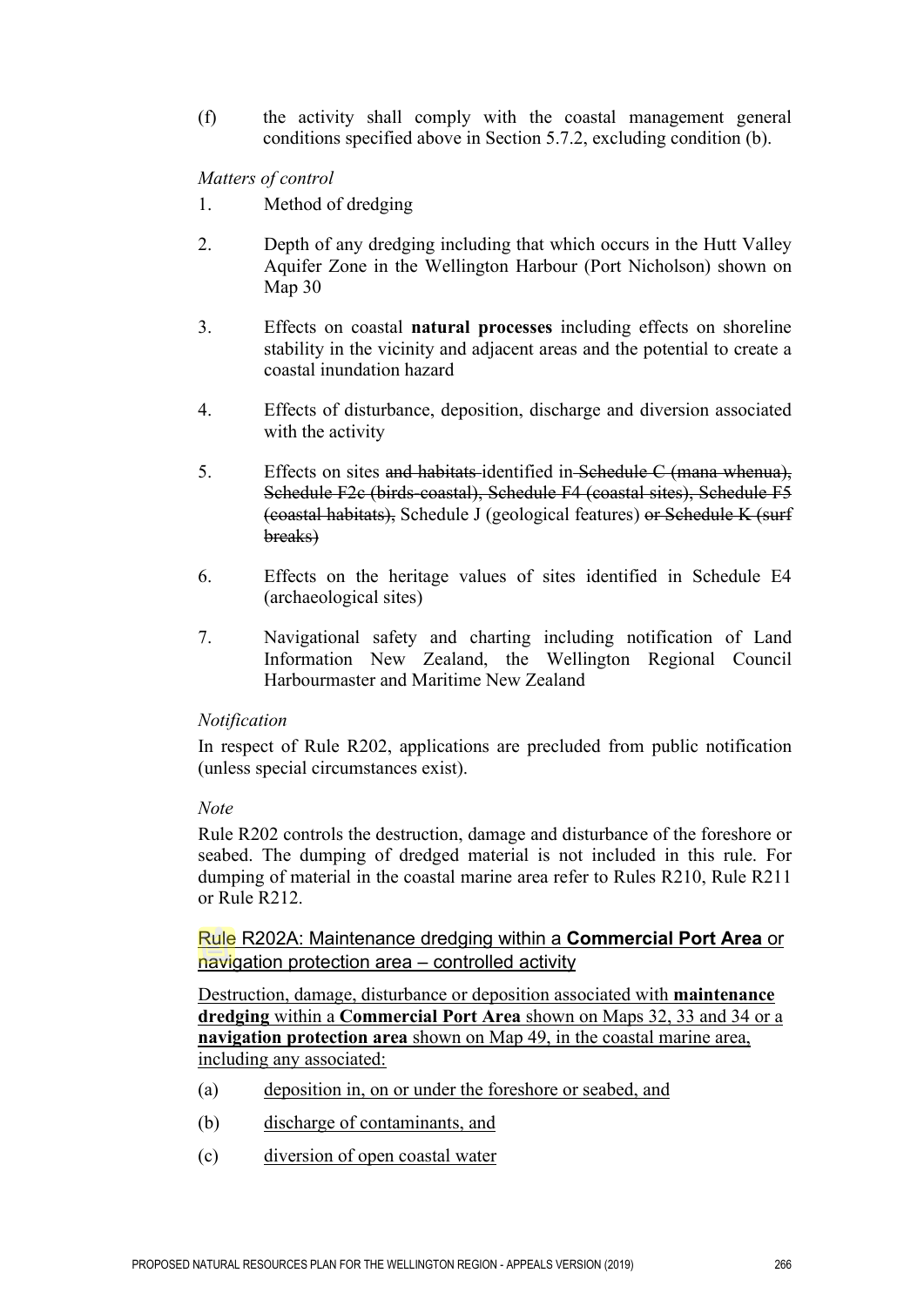is a controlled activity, provided the following conditions are met:

- (d) a maximum volume up to  $5,000m<sup>3</sup>$  per calendar year in any one location with multiple non-contiguous locations allowed, and
- (e) the activity shall not occur inside a site or habitat identified in Schedule C (mana whenua), Schedule F4 (coastal sites) or Schedule F5 (coastal habitats), and
- (f) the activity shall comply with the coastal management general conditions specified above in Section 5.7.2, and
- (g) within the Hutt Valley Aquifer Zone, the maximum depth is 0.5m below the seabed as delineated on Maps 53 and 54,
- (h) notification of updated seabed charts is provided to Land Information New Zealand, the Wellington Regional Council Harbourmaster and Maritime New Zealand upon completion of dredging.

## *Matters of control*

- 1 Location, design and method of dredging
- 2 Depth of any dredging including that which occurs in the Hutt Valley Aquifer Zone in the Wellington Harbour (Port Nicholson) shown on Map 30 in which case the record of consultation with Wellington Water Ltd will be required
- 3 Effects on coastal **natural processes** including effects on shoreline stability in the vicinity and adjacent areas and the potential to create a coastal inundation hazard
- 4 Effects of disturbance, deposition, discharge and diversion associated with the activity
- 5 Effects on sites and habitats identified in Schedule C (mana whenua), Schedule F2c (birds-coastal), Schedule F4 (coastal sites), Schedule F5 (coastal habitats), Schedule J (geological features) or Schedule K (surf breaks)
- 6 Effects on the heritage values of sites identified in Schedule E4 (archaeological sites)
- 7 Navigational safety.

## *Notification*

In respect of Rule R202A, applications are precluded from public notification (unless special circumstances exist).

*Note* 

Rules R202 and R202A control the destruction, damage and disturbance of the foreshore or seabed. The dumping of dredged material is not included in this rule. For dumping of material in the coastal marine area refer to Rules R210, Rule R211 or R212.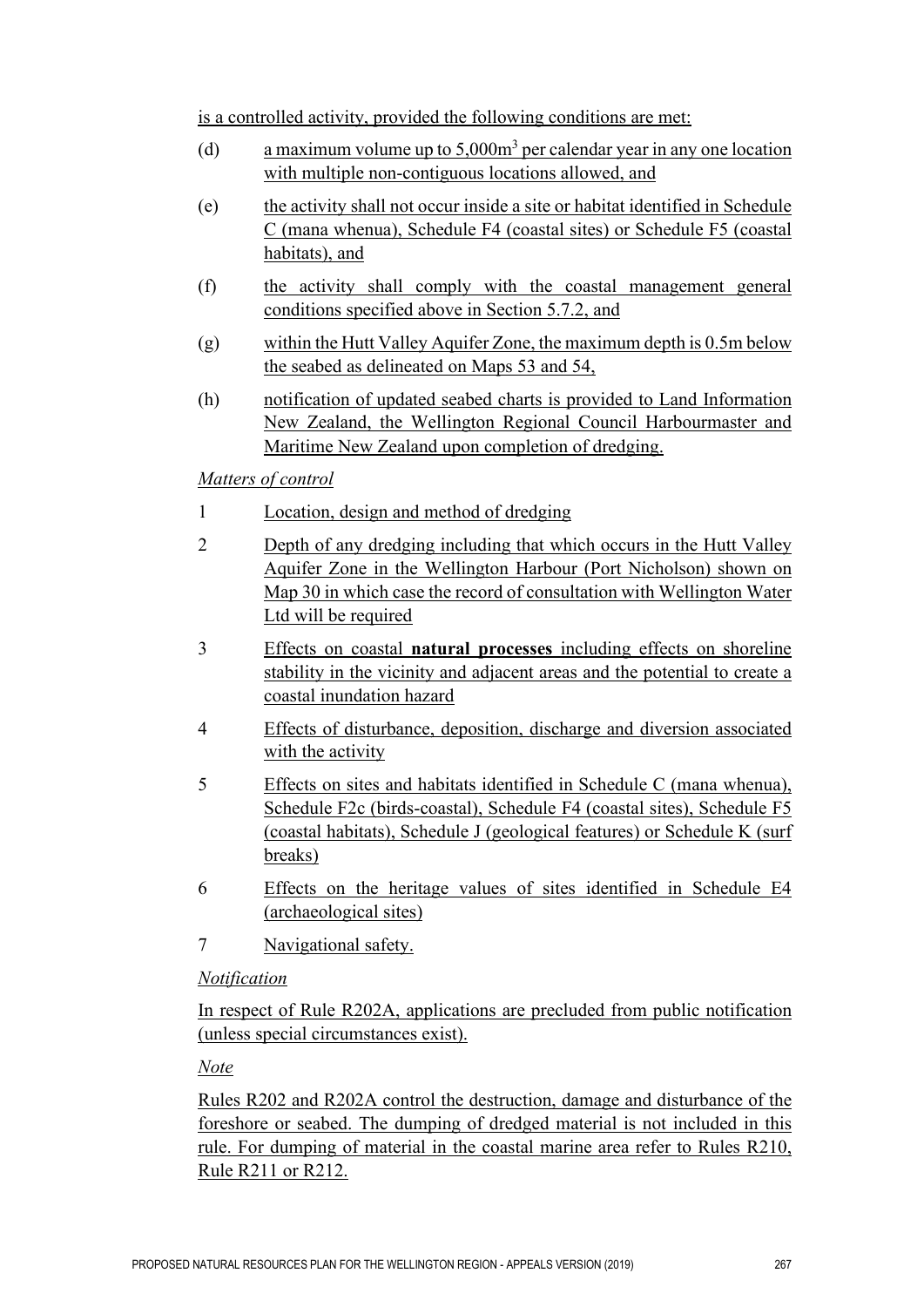## Rule R203: Dredging inside a Commercial Port Area or navigation protection areas that does not meet the conditions of Rule R202A – discretionary activity discretionary activity

Destruction, damage, disturbance or deposition associated with dredging inside the **Commercial Port Area** shown on Map 32, Map 33 and Map 34 or in a **navigation protection area** shown on Map 49, in the coastal marine area that does not meet the conditions of Rule R202A, including any associated:

- (a) deposition in, on or under the foreshore or seabed and
- (b) discharge of contaminants, and
- (c) diversion of open coastal water

is a discretionary activity.

*Note* 

Rule R203 controls the destruction, damage and disturbance of the foreshore or seabed. The dumping of dredged material is not included in this rule. Dredging outside a **Commercial Port Area** or **navigation protection areas** that does not meet the conditions of Rule R202 is to be considered under Rules R204 and R205. For dumping of material in the coastal marine area refer to Rule R210, Rule R211 or Rule R212.

#### **7.7.1 Deposition**

Rule R206: Re-deposition of wind-blown sand – permitted activity The re-deposition of wind-blown sand into the coastal marine area, including any associated:

- (a) disturbance of the foreshore or seabed, and
- (b) discharge of contaminants

is a permitted activity, provided the following conditions are met:

- (c) the sand is free of contaminants and includes no litter, and
- (d) the sand has been derived from the beach where it is to be deposited, and
- (e) the sand is not removed from sand dunes, and
- (f) the activity shall comply with the coastal management general conditions specified above in Section 5.7.2.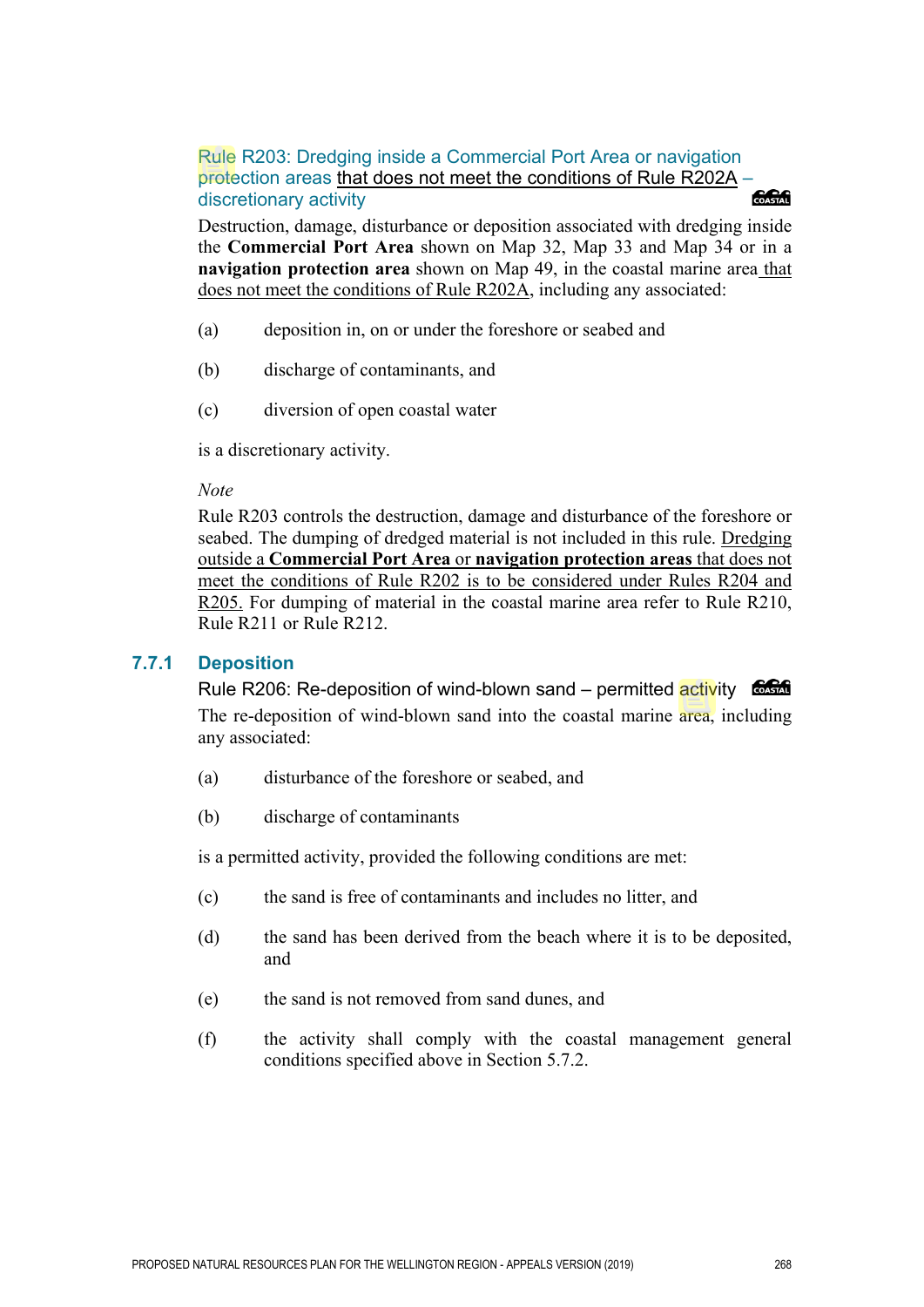#### Rule R207: Deposition for beach renourishment – controlled activity

#### **SSSS**

The deposition of sand, shingle, shell or other naturally occurring coastal material for beach renourishment in, on or under the coastal marine area, including any associated:

- (a) disturbance of the foreshore or seabed, and
- (b) discharge of contaminants

is a controlled activity provided the following conditions are met:

- (c) the deposition is for the purpose of managing beach or shoreline erosion or improving the amenity value of the foreshore, and
- (d) the deposition is undertaken by, or for, a local authority, and
- (e) the volume of material to be deposited shall not exceed  $1500m<sup>3</sup>$  per 12 month period
- (f) the deposition is not inside sites or habitats identified in Schedule C (mana whenua), Schedule F4 (coastal sites), Schedule F5 (coastal habitats) or Schedule J (geological features)
- (g) the activity shall comply with the coastal management general conditions specified above in Section 5.7.2.

*Matters of control* 

- 1. Type and composition of the material to be used including its size, roundness, shape and colour
- 2. Design, design life and method of deposition
- 3. Volume of material to be deposited
- 4. Effects of disturbance, deposition, discharge and diversion associated with the activity
- 5. Effects on coastal **natural processes** including effects on shoreline stability in the vicinity and adjacent areas
- 6. Effects of coastal erosion and inundation (storm surge) on the deposition
- 7. Effects on sites or habitats identified in Schedule C (mana whenua), Schedule F2c (birds–coastal), or on an adjacent site or habitat identified in Schedule C (mana whenua), Schedule F4 (coastal sites), Schedule F5 (coastal habitats), Schedule J (geological features)
- 8. Measures to manage the loss of the deposited material through wind or water erosion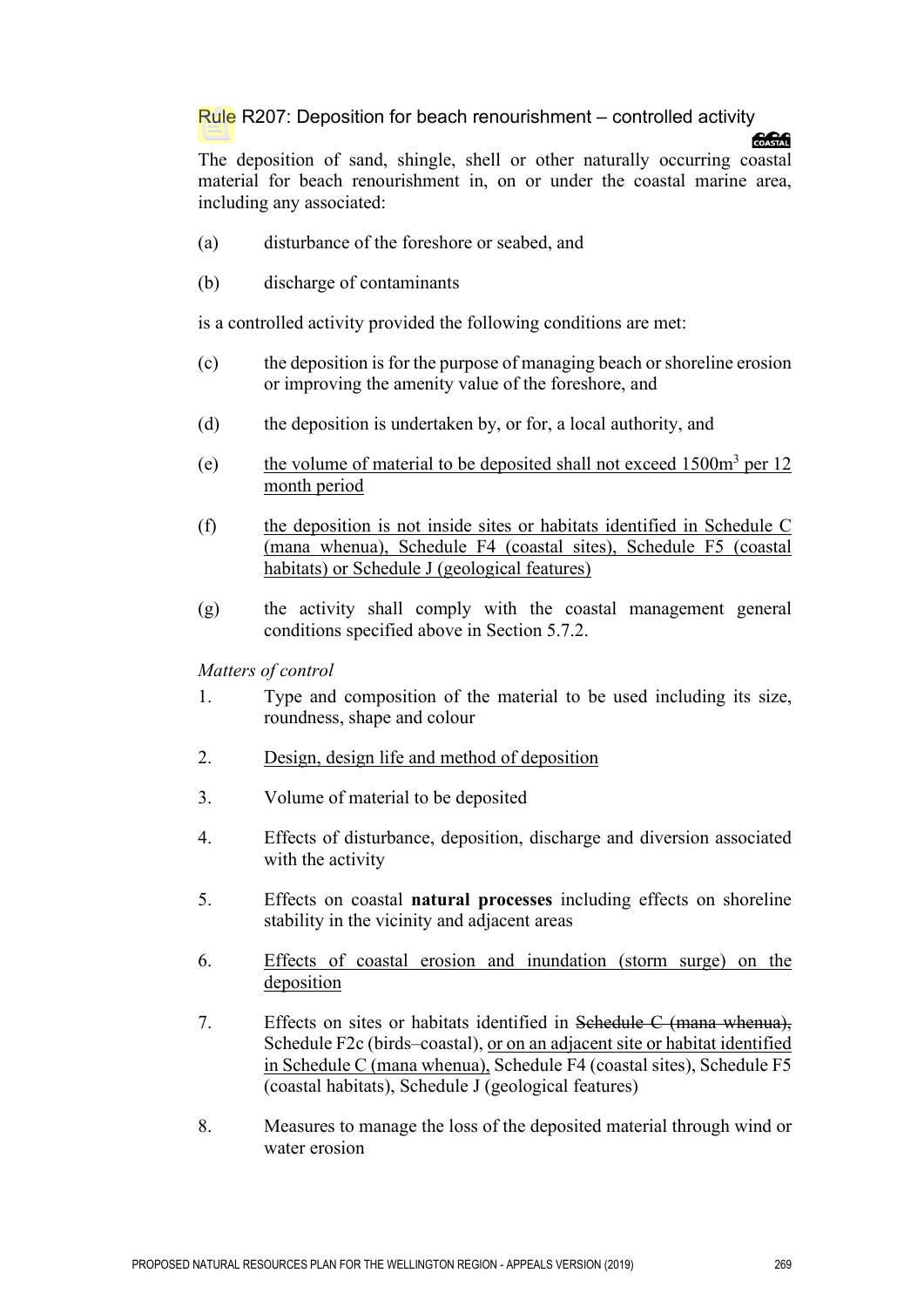9. Navigational safety and charting including notification of Land Information New Zealand and Maritime New Zealand

#### *Notification*

In respect of Rule R207 applications are precluded from public notification (unless special circumstances exist).

#### Rule R207A: Deposition for beach renourishment – Restricted Discretionary activity

COASTAL

The deposition of sand, shingle, shell or other naturally occurring coastal material for beach renourishment in, on or under the coastal marine area, including any associated:

- (a) disturbance of the foreshore or seabed, and
- (b) discharge of contaminants

that is not controlled by Rule R207 is a restricted discretionary activity, provided the following conditions are met:

- (c) the deposition is for the purpose of managing beach or shoreline erosion or improving the amenity value of the foreshore, and
- (d) the deposition is undertaken by, or for, a local authority, and
- (e) the activity forms part of a coastal restoration plan prepared in accordance with Schedule Y, and
- (f) the activity shall comply with the coastal management general conditions specified above in Section 5.7.2.

*Matters of discretion*

- 1. Type and composition of the material to be used including its size, roundness, shape and colour
- 2. Design, design life and method of deposition
- 3. Volume of material to be deposited
- 4. Effects of disturbance, deposition, discharge and diversion associated with the activity
- 5. Effects on coastal **natural processes** including effects on shoreline stability in the vicinity and adjacent areas
- 6. Effects of coastal erosion and inundation (storm surge) on the deposition
- 7. Effects on sites or habitats identified in Schedule C (mana whenua), Schedule F2c (birds–coastal), Schedule F4 (coastal sites), Schedule F5 (coastal habitats), Schedule J (geological features)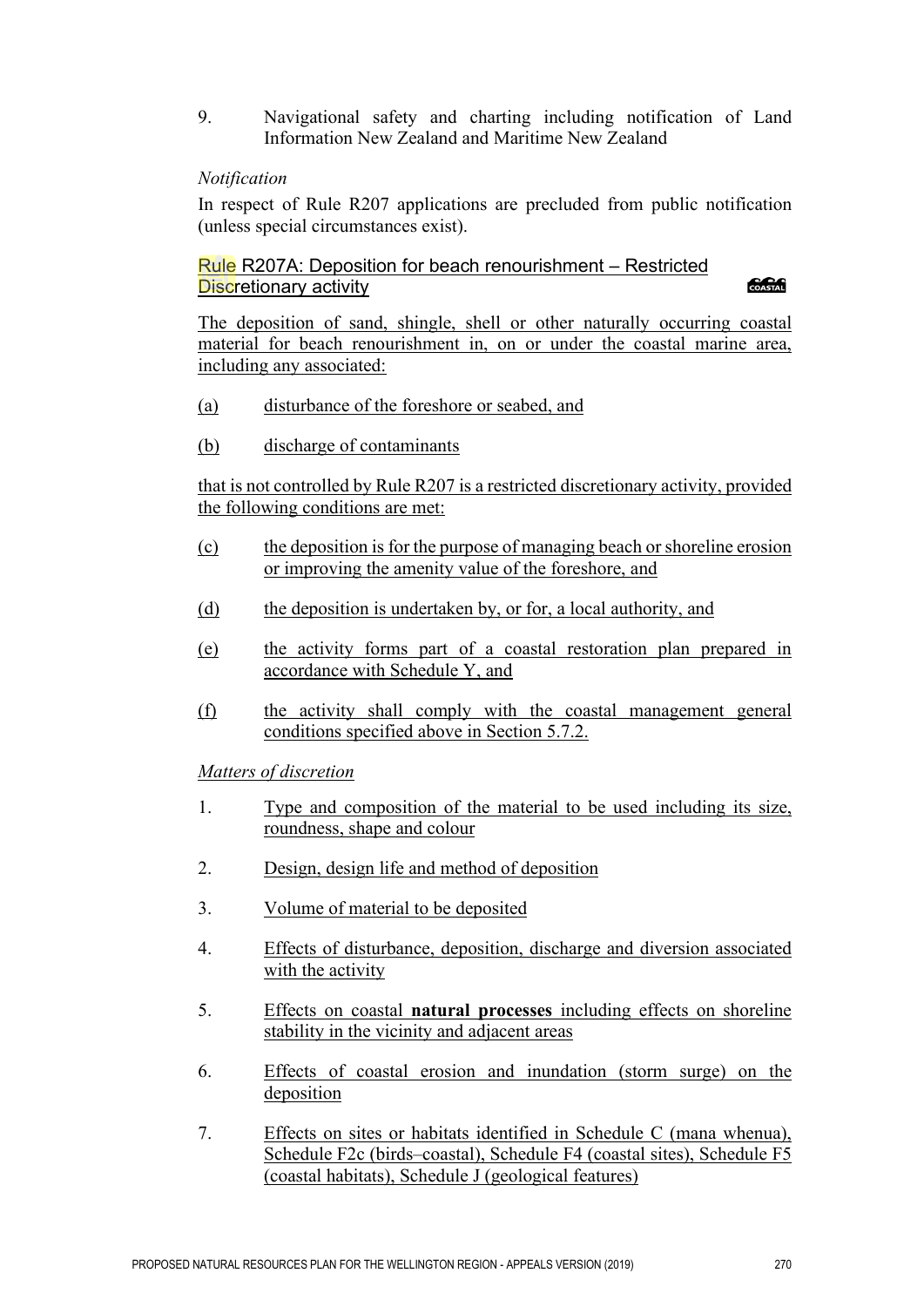- 8. Measures to manage the loss of the deposited material through wind or water erosion
- 9. Navigational safety and charting including notification of Land Information New Zealand and Maritime New Zealand

Rule R209: Deposition inside sites of significance – non-complying activity

Deposition inside sites and habitats identified in Schedule C (mana whenua), Schedule E4 (archaeological sites), Schedule F4 (coastal sites), Schedule F5 (coastal habitats) or Schedule J (geological features) in, on or under the coastal marine area, including any associated:

(a) disturbance of the foreshore or seabed, and

(b) discharge of contaminants

that is not a permitted activity under Rule R206 or a controlled activity under Rule R207 or a discretionary activity under Rule R208, is a non-complying activity.

#### **7.7.2 Dumping of waste or other matter**

Rule R210: Dumping of waste or other matter outside Schedule C, Schedule E4, Schedule F4, Schedule F5 or Schedule J sites of significance – discretionary activity COASTAL The dumping of:

- (a) dredge material, and
- (b) sewage **sludge**, and
- (c) fish processing waste from an onshore facility, and
- (d) ships and platforms or other man-made structures at sea, and
- (e) inert, inorganic geological material, and
- (f) organic materials of natural origin, and
- (g) bulky items consisting mainly of iron, steel, and concrete

from a ship, aircraft or offshore installation or dredging activity outside a site and habitat identified in Schedule C (mana whenua), Schedule E4 (archaeological sites), Schedule F4 (coastal sites), Schedule F5 (coastal habitats) or Schedule J (geological features) in the coastal marine area, including any associated:

- (h) disturbance of the foreshore or seabed, and
- (i) discharge of contaminants

is a discretionary activity.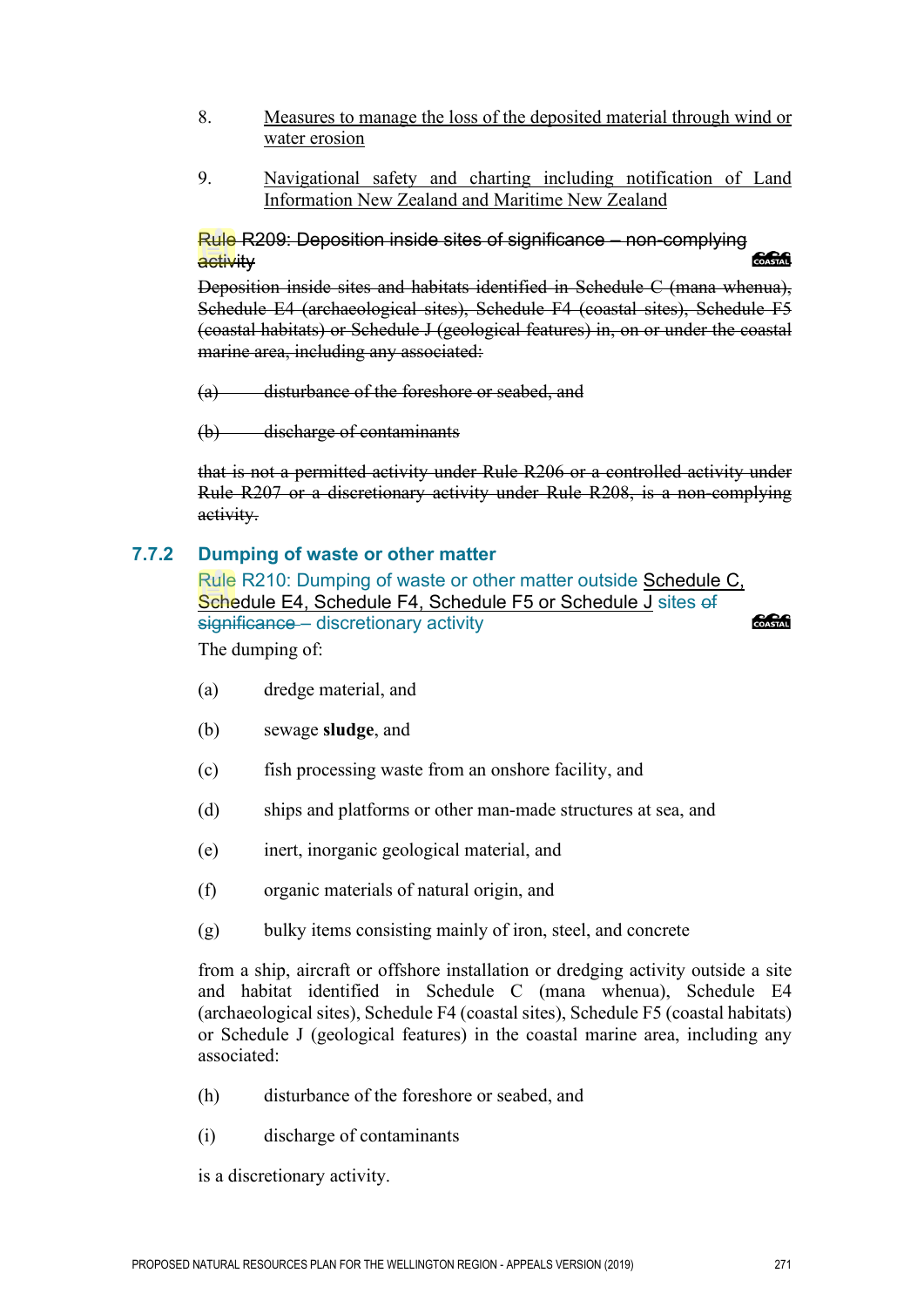Rule R211: Dumping or storage of waste or other matter outside Schedule C, Schedule E4, Schedule F4, Schedule F5 or Schedule J sites of significance - discretionary activity **CACA** 

The dumping or storage of waste or other matter arising directly from, or related to, the exploration, exploitation, and associated offshore processing of, seabed mineral resources in the coastal marine area, including any associated:

- (a) disturbance of the foreshore or seabed, and
- (b) discharge of contaminants

is a discretionary activity, provided the following condition is met:

(c) the activity shall not occur inside a site or habitat identified in Schedule C (mana whenua), Schedule E4 (archaeological sites), Schedule F4 (coastal sites), Schedule F5 (coastal habitats) or Schedule J (geological features).

Rule R212: Dumping of waste or other matter inside Schedule C, Schedule E4, Schedule F4, Schedule F5 or Schedule J sites of significance – non-complying activity The dumping of:

*<u> SSSSS</u>* 

- (a) dredge material, and
- (b) sewage **sludge**, and
- (c) fish processing waste from an onshore facility, and
- (d) ships and platforms or other man-made structures at sea, and
- (e) inert, inorganic geological material, and
- (f) organic materials of natural origin, and
- (g) bulky items consisting mainly of iron, steel, and concrete
- (h) from a ship, aircraft or offshore installation or dredging activity inside a site and habitat identified in Schedule C (mana whenua), Schedule E4 (archaeological sites), Schedule F4 (coastal sites), Schedule F5 (coastal habitats) or Schedule J (geological features) in the coastal marine area, including any associated:
- (i) disturbance of the foreshore or seabed, and
- (j) discharge of contaminants

that is not a discretionary activity under Rule R167A, Rule R210 or Rule R211 or is not a prohibited activity under Rule R213, is a non-complying activity.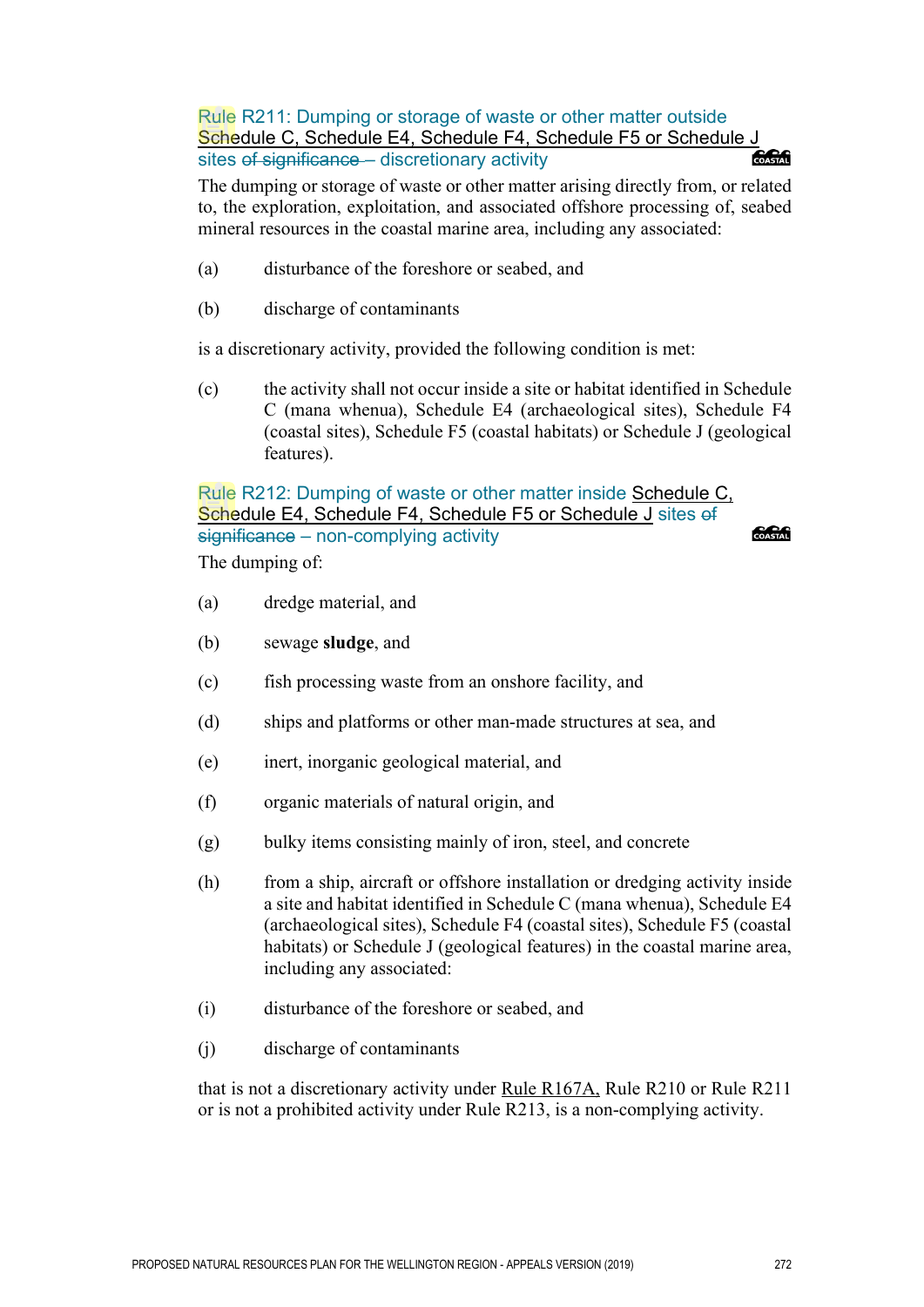#### Rule R213: Incineration of waste – prohibited activity



**SAGAR** 

The dumping of incineration of waste or other matter in any marine incineration facility in the coastal marine area, including any associated:

- (a) disturbance of the foreshore or seabed, and
- (b) discharge of contaminants

that is not a discretionary activity under Rule R210 or Rule R211 or a noncomplying activity under Rule R212, is a prohibited activity.

#### **7.7.3 Reclamation and drainage**

Rule R214: Reclamation and drainage for regionally significant infrastructure outside of Schedule C, Schedule E4, Schedule F4, Schedule F5 or Schedule J sites of significance– discretionary activity

**Reclamation** and drainage for **regionally significant infrastructure** activities outside a site or habitat identified in Schedule C (mana whenua), Schedule E4 (archaeological sites), Schedule F4 (coastal sites), Schedule F5 (coastal habitats) or Schedule J (geological features) in the coastal marine area, including any associated:

- (a) occupation of space in the **common marine and coastal area**, and
- (b) destruction of the foreshore or seabed, and
- (c) disturbance of the foreshore or seabed, and
- (d) deposition in, on or under the foreshore or seabed, and
- (e) discharge of contaminants, and
- (f) diversion of open coastal water

is a discretionary activity.

Rule R215: Reclamation and drainage inside Schedule C, Schedule E4, Schedule F4, Schedule F5 or Schedule J sites of significance – noncomplying activity COASTAL

**Reclamation** and drainage in the coastal marine area, including any associated:

- (a) occupation of space in the **common marine and coastal area**, and
- (b) destruction of the foreshore or seabed, and
- (c) disturbance of the foreshore or seabed, and
- (d) deposition in, on or under the foreshore or seabed, and
- (e) discharge of contaminants
- (f) diversion of open coastal water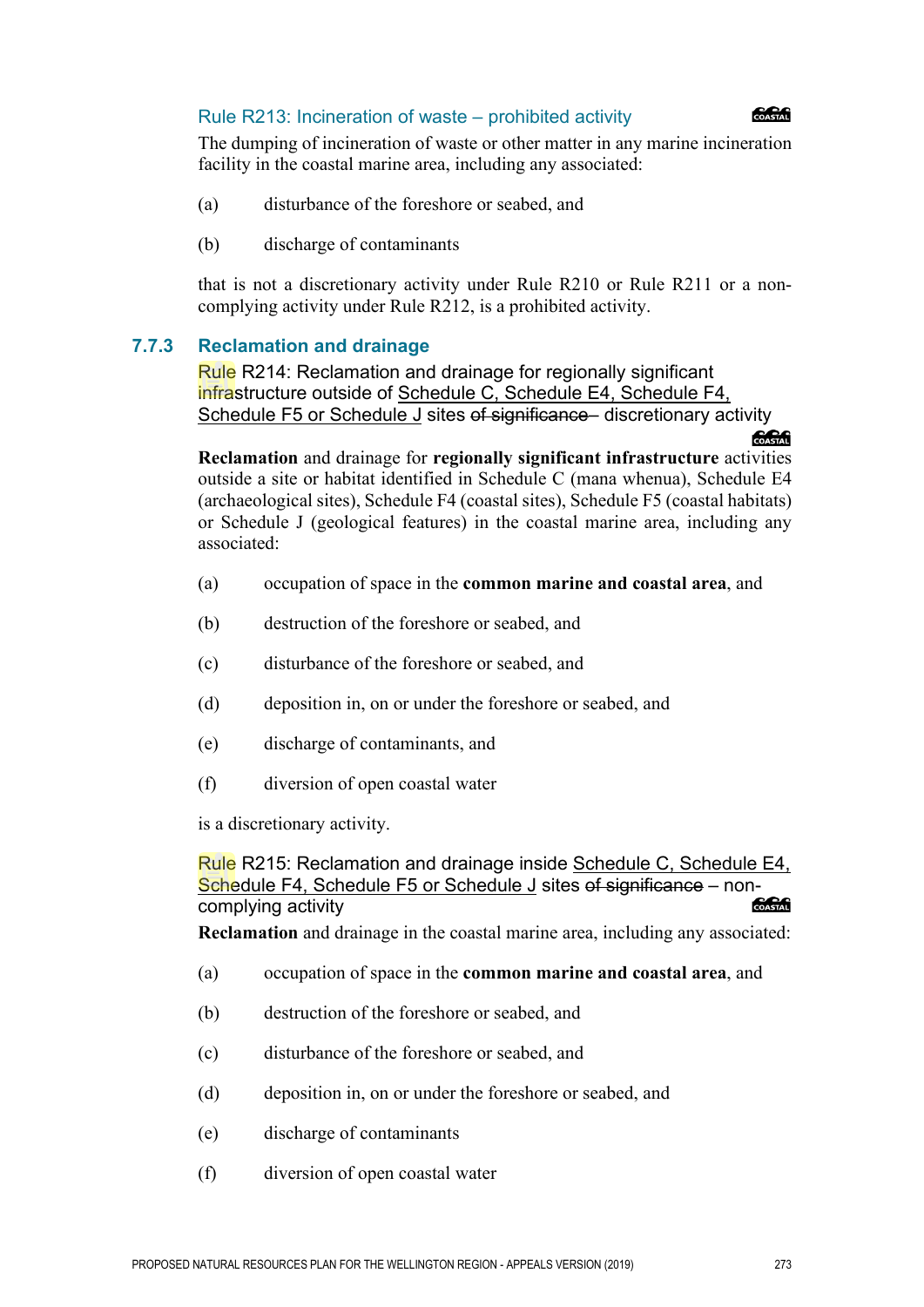that is not a discretionary activity under Rule R167A or Rule R214 is a noncomplying activity.

## **7.7.4 All other destruction, damage, or disturbance or deposition**

Rule R204: Destruction, damage, disturbance or deposition outside Schedule C, Schedule E4, Schedule F4, Schedule F5 or Schedule J<br>sites of significance – discretionary activity sites of significance – discretionary activity

Destruction, damage, disturbance or deposition outside a site and habitat identified in Schedule C (mana whenua), Schedule E4 (archaeological sites), Schedule F4 (coastal sites), Schedule F5 (coastal habitats) or Schedule J (geological features) in the coastal marine area, including any associated:

- (a) deposition in, on or under the foreshore or seabed, and
- (b) discharge of contaminants, and
- (c) diversion of open coastal water

that is not permitted, controlled, restricted discretionary, non-complying or prohibited, is a discretionary activity.

#### *Note*

For dredging outside of the **Commercial Port Area** and **navigation protection areas** that does not meet the conditions of Rules R202, R204 or R205 applies.

Rule R205: Destruction, damage, disturbance or deposition inside sites of significance – non-complying activity of significance – non-complying activity

Destruction, damage, or disturbance or deposition inside a site and habitat identified in Schedule C (mana whenua), Schedule E4 (archaeological sites), Schedule F4 (coastal sites), Schedule F5 (coastal habitats) or Schedule J (geological features) in the coastal marine area, including any associated:

- (a) deposition in, on or under the foreshore or seabed, and
- (b) discharge of contaminants, and
- (c) diversion of open coastal water

that is not permitted, controlled, restricted discretionary, discretionary or prohibited, is a non-complying activity.

## **7.7.5 Introduction of plants**

**CACA** Rule R217: Planting – permitted activity The introduction or planting of any plant species in the coastal marine area including any associated:

- (a) disturbance of the foreshore or seabed, and
- (b) deposition in, on or under the foreshore or seabed, and